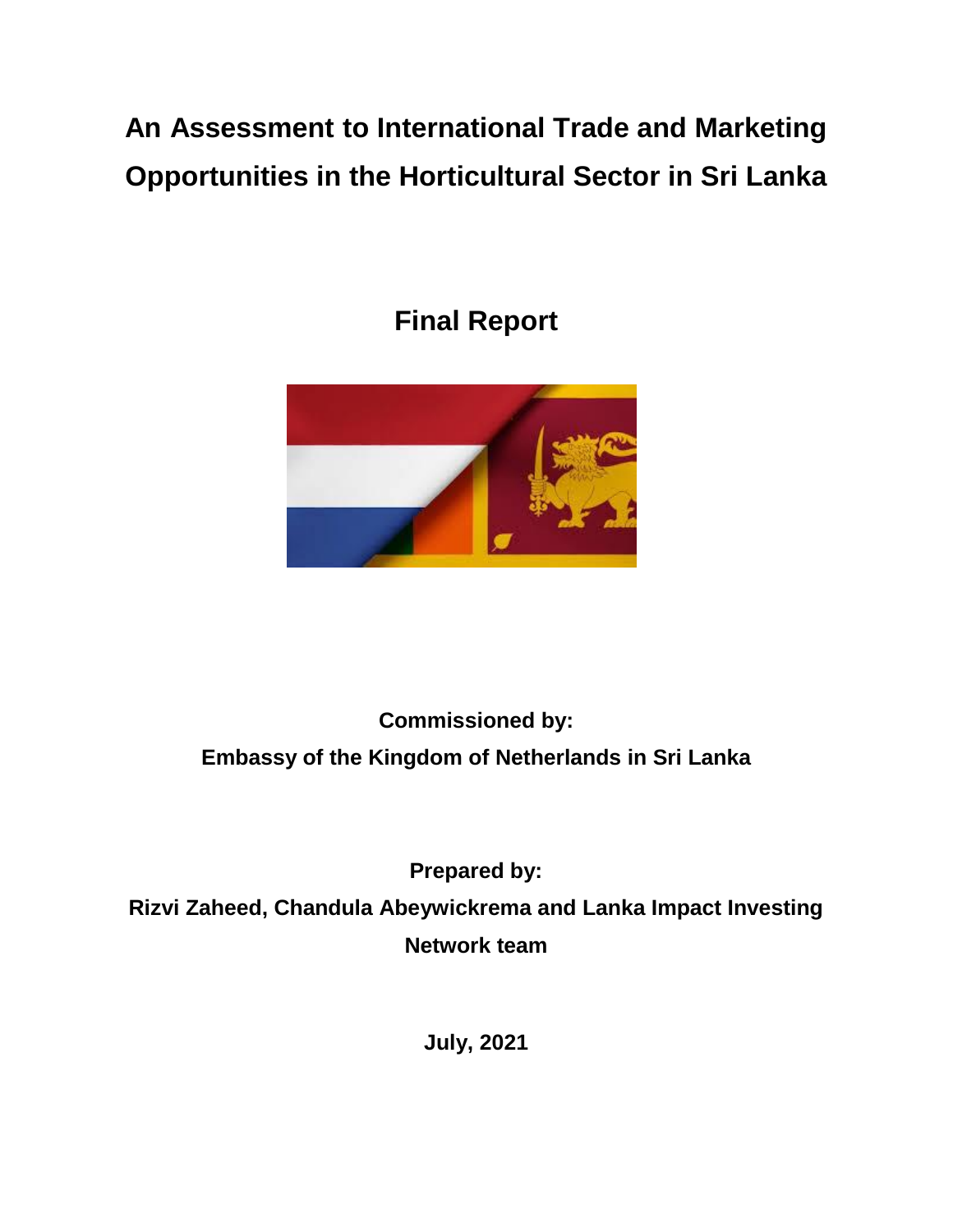#### **Contents**

| 2.0 Situation and Gap Analysis of the present Horticulture Industry in Sri Lanka                |  |
|-------------------------------------------------------------------------------------------------|--|
|                                                                                                 |  |
|                                                                                                 |  |
|                                                                                                 |  |
| 2.2.2 Nursery Management with the use of Growth Media and Transplants  10                       |  |
|                                                                                                 |  |
|                                                                                                 |  |
|                                                                                                 |  |
|                                                                                                 |  |
|                                                                                                 |  |
|                                                                                                 |  |
|                                                                                                 |  |
| 2.5 Recent Government Policies and Regulations Implemented in the Agriculture Sector 22         |  |
|                                                                                                 |  |
|                                                                                                 |  |
|                                                                                                 |  |
|                                                                                                 |  |
|                                                                                                 |  |
|                                                                                                 |  |
|                                                                                                 |  |
|                                                                                                 |  |
|                                                                                                 |  |
|                                                                                                 |  |
| 3.9 Supporting development of selected import substitution horticultural crops30                |  |
| 3.10 Providing support for developing "non-traditional crops" and super foods that are trending |  |
| 3.11 Supporting the development of protected agriculture and related inputs 31                  |  |
|                                                                                                 |  |
| 3.13 Opportunity for collaborative plant breeding for selected varieties of tropical crops  32  |  |
| 3.14 Targeting groups of farmer collective associations to provide required technology 32       |  |
|                                                                                                 |  |
|                                                                                                 |  |
|                                                                                                 |  |
|                                                                                                 |  |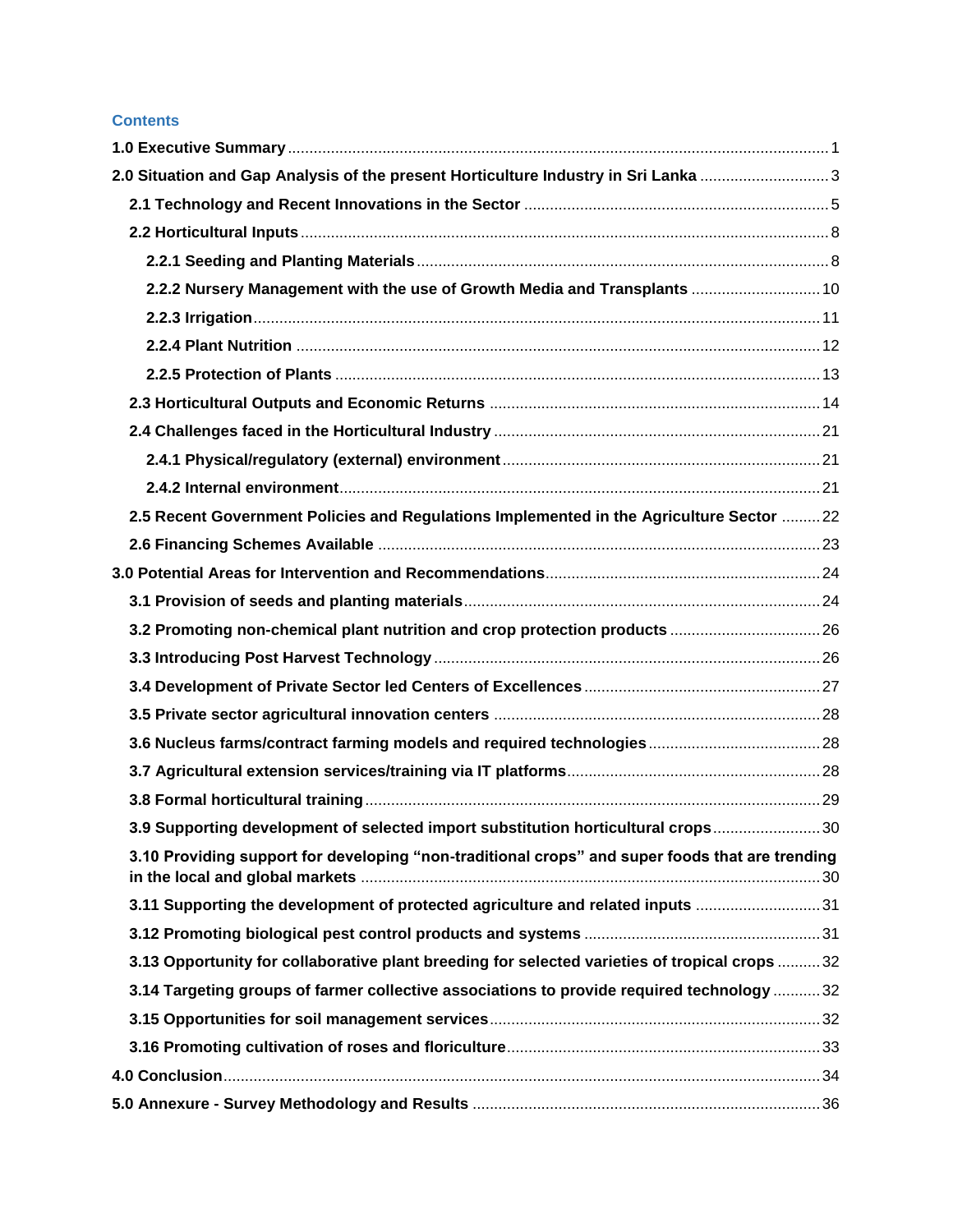### **Abbreviations**

- Avg Average
- CAGR Compound Annual Growth Rate
- CIF Cost, Insurance and Freight (Import Price)
- DOA Department of Agriculture
- ERP Enterprise Resource Planning
- FOB Free on Board (Export Price)
- GAP Good Agricultural Practices
- Ha Hectares
- HORDI Horticultural Crop Research and Development Institute
- IoT- Internet of Things
- ISTA International Seed Testing Association
- IT Information Technology
- JV Joint Venture
- Kg Kilogram
- LKR Sri Lankan Rupees
- Ltr Litre
- OP- Open Pollinated
- PIB Partnership in Business
- RTD Ready to drink
- RTE Ready to eat
- $T T$ ons
- TOR Terms of Reference
- UN United Nations
- UPOV International Union for the Protection of New Varieties of Plants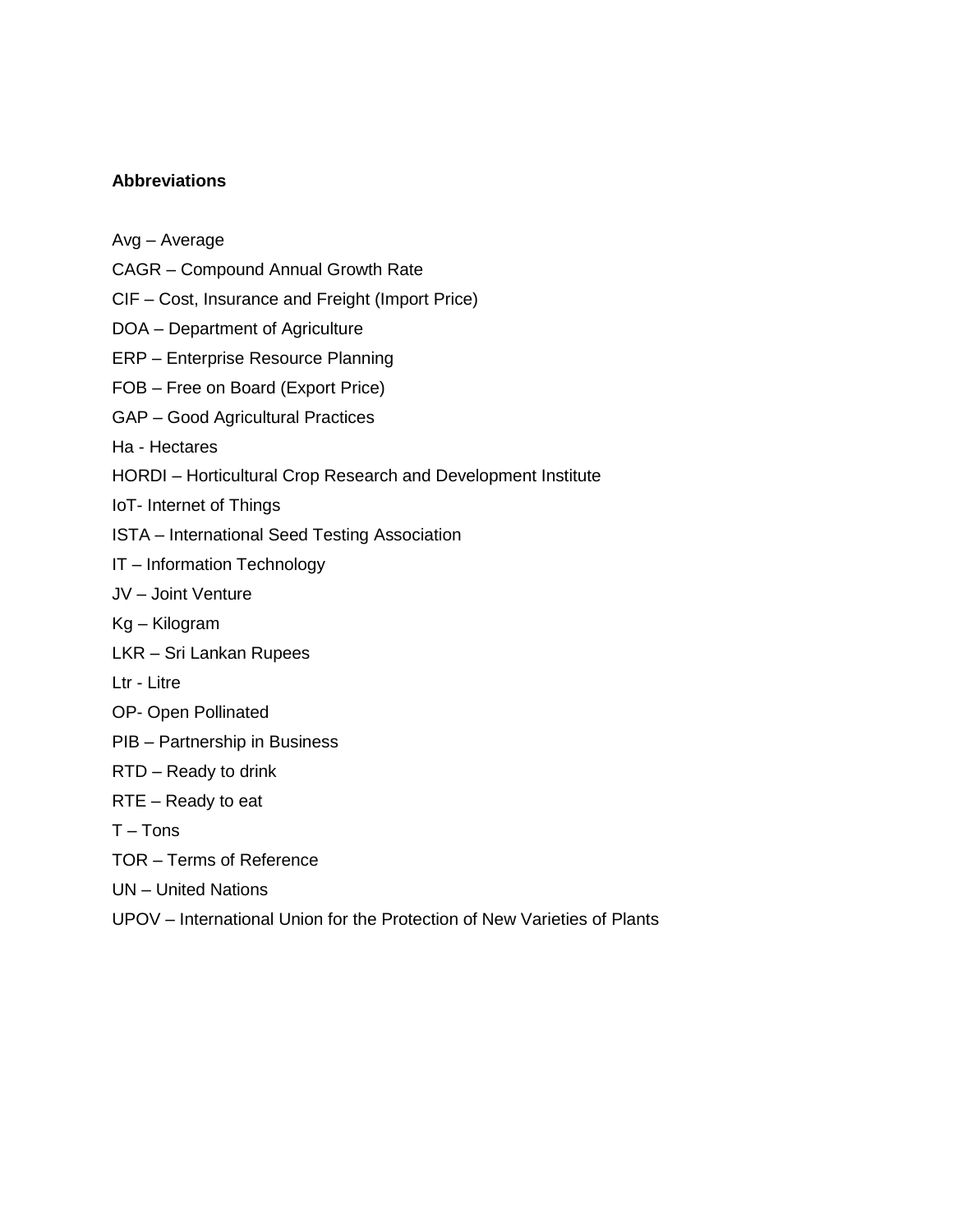# <span id="page-3-0"></span>**1.0 Executive Summary**

Agriculture in Sri Lanka is one of the sectors which has been given a prominent focus for a number of years where paddy cultivation is identified as the most important crop. However, over the years the horticulture sector which includes fruits and vegetables has been gaining significant prominence and is a major contributor to the overall agriculture sector. Sri Lanka's ability to grow a variety of fruits and vegetable crops year round under different climatic zones has led to a keen interest both locally and internationally to further develop this sector due to the identified high potential. In recent times the potential and interest for the horticulture sector has intensified due to government policy and the Covid pandemic.

This report presented for the purpose of all stakeholders in the Dutch horticulture sector outlines the current situation and gap analysis of the Sri Lankan horticulture sector with a particular focus on various recommendations on the areas in which Dutch private sector companies can engage with the Sri Lankan horticulture sector. The report draws particular attention into the following areas.

- Recent innovations in the sector and the need for further technological influence especially on the areas of drip irrigation systems, optimum use of input materials, greenhouse and other protected agriculture technologies.
- The requirement for the introduction of post and pre harvest technologies and knowledge dissemination on farmer growing and cultivation techniques.
- Creation of value additions of horticultural crops currently cultivated with the potential of supplying to both the local and international markets.
- The various barriers in the local market that has led to a shortage of high quality seeds and planting materials.
- The opportunity to provide protected agricultural systems such as hybrid greenhouse models along with related inputs and the opportunities to address need areas in nursery management.
- Opportunities to provide drip, boom and sprinkler irrigation systems.
- The requirement of non-chemical plant nutrition and plant protection products in light of the recent total ban on chemical fertilizers and plant protection products by the Sri Lankan government.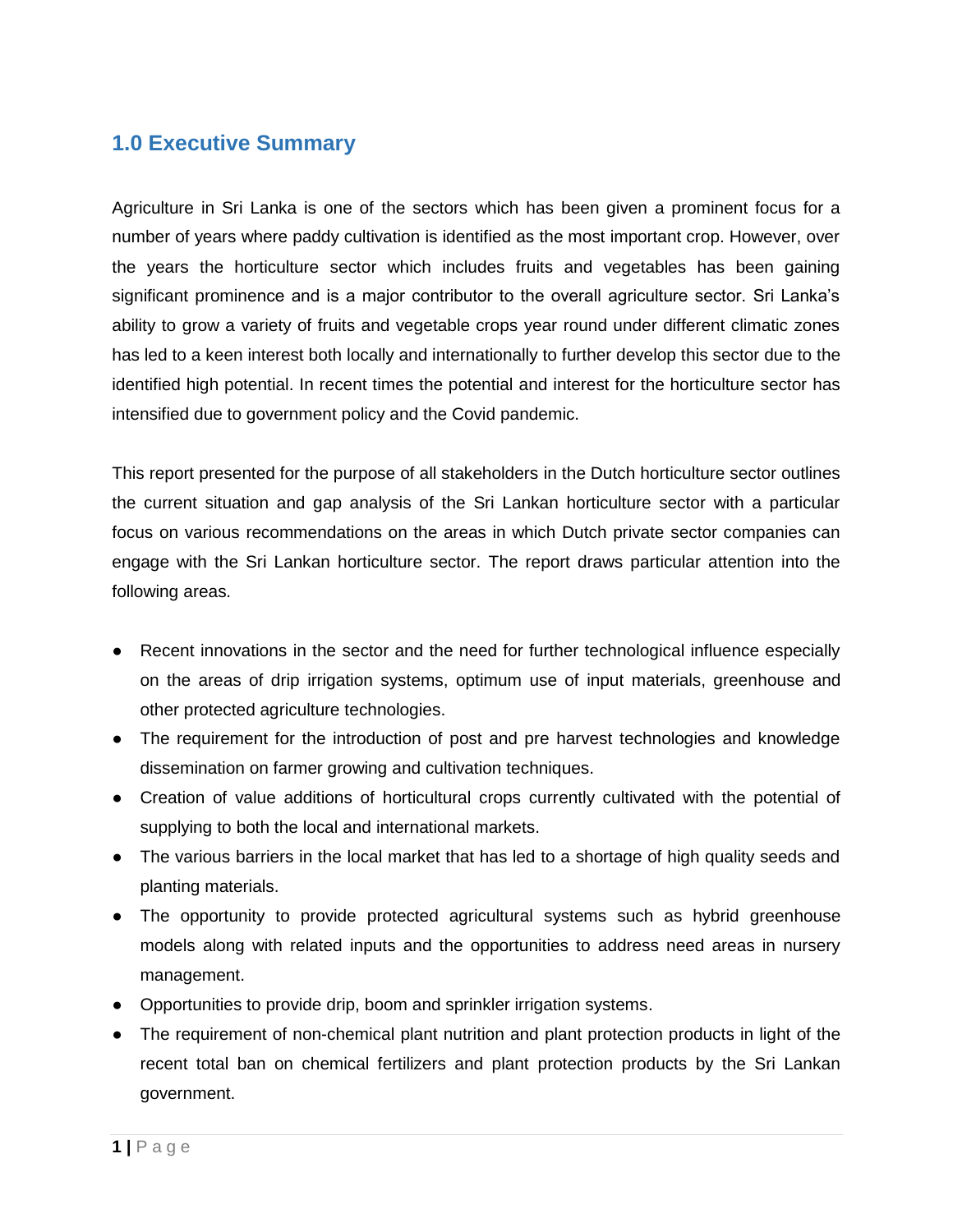- An analysis of the crop types that are grown in the country along with the import and export varieties.
- Challenges faced in the local horticulture industry with relation to the external and internal environment showcasing the bureaucratic barriers and the lack of development of farmer knowledge on pre and post-harvest techniques.
- The opportunity for Dutch seed companies to provide high yielding hybrid seed varieties that are demanded in the local market and the required market development work in order for the Dutch to enter the local market.
- The requirement for post-harvest technologies such as cold chain storages etc. to minimize post-harvest crop losses.
- Development of centers of excellence, agri innovation centers and nucleus/contract farming models with the collaboration of Dutch companies and Sri Lankan private sector, together with government agencies.
- The opportunity to provide agricultural extension services and horticultural training particularly on the use of IT in agriculture, agri entrepreneurship etc.
- Opportunities that are present to provide soil management services, including soil remediation.
- The demand for producing identified floral crops in collaboration with Dutch technology.

The information provided in the report are based on the surveys conducted which included collecting qualitative and quantitative data through questionnaires and most importantly extended interviews conducted among selected players in the horticulture sector in Sri Lanka which included farmer groups, large scale agriculture companies, small and medium scale agriculture companies, agri startups, fruit and vegetable processors, fruit and vegetable export companies, government agencies etc. The results and other details of the survey are showcased in the annexure. The recommendations that are provided in this report are an extension of the key points that were highlighted by the relevant stakeholders during the discussions held with them.

Whilst scope for engagement by Dutch companies is significant, several policy issues need to be addressed and some intermediate approaches are recommended in this report which by themselves offer interesting opportunities.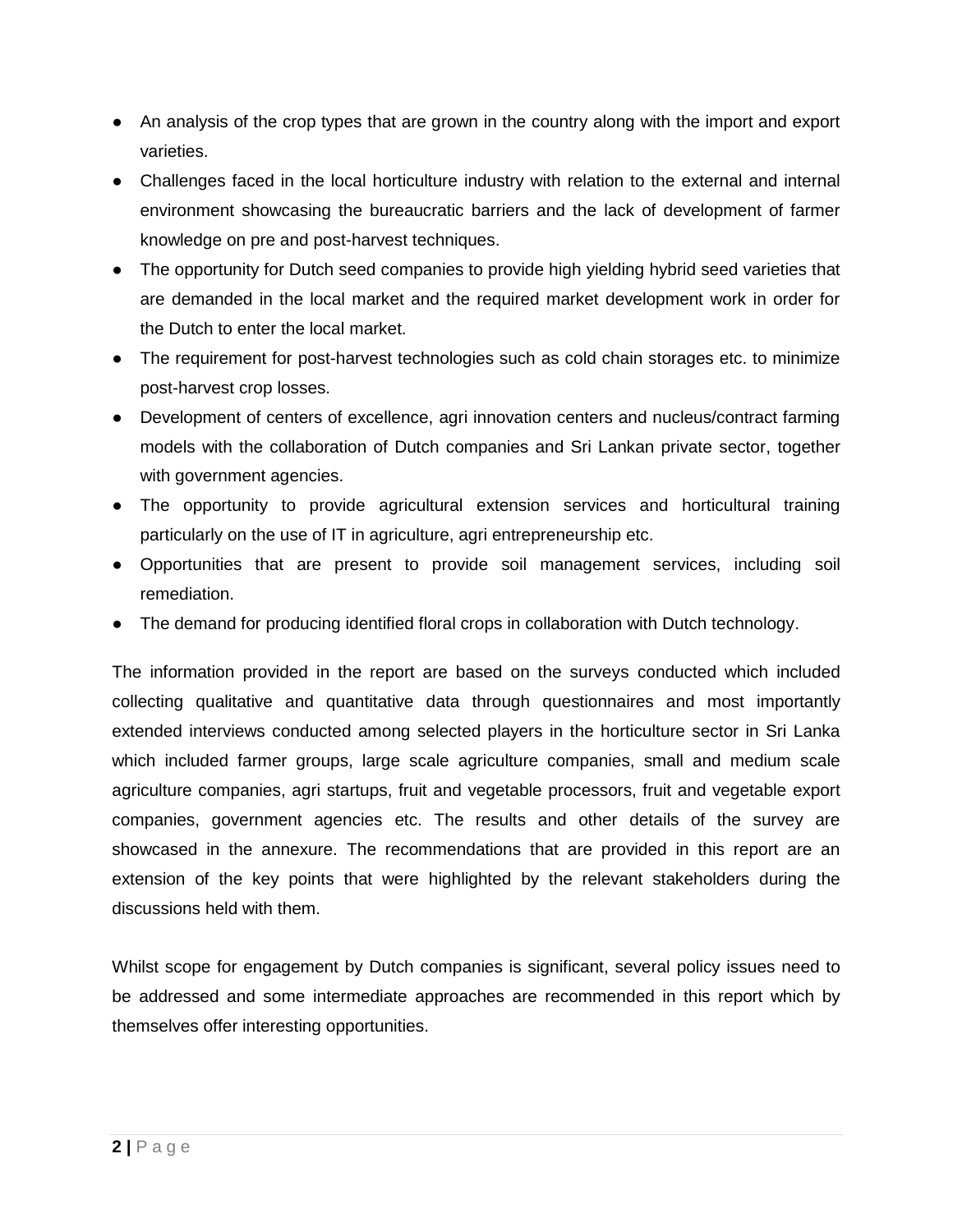# <span id="page-5-0"></span>**2.0 Situation and Gap Analysis of the present Horticulture Industry in Sri Lanka**

Agriculture is one of the most common and recognized sectors in Sri Lanka. Approximately eighty different varieties of fruits and vegetables are grown in various agro-climatic regions of the country. Being a country with natural resources with different climatic zones and geographical locations, Sri Lanka allows for a continuous harvest throughout the year. Since the progression of the horticulture sector in the 1970s, a considerable volume of fruits, vegetables, ornamental products consisting of floriculture and landscape horticultural produce have been produced and traded in Sri Lanka.

In the year 2019, Sri Lanka produced nearly 3 million metric tons of vegetables and over 1 million metric tons of fruits. (see pages 15 and 16 under section "2.3 Horticultural Outputs and Economic Returns" for types of crops and quantities) These extents have been relatively static over the past three years with decline in extents of some crops. Of the farmers who cater to the demand of the vegetables and fruits to the industry of agriculture, the majority are small producers or home gardeners whose individual extent of land does not exceed a hectare (see section 5.0 Annexure – Survey Methodology and Results for details of surveyed farmer profile). As a subdivision of agriculture, horticultural growers' density is comparatively higher than the typical agricultural producers. Horticulture is defined as the use of special techniques and methods for the cultivation of plants, including methods used to prepare the soil for planting seeds or planting tubers. The present domain of the horticulture industry in Sri Lanka is evolving and includes cultivation, plant propagation, breeding of plants, production of crops, plant physiology as well as biochemistry and genetic engineering. The use of biotechnology is also poised to enter the domain of horticulture in Sri Lanka. Moreover, in order to obtain substantial quality crop yields, increasing the nutritional value of the crops, cultivating pest and disease resistant crops and adjusting to environmental stresses, extensive research is being conducted in Sri Lanka with the assistance and guidance of the Horticultural Crop Research and Development Institute (HORDI) and local universities, some of whom are working in partnership with international research organizations and institutions. The world population is expected to reach 9.7 billion by 2050, according to UN estimates. Thus, global demand for vegetables and fruits continues to rise due to the growing population and dietary requirement changes. Global food demand is expected to increase by 50% by 2050 compared to 2013, offering significant opportunities for the horticulture companies.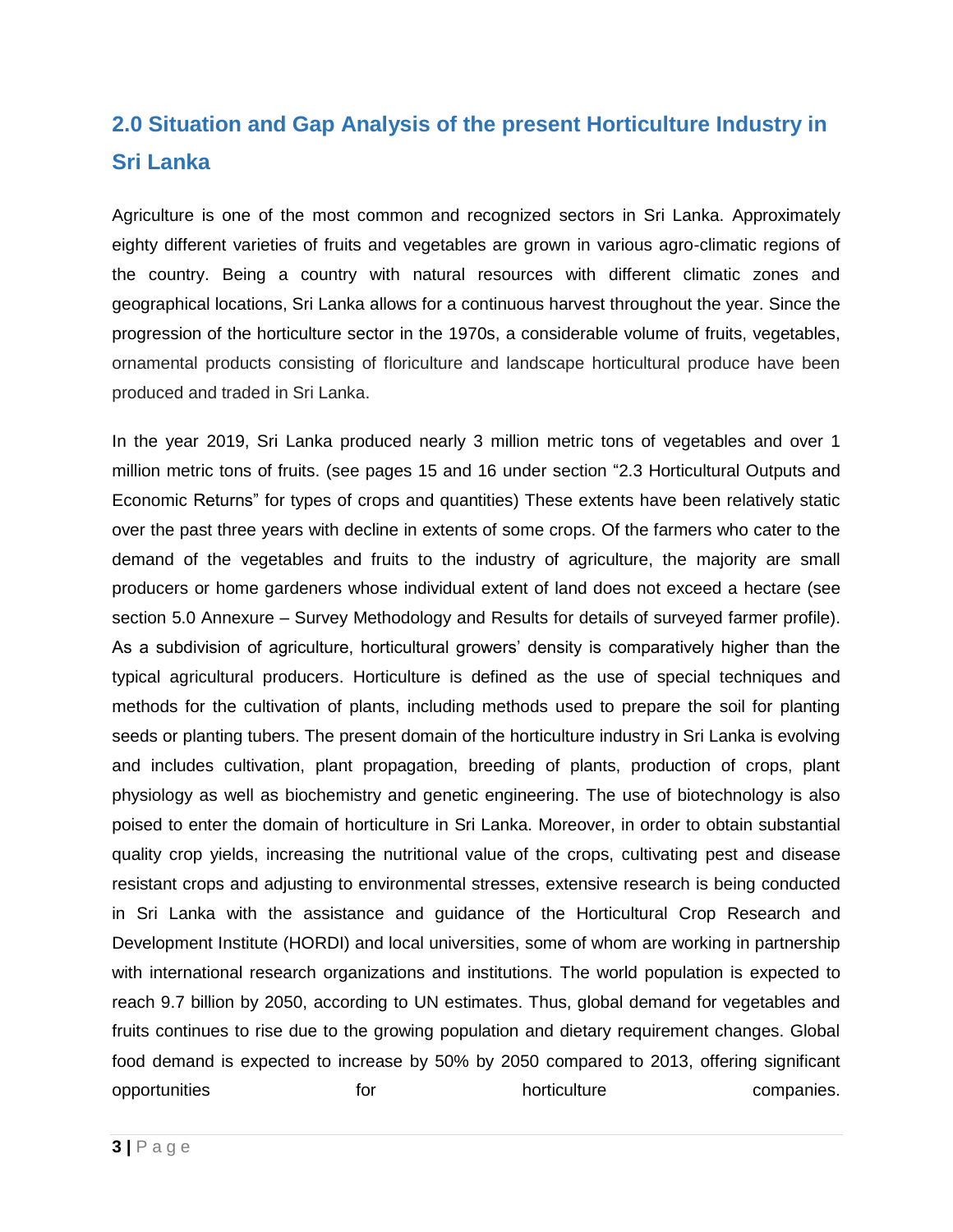In the 1990s, Sri Lankan subsistence farming, where growing crops only sufficient for one's own use alone, became insufficient to meet the growing demand for the vegetable and fruit markets. Furthermore, plantation agriculture on large land extents done in Sri Lanka are not effective in terms of land usage due to the current systems used. Single crops such as tea, rubber, coconut and sugarcane are grown as a monocrop for the entire year with deployment of large capital and labour. The contemporary horticultural industry in Sri Lanka requires development based on the demand by analysing the trends and technological insertions adopted by leading countries in the areas of agronomy systems, irrigation systems concerning water management efficiency, climate change adaptability, protection against natural disasters such as floods, droughts, and pest infections etc.

The Green Revolution and the use of modern technology have become popular around the world and tend to use a variety of techniques such as high yielding robust varieties, hybrid seeds, modern irrigation systems and infrastructure, synthetic fertilizers and pesticides to improve the efficiency of agricultural processes. However, in Sri Lanka, the agriculture sector has undergone a significant transformation, but in recent years the productivity level has stagnated due to several factors such as low technology use, poor agricultural extension and phytosanitary and other procedures for import of good quality seeds and fertilizer/plant nutrition products. Furthermore, this has been exacerbated by the global Covid 19 pandemic, raising concerns on food security and income of farmers. An immediate impact of the pandemic is the disruption to the local agri food supply chain from which the opportunity has arisen to provide logistics services mainly in the areas of cold chain and storage systems. The pandemic has also contributed to a change in the agricultural eco systems where the demand for processed agricultural products as opposed to fresh produce is on the rise. Furthermore, the need for use of digital marketing activities in the agri space is also a widely explored opportunity globally and locally. Sri Lankan agro-ecosystem, which is largely based on traditional practices is failing to meet increasing demand due to depletion of resources such as land, labour, and water due to urbanization and other industrial activities. Therefore, the need for using new technologies, trends and efficiency in utilizing resources to improve productivity is on the rise. However, fruit varieties such as Pineapple, Passion Fruit, Rambutan and selected vegetable varieties have achieved local and international quality standards (Eg: Sri Lanka Standards Institute Certificate, HACCP, Global GAP certificate, Sri Lankan GAP certificate, USDA organic certification, EU organic certification, ISO 22000) which are major strengths for Sri Lankan products in entering the international markets (refer pages 18 – 20 under section "2.3 Horticultural Outputs and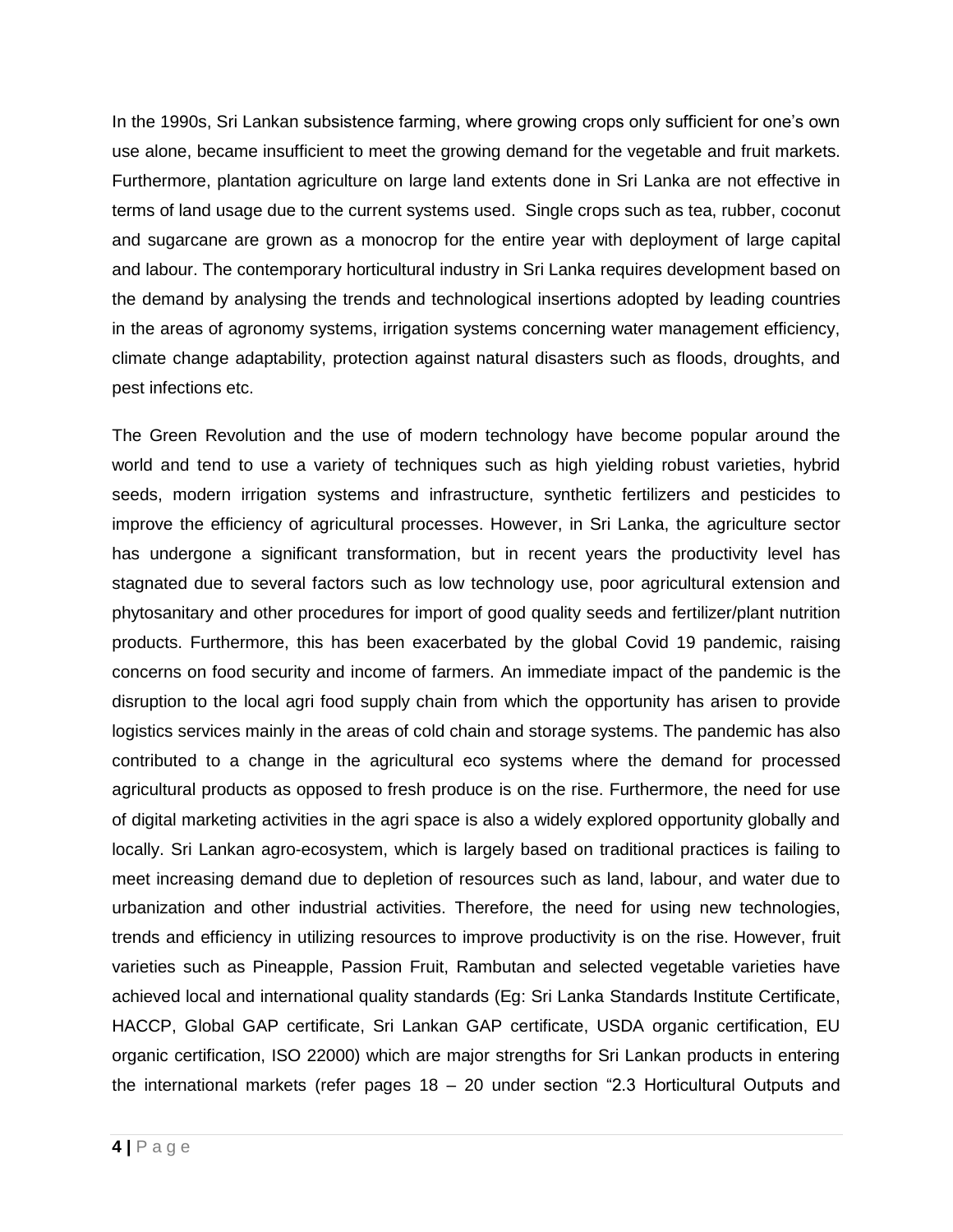Economic Return" for breakdown of Sri Lanka's import and export performance). Sri Lanka has been a country that has been predominantly focused on the development of paddy crops over the past few decades. Presently Sri Lanka produces an estimated 4.5 metric tons of paddy per hectare. Although the paddy sector has thrived over time, the Sri Lankan horticultural sector has been lagging behind and has not reached its full potential due to the insufficient attention given to improve the yield of horticultural crops. The yields of most horticultural crops are below those prevailing in regional countries such as India, Thailand, Vietnam etc.

### <span id="page-7-0"></span>**2.1 Technology and Recent Innovations in the Sector**

In the present context, the adaptation of advanced technologies in the agricultural/horticultural industry of Sri Lanka is limited not only among farmers but also with agribusinesses. Horticultural companies are aware that technology can create an impact for long term business sustainability. However, the absence of such technologies in Sri Lanka and costs of acquiring such technologies is preventing wide scale use in the sector. Based on responses from lead farmers and horticultural companies a few key areas have been identified as required technologies such as crop cultivation methods under poly tunnels, use of drip irrigation systems, optimum use of input materials, pest and disease mitigation methods, postharvest management techniques, cold storage and cold chains, processing, packaging and transportation methods etc. Furthermore, in order to streamline the technological procedures, several spaces and gaps have been found for enhancing infrastructural projects, applied research and development and the use of advanced technology etc. Based on survey findings the use of advanced technology for post and pre harvest stages, knowledge of the farmer's cultivation and growing methods have been identified as areas that need to be improved. Traditional farming techniques are prevalent in this sector where due to lack of accessibility and knowledge regarding new technological trends, farmers are lagging behind when compared to South Asian countries like Bangladesh and India. Therefore, Dutch companies have the opportunities to create a significant impact on the Sri Lankan horticulture sector employing technological expertise. From a business angle the model to be explored with relation to this would have to be a public private partnership model where certain infrastructure resources such as land and other inputs have to be provided by the government while the technology and marketing to be provided by the private sector represented by the Dutch and Sri Lankan companies. The specifics of these engagements will need to be structured by the engagement of the Dutch Partnership in Business (PIB) and local chambers of commerce in partnership with the relevant government institutions (refer recommendation 3.4, 3,5). The main potential buyers in this respect would be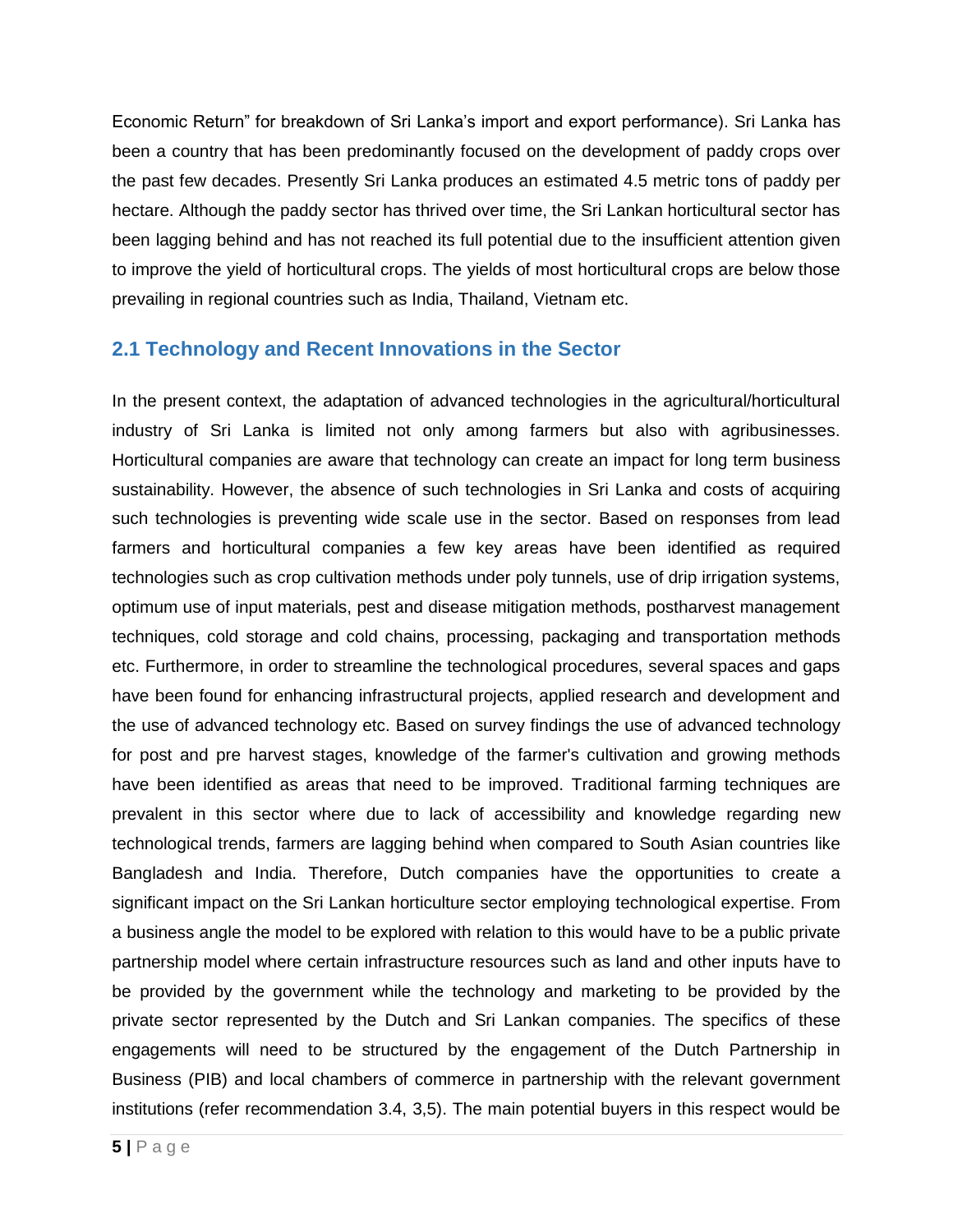the Sri Lankan entrepreneur led agri business development companies with a heavy focus on those with a startup culture. Thus far these types of services have been provided through bilateral arrangements between international research organizations and Sri Lankan Department of Agriculture (mainly with relation to rice/paddy).

Horticultural export companies in Sri Lanka have commented that they are keen to explore opportunities to create value additions for horticultural crops presently being cultivated while maintaining the nutrients and vitamins provided with the ultimate goal of supplying to the international markets. Based on market demand both locally as well as globally the emerging demand from Sri Lanka is for fruits in juice forms, dehydrated and innovative RTE/RTD (ready to eat/ready to drink) forms. Furthermore, an increasing demand is also visible heavily for horticultural products in the nutraceutical and dermatological sectors. Production and value chain management needs to be technically sound to meet the highly variable market trends and cater to the nutrition and healthy food demand in this sector.

Following are recent developments in horticultural industry in terms of technologies;

1. Vegetable based cropping systems such as organic farming and ecological farming have gained momentum to use as a solution for overuse of natural resources and high external input use. Sri Lanka was well on the road to developing a sustainable organic farming system with the government research institutes also completing several initiatives for organic food production. Thus opportunities exist for installing and operating organic food production systems whether in open fields or via protected agriculture. Furthermore, commercial scale vegetable based cropping systems in rain shelters and film-plastic greenhouses are emerging due to the high value of their productions. The recent banning of all chemical fertilizers and crop protection products provides opportunities for novel solutions for growing of crops in greenhouses and through protected agriculture.

2. Intensive commercial home gardening has been used throughout the year due to excessive reliance on external inputs by using shallow wells with sprinklers. With the promotion of home gardening by the government we see the opportunity for the Dutch to provide their technologies, however to be beneficial to the Dutch companies these technologies will have to be provided to the large scale companies. In the home garden and urban agriculture area, government has supported growers with seeds and planting material and advisory services to develop this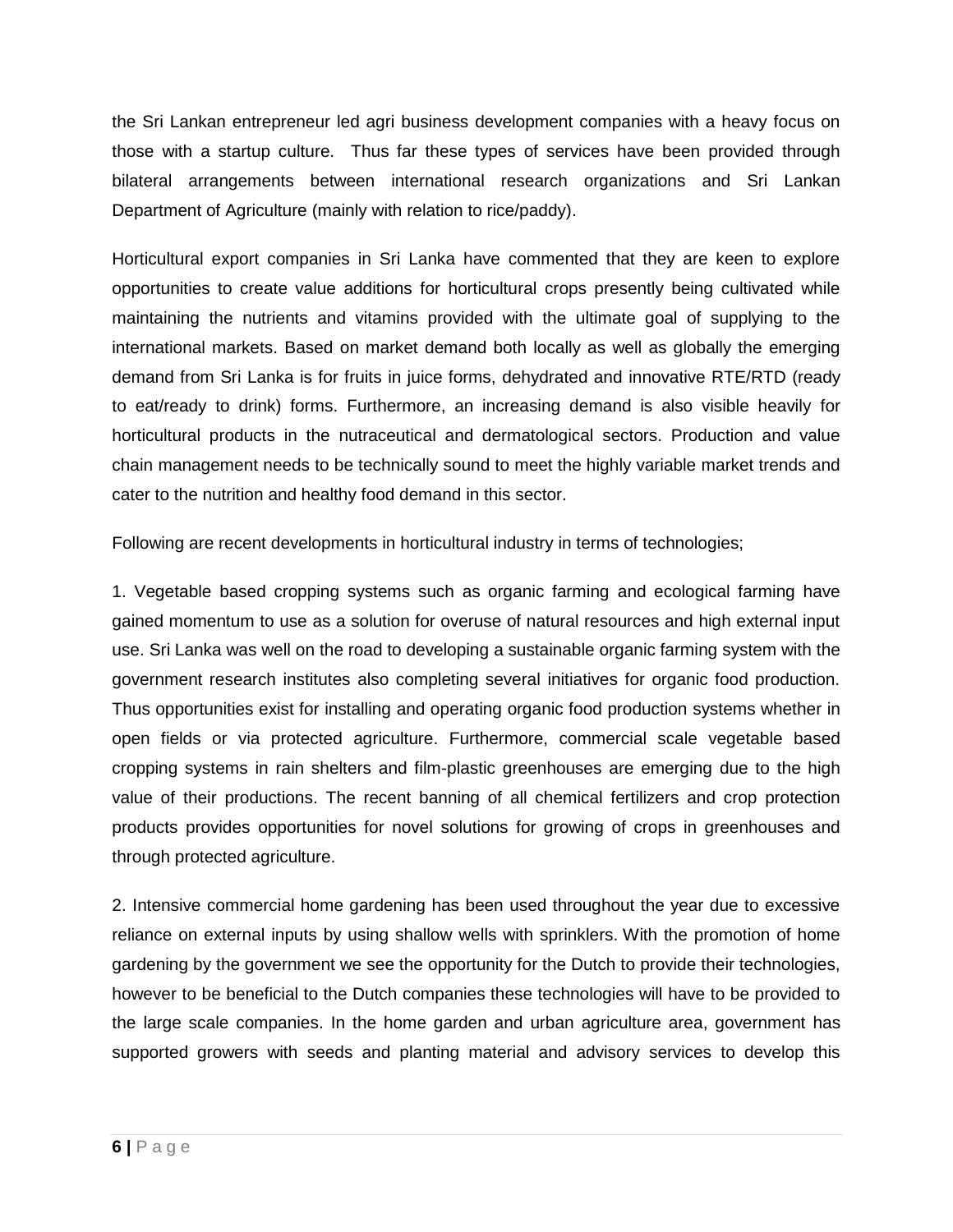activity. As a result, increased interest is seen in vertical farming, rooftop and small scale hydroponic/aquaponics systems.

3. The Department of Agriculture in collaboration with the private sector, developed e-agriculture services through mobile phone apps that provides guidance and advice to farmers on crops that should be cultivated to receive a better market price and to support farmers by creating market linkages etc.

4. The National Food Production program is being developed in order to streamline seed and propagation material management information system, QR code for Sri Lanka GAP certification and progress tracking systems.

5. Nano technology related research and development has been carried out in this sector to provide slow release fertilizer, nano fungicidal formulations, organic acid based weedicides and seed coating to minimize the fertilizer adverse effects and improve soil remediation and rehabilitation. Based on the responses received from startups and horticultural companies who are actively engaged in the agri-tech space in Sri Lanka, the following are a few key areas that they are currently engaged in and are focusing on.

- Use of technologies such as horticultural lighting control systems to optimize plant cultivation, smart irrigation controllers which monitor moisture conditions and automatically adjust watering to an optimum level, climate controllers to manage the temperature in different climatic zones, custom production mapping and super oxygenation systems.
- Specialized versions of hydroponic technology (Aeroponic systems) where plants have been grown in the air without using soil, and where roots are sprayed using a nutrient water solvent.
- Towers built using PVC pipes which uses Arduino based microcontroller to automatically control the flow of nutrient solution which are able to send data of fluid level and temperature level via smartphone apps.
- Internet of Things (IoT) powered devices which can be fixed in the land, soil moisture sensors, pH value and humidity sensors to monitor the plants and crops.
- Technologies to upload the farm into cloud base platforms.
- Smart precision irrigation systems and crop specific intelligence which are used to enhance the quality of agricultural produce and the crop yield.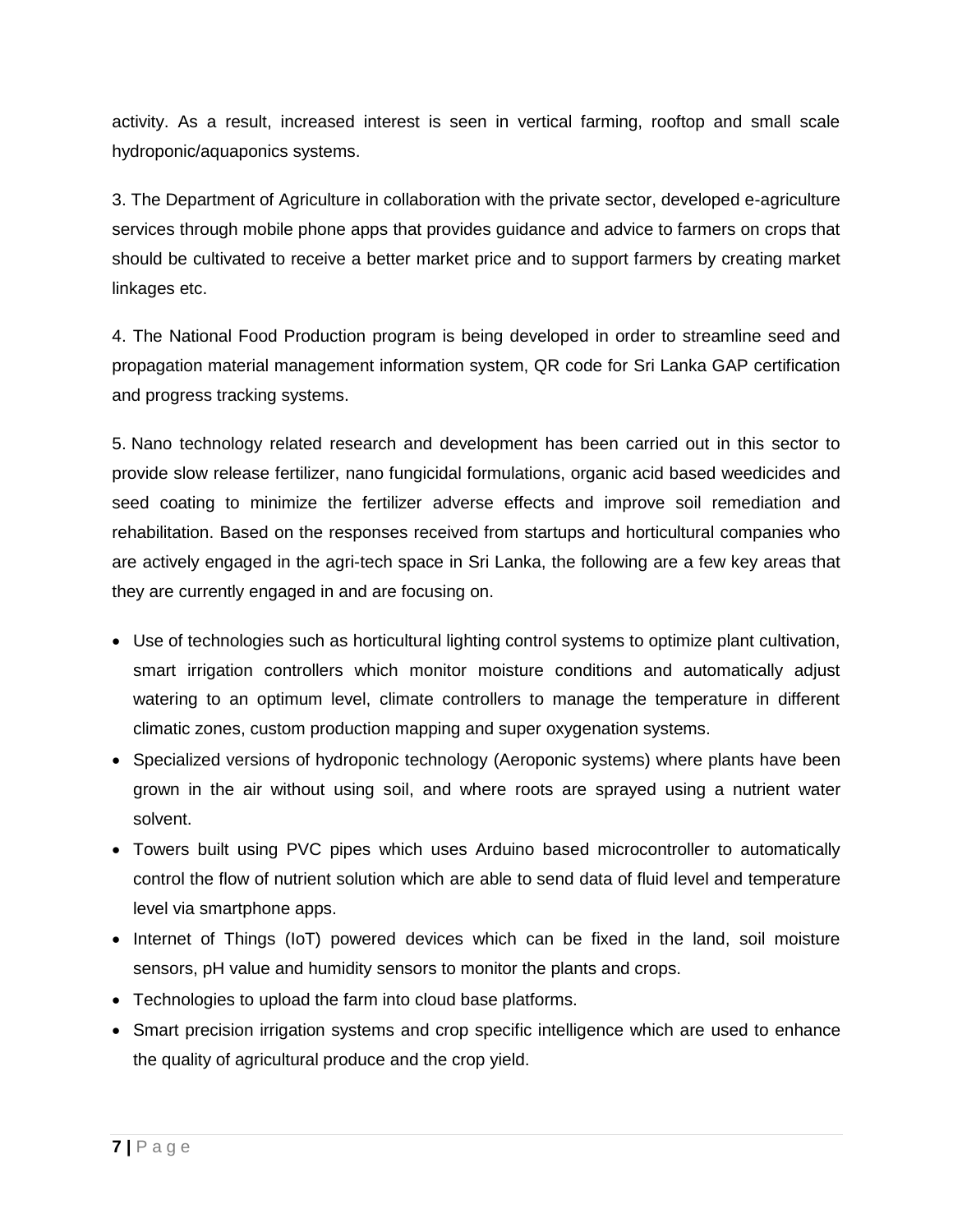- Data-based approaches used to reduce crop water use and plant stress levels (caused by water and the environment)
- Smart pest management activities
- Smart farm manager apps with the objective of removing manual faults in irrigation cycle
- Centralized monitoring of farms with enhanced transparency in the end to end movement of stocks and cash flows starting from farms
- Monitoring of various data points for every harvest with predictive data analytics
- Seed to fork traceability

## <span id="page-10-0"></span>**2.2 Horticultural Inputs**

This section covers the key inputs used in the horticultural sector in Sri Lanka including seeds/planting material, nursery management and growth media, irrigation, plant nutrition and plant protection inputs.

### <span id="page-10-1"></span>**2.2.1 Seeding and Planting Materials**

In Sri Lanka, the agriculture industry seed market is distinguished into two main categories. They are based on the variety of crops such as grains and cereals, vegetables, and other crop types and product varieties such as hybrid seeds, conventional seeds and varietal seeds. Seeds have been identified as the most efficient means of propagating crops and maintaining and transmitting genetic enhancements made by plant breeders. Seeds are considered as the key ingredient in terms of expanding, diversifying and improving crop production. The responses obtained from farmers stipulates the current growing need for quality seeds that can provide better yields, pest resistance, drought tolerance and herbicide tolerance.

Based on research conducted by "FAO, Mordor Intelligence" on the Sri Lankan seed market, the seed market is expected to achieve a CAGR of 3.1% in the next five years. Although vegetable production in the country has gone down since 2018, the demand for quality seeds has increased with the population growth. The current seed market is fragmented due to the presence of local players marketing certified seeds.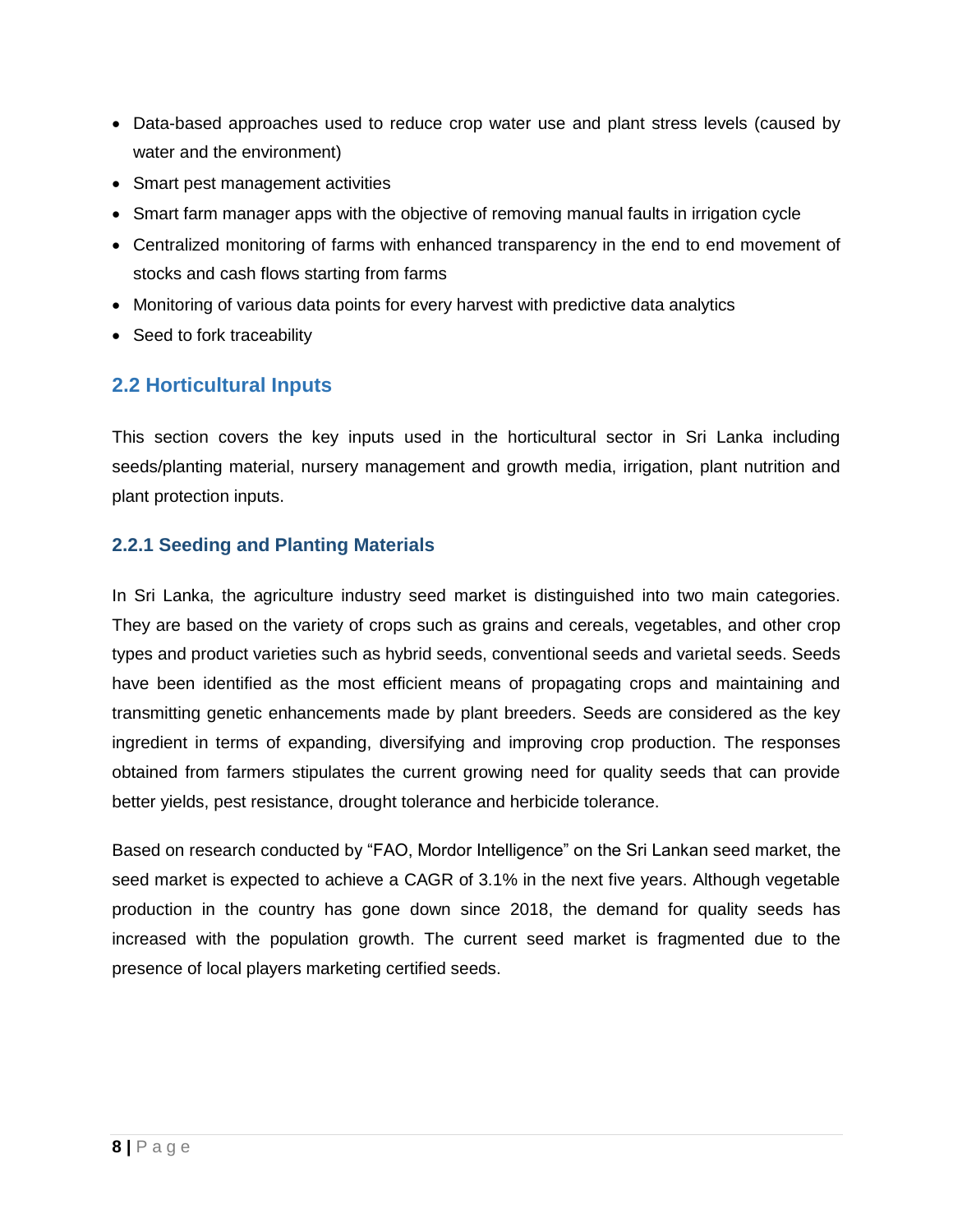According to the guidelines given by the International Seed Testing Association (ISTA), the Department of Agriculture has been following their protocols on seed certification programs since its inception. However, global level practices such as varietal purity (e.g. molecular assessments) and seed health (e.g. conducive environmental incubation and identification, liquid plating assay, enzyme-linked immunosorbent assay) are not being practiced in Sri Lanka.

Since 2010 the Department of Agriculture stepped into the process of new seed variety registration which was previously carried out by the individual seed companies through their own trials prior to selection and introduction. However, the new process is still being fine-tuned.

Based on the report of 'Seed Certification Service by Department of Agriculture Peradeniya' in Sri Lanka around 90% of the seed requirement is imported with bean, radish and tomato being the most common vegetables in the upcountry areas (cold season vegetable & spices). New improved varieties have been released periodically and they are being multiplied by the Department of Agriculture. However, the annually estimated 33% (62,200kg in 2017) of the total vegetable seed requirement are imported to meet the needs of the national low country's (warm season) vegetable seeds requirement. Based on the data released by the Department of Agriculture, 25 tons of fruit seeds and 199 tons of vegetable seeds were imported into the country in 2019. Furthermore, biochemical technologies, molecular and tissue culture have made significant progress in the rest of the world and in Sri Lanka, however none of them are still employed to improve these exotic seeds or vegetative propagation vegetable crops in the absence of environmental stimulants. Limited research has been found for enhancing viability through prolonged storage and packaging in locally produced low country seeds (e.g. tomato, capsicum, brinjal, okra, beans, pumpkin) where the seeds lose their viability during storage.

In the foreign seed market, seed treatments such as film coating, pelleting and priming are considered to be vital aspects during the process of germination and seedling emergence, however the use of these treatments are limited in the local horticulture industry. Formal public and private sector quality assured seed suppliers for vegetables and fruit market are approximately 25% to 30% while the rest of the requirement is filled by the informal suppliers. The formal seed sector's produce is more expensive than the informal sector as they have to undergo expensive quality assurance procedures. Even though locally produced formal seeds are much cheaper compared to imported seeds, the quantities available in the local market is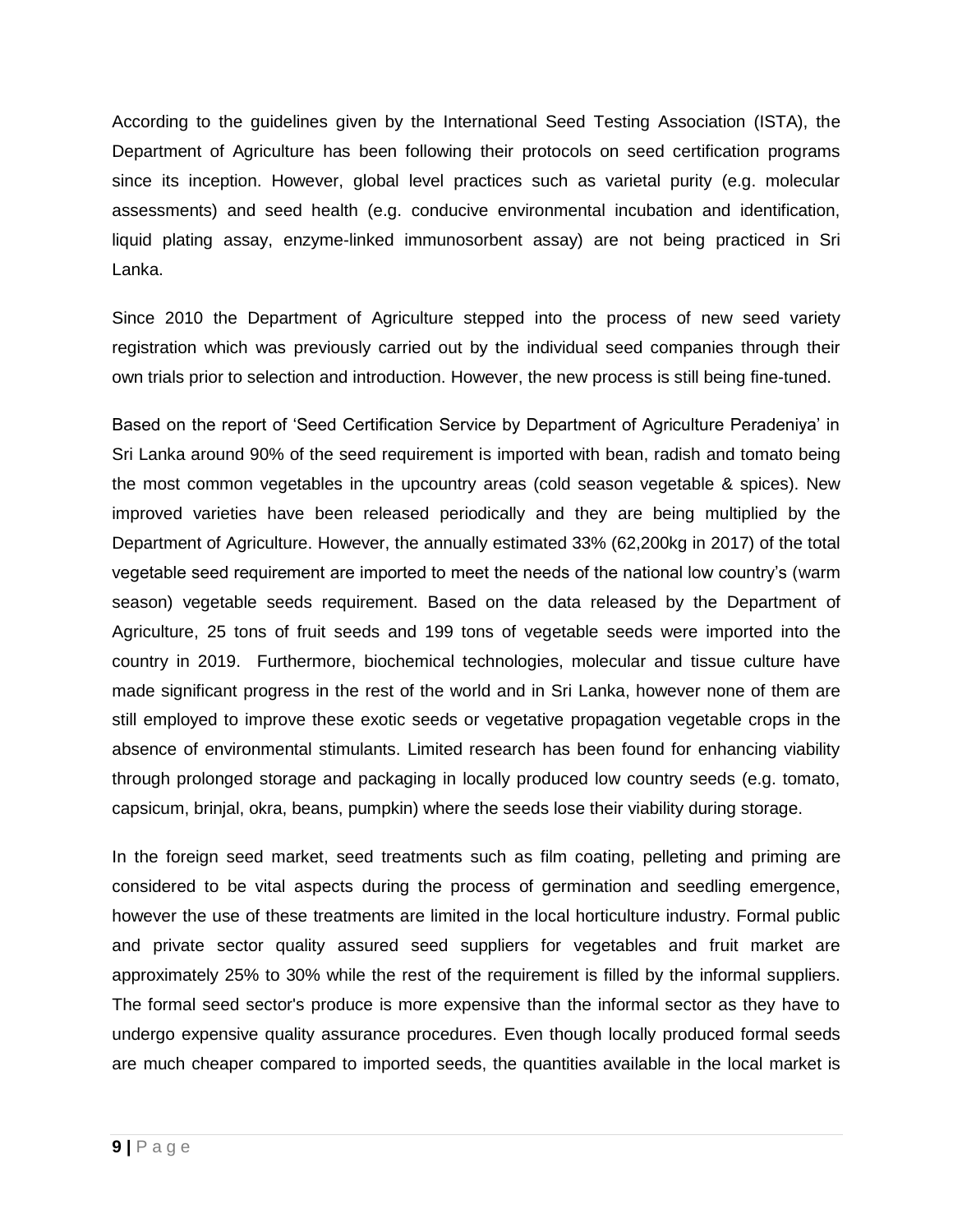comparatively much lower and are insufficient to meet the demand during the crops growing season.

Based on discussion conducted with farmer groups and key horticulture sector players the following were identified as the main reasons for the lack of adequate amounts of seeds and planting material.

1. Inability to multiply certified seeds in the absence of suitable land and other resources and the required foundation/basic seeds.

2. The local seed market does not warrant investment for primary breeding and research into seed technology

3. Bureaucratic procedures for importation of high quality hybrid seeds and planting materials as explained above

4. Large field isolation spaces are required due to the cross-pollinated nature of the crop species.

5. Shortage of labour and high wages lead to higher production costs.

6. Certain agro climatic zones are restricted for seed production.

7. Growers are reluctant to get involved in seed production as fresh market fruits and vegetables are cheaper than seed production.

### <span id="page-12-0"></span>**2.2.2 Nursery Management with the use of Growth Media and Transplants**

Nursery management in the Sri Lankan horticulture sector is still unscientific and is at a nascent stage. From the survey and subsequent discussion conducted, growers of horticultural crops and agri businesses are aware of global best practices in nursery management. However, knowledge and information on how to sources and use such technologies is a constraint.

In the global platform, a number of studies have been conducted on the nursery medium and soilless (hydroponic) growing systems. Research has been conducted in the Sri Lankan context by comparing performance with alternative growing/nursery media and growing systems (Eg: seedling trays). However, further development has not been done to develop value-added potting media products. As a mainstream exporter in coco peat (soil) to the horticulture industry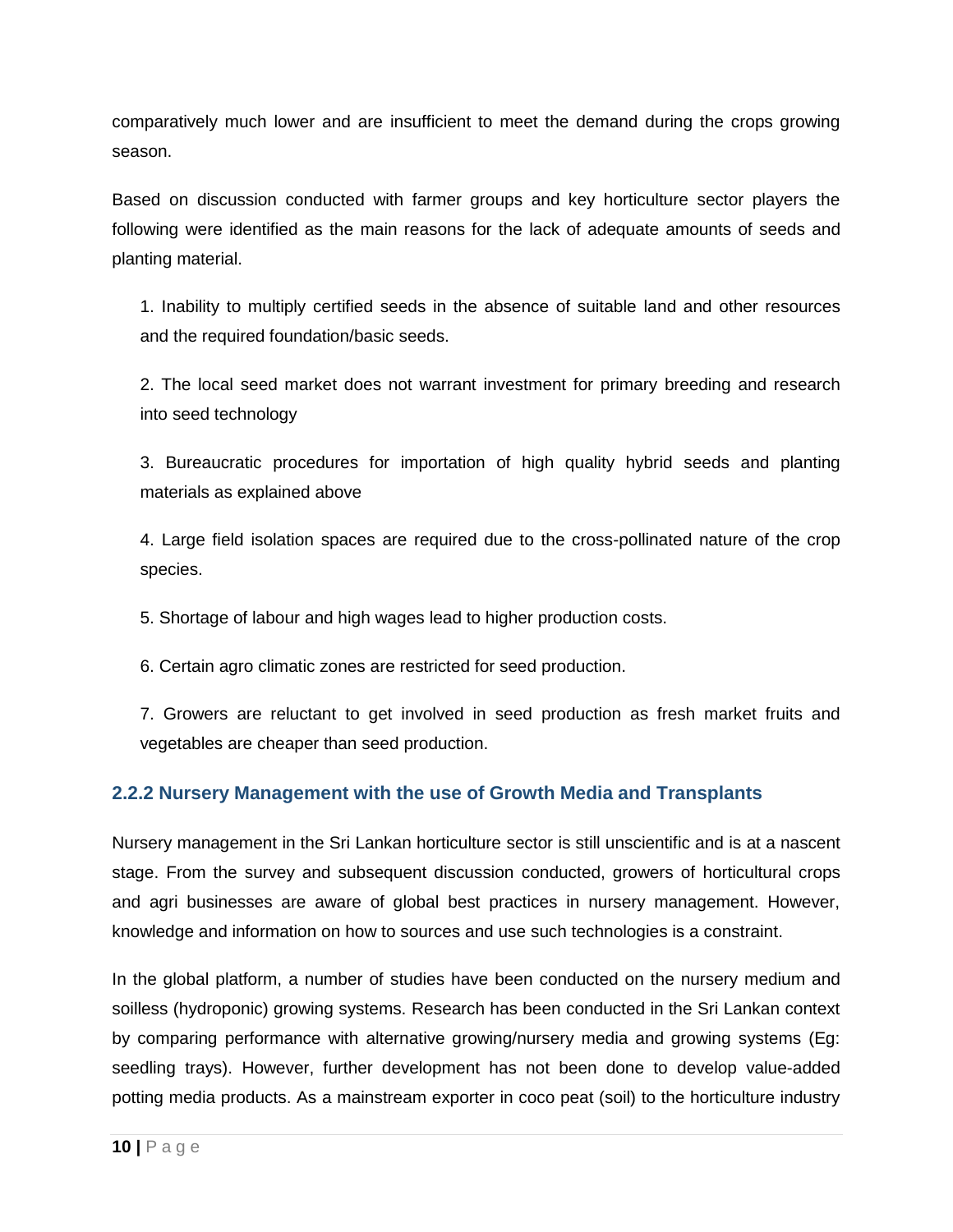in the world, Sri Lanka has the potential to develop innovative value added growing media for horticultural crops. Machine transplanting of seedlings raised in trays is not practiced in Sri Lanka. Most of the local growers raise their seedlings in beds in open fields/protected areas allocated for nurseries. However, shortcomings have been witnessed in the use of media and plant nutrition in nursery management resulting in poor germination and poor quality plants. Grafting, for the propagation of fruits and vegetables, is also not widely practiced in Sri Lanka.

Local horticulture companies are not able to address the upper market sector for fruits and vegetables in neighboring countries such as Maldives as production for these upper market segments have to come from modern horticulture production systems such as greenhouses, protected agriculture systems etc.

Dutch companies who have developed hybrid greenhouse models in other Asian countries do have the opportunity to introduce similar models and help provide greenhouse systems to Sri Lankan companies who have currently developed greenhouses but are looking to further improve the technologies used in order to better cater to the markets in the neighboring countries (refer recommendation 3.11).

### <span id="page-13-0"></span>**2.2.3 Irrigation**

Irrigation methods such as boom, drip, and sprinkler irrigation together with reusable or biodegradable plastic mulching techniques are used for open field cultivation to save water with efficient irrigation. In the humid tropical conditions of the country, benefits of using water saving irrigation are demonstrated by crops such as tomatoes, brinjal, sweet pepper, cabbage and certain fruits. Except for the intensive open field continued cropping systems used in Kalpitya and Nuwara Eliya, micro irrigation is limited in vegetable and fruit crop cultivation due to its high initial cost. Therefore, sprinkler irrigation is popular in in these areas due to cost efficiency and low water retention properties of the soils. At present in Sri Lanka, appropriate irrigation systems and drainage technologies are required due to unpredictable rainfall patterns and climatic changes which have an adverse impact on horticultural crops. Furthermore, water saving irrigation methods such as drip, sprinkler, and precision surface irrigation, aided with mulching are used minimally. Thus there are huge opportunities for Dutch companies to market such systems to small and medium agri enterprises in Sri Lanka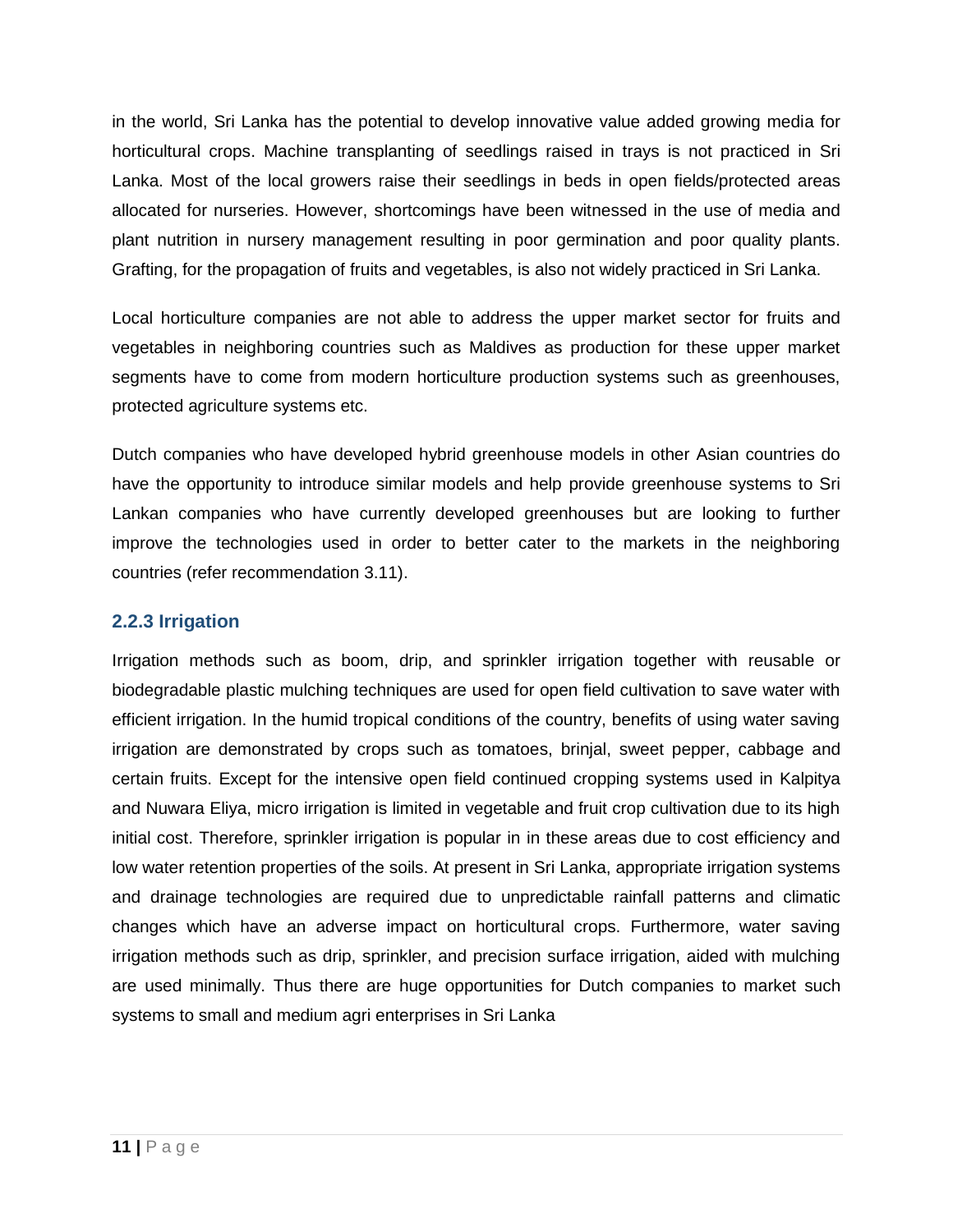#### <span id="page-14-0"></span>**2.2.4 Plant Nutrition**

Based on the survey findings farmers and growers tend to use a high percentage of chemical and synthetic fertilizers in order to obtain the expected yields though they are generally aware of the negative impact of excessive use of chemical fertilizers. This is due to lack of knowledge on awareness on optimal use of fertilizers based on soil condition and yield potential of the respective horticultural crops. Value added plant nutrition products such as granules, pellets, slow/controlled release fertilizers, deep placements, nitrification and volatilization inhibitors, super granules, and decision support software-assisted precision application methods are known to some large farmers and horticulture companies. Popular supermarket chains in the country as well as agri exporters currently rely on inorganic plant nutrition products. However, in view of Sri Lanka's total ban on inorganic fertilizers and plant nutrition products huge opportunities have arisen for organic fertilizers and non-chemical plant protection products. If Dutch companies have such non chemical products in their portfolio these can be introduced very quickly to the horticulture sector in Sri Lanka. However, pricing of these products must be affordable and in addition training will also have to be provided on the use of such products.

|                       | 2017    | 2018    | 2019    |
|-----------------------|---------|---------|---------|
| Urea                  | 197,486 | 476,888 | 375,439 |
| <b>TSP</b>            | 28,114  | 87,782  | 78,891  |
| <b>MOP</b>            | 85,197  | 165,322 | 169,506 |
| <b>SA</b>             | 65,923  | 78,747  | 63,689  |
| Kieserite             | 13,699  | 13,297  | 12,637  |
| ZnSO <sub>4</sub>     | 300     | 722     | 1,154   |
| <b>DAP</b>            | 2,707   | 3,621   | 2,860   |
| <b>CES</b>            | 411     | 1,281   | 853     |
| Granular mixtures (t) | 12,038  | 18,698  | 15,338  |
| Liquid mixtures (Ltr) | 258,833 | 366,697 | 152,458 |
| Other                 | 6,287   | 4,474   | 3,605   |

**Import quantities of fertilizers by local public and private sector companies (t/Ltr)**

In Sri Lanka, issues have begun due to misuse of chemical fertilizers in major growing areas such as the mid country which has led to groundwater pollution, fixation of nutrients and increase of residues of nitrate etc. Chronic kidney disease has spread in the North Central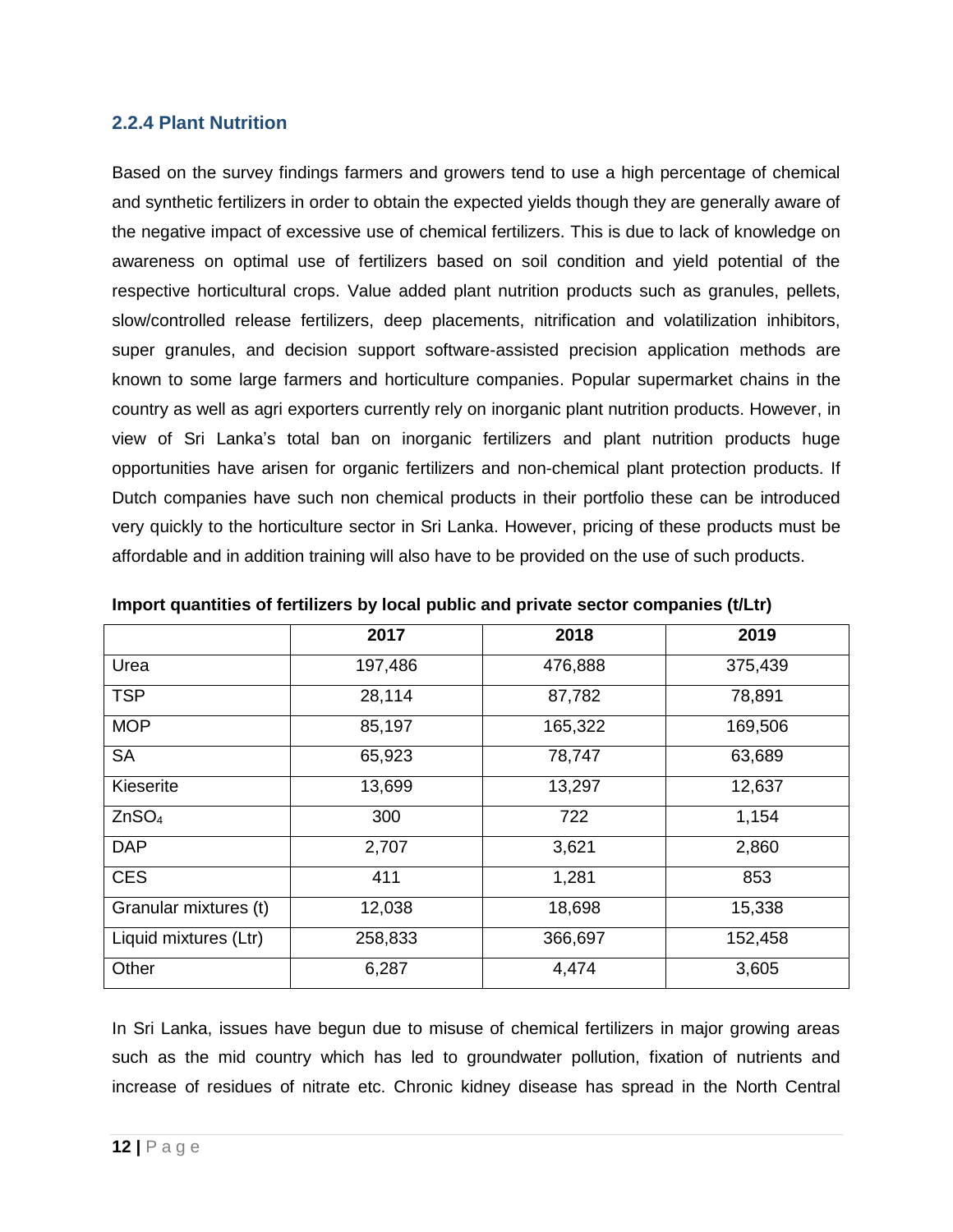Province and adjacent farming areas due to heavy usage of phosphate fertilizer along with the pesticides (Glyphosate) which are the main source of arsenic in the affected areas. Therefore, hydroponic is one of the main strategies, where the plant can be grown in non-soil media maintaining a great deal of precision in plant nutrient management. In Sri Lanka, hydroponic recommendations have been developed primarily in application dosage, electrical conductivity, and pH management for greenhouse tomato, bell peppers, green cucumber, and lettuce etc. In the current context, hydroponics, fertigation (injection of fertilizers) solutions and low cost fertilizers are being the demanding factors for the growth of the agricultural sector.

### <span id="page-15-0"></span>**2.2.5 Protection of Plants**

Vegetable and fruit crops have high susceptibility to pests and diseases particularly due to tropical conditions. In order to protect crops and increase yields, farmers require suitable crop protection products in time. Lack of knowledge and information on required crop protection products including dosages and application technologies leads to farmers misusing and overusing chemical fertilizers. Farmers and horticultural companies are aware of the health and environmental hazards due to the excessive use of pesticides and chemical fertilizers. As a result, horticultural companies comment that availability of targeted and non-chemical crop protection products would provide clear advantages, particularly for export of horticultural products from Sri Lanka. Availability of alternative pest control systems including integrated pest management systems also offers advantages to horticultural companies. Furthermore, the application of poultry manure for reducing root-knot nematode attacks, polythene sleeves for fruit fly control, pheromone traps and the use of botanicals such as seed or leaf extracts of neem, garlic and many other plant species are some of the alternative pest control strategies used. However, these technologies need to be made commercially viable based on the feedback from horticulture companies and lead farmers. Apart from training that is required to be given to farmers, the government quarantine and other procedures need to be streamlined to permit imports of biological agents such as predator insects and other organisms. Given the current encouragement to non-use of chemical inputs, Dutch companies together with their existing or potential local partners could canvas the government authorities to facilitate such imports.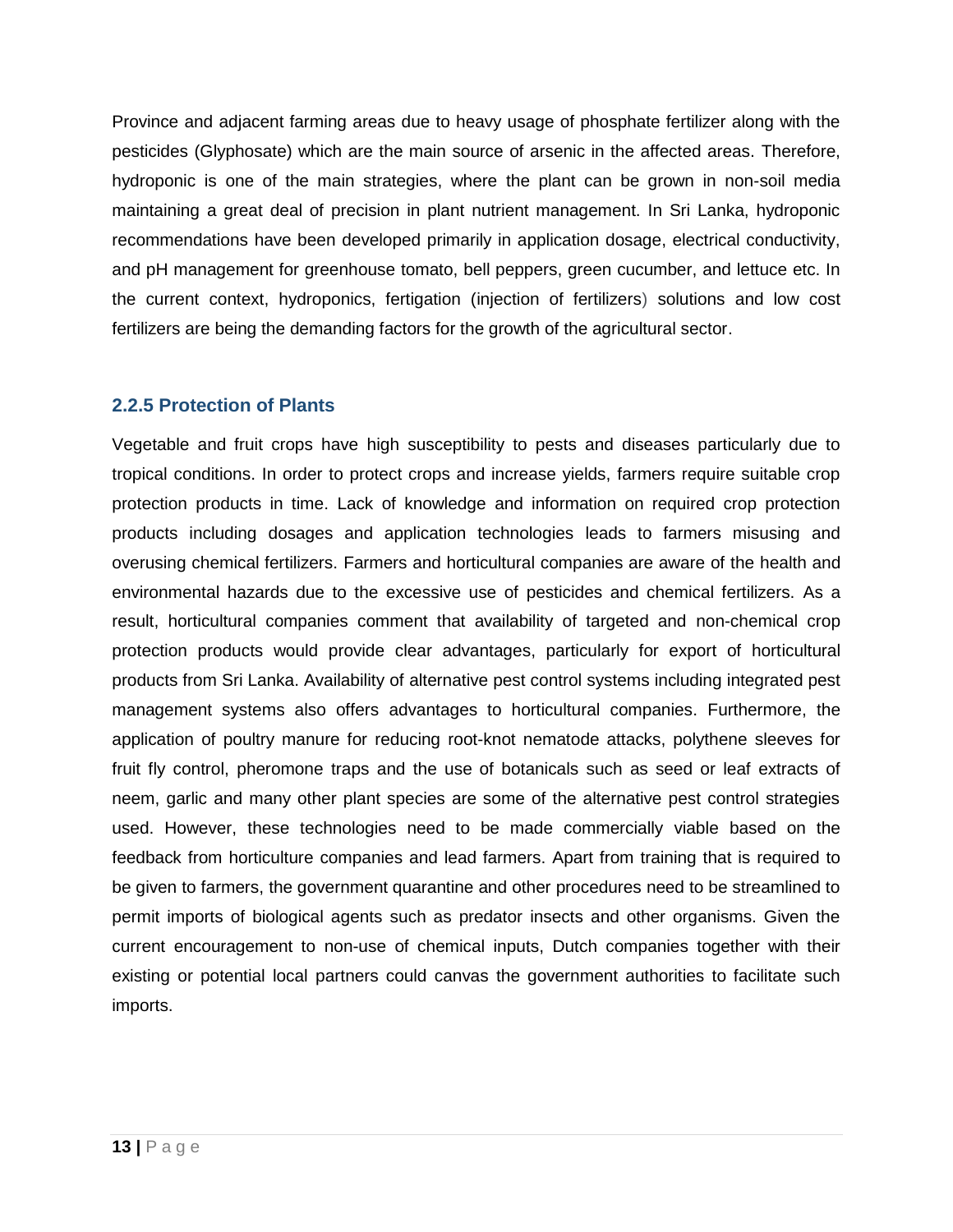### <span id="page-16-0"></span>**2.3 Horticultural Outputs and Economic Returns**

The most commonly grown fruits in Sri Lanka are banana, lime, mango, orange, papaya, passion fruit, rambutan, pineapple, duriyan, woodapple, watermelon, jack, guava, soursop, dragon fruit and avocado which are grown at an estimated extent of 112,676 hectares.

The main types of vegetables grown in Sri Lanka consist of tropical (dry zone) and temperate (wet zone) vegetables grown at an estimated extent of 84,191 hectares. The types of vegetables and quantities are shown in the table below. (Source – DOA).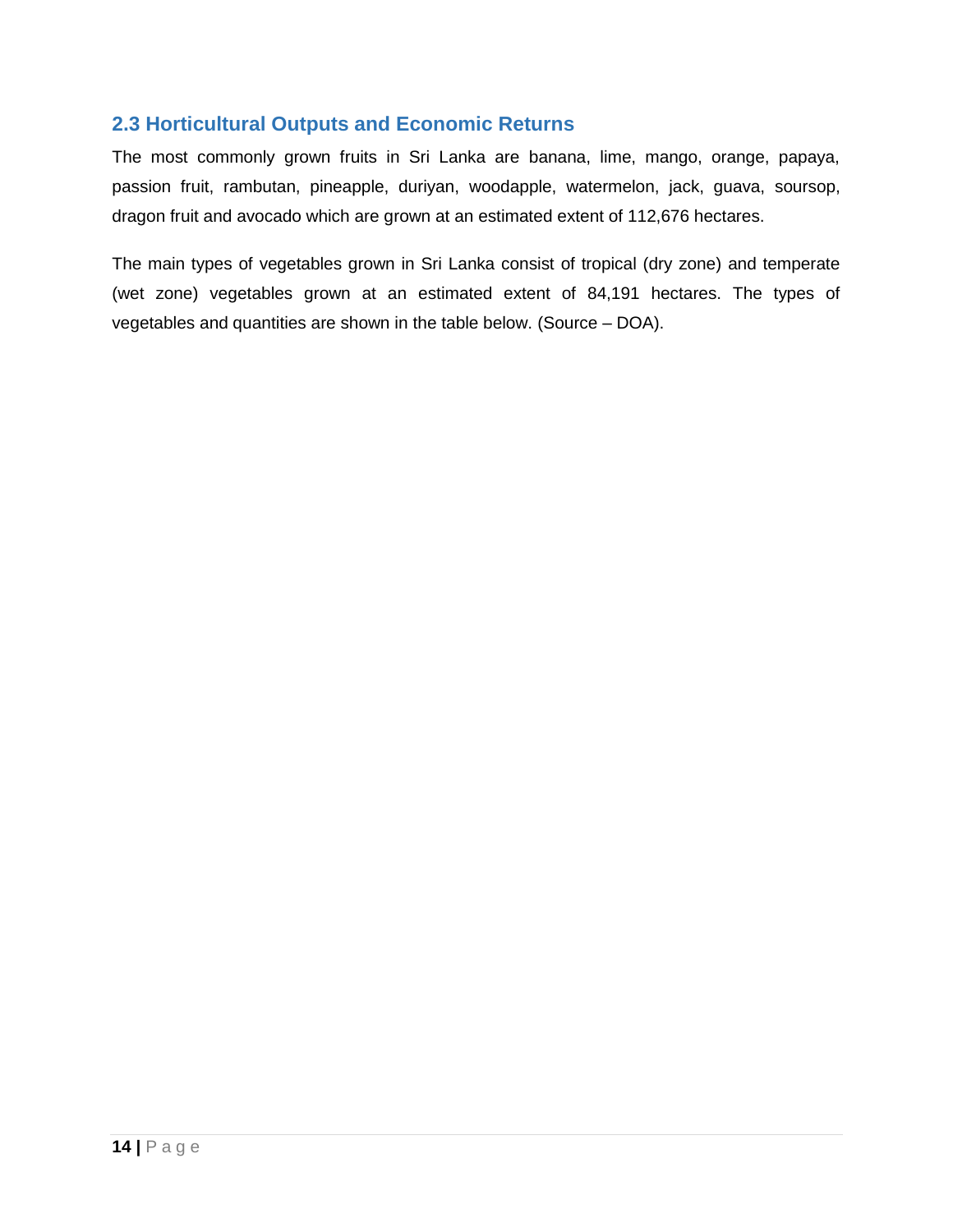|                     | 2017        |            |           |        | 2018       |           |             | 2019       |           |
|---------------------|-------------|------------|-----------|--------|------------|-----------|-------------|------------|-----------|
|                     | Extent (ha) | Production | Avg yield | Extent | Production | Avg yield | Extent (ha) | Production | Avg yield |
|                     |             | (t)        | (t/ha)    | (ha)   | (t)        | (t/ha)    |             | (t)        | (t/ha)    |
| Up country          |             |            |           |        |            |           |             |            |           |
| Bean                | 7,723       | 87,385     | 11.31     | 7,344  | 83,966     | 11.43     | 6,461       | 65,450     | 10.13     |
| <b>Beetroot</b>     | 2,162       | 34,192     | 15.81     | 2,234  | 51,004     | 22.83     | 1,805       | 30,048     | 16.65     |
| Cabbage             | 4,224       | 99,616     | 23.58     | 4,202  | 111,141    | 26.45     | 4,153       | 116,577    | 28.07     |
| Carrot              | 3,687       | 71,607     | 19.42     | 3,125  | 71,051     | 22.73     | 3,553       | 80,767     | 22.73     |
| Knolkhol            | 1,139       | 14,148     | 12.41     | 1,289  | 19,502     | 15.13     | 1,338       | 15,306     | 11.44     |
| Leeks               | 2,214       | 56,045     | 25.31     | 2,026  | 51,330     | 25.34     | 2,102       | 31,879     | 15.17     |
| Radish              | 2,850       | 49,506     | 17.37     | 3,057  | 63,137     | 20.65     | 2,676       | 44,244     | 16.53     |
| Tomato              | 5,329       | 80,839     | 15.17     | 6,712  | 101,404    | 15.11     | 5,869       | 77,916     | 13.28     |
|                     |             |            |           |        |            |           |             |            |           |
| Low country         |             |            |           |        |            |           |             |            |           |
| Ash plantain        | 6,580       | 72,702     | 11.05     | 7,301  | 81,200     | 11.12     | 5,335       | 63,460     | 11.90     |
| Ash pumpkin         | 579         | 8,785      | 15.17     | 827    | 8,920      | 10.78     | 720         | 10,252     | 14.24     |
| Ladies fingers      | 6,827       | 61,429     | 9.00      | 8,368  | 68,515     | 8.19      | 6,851       | 72,226     | 10.54     |
| <b>Bitter gourd</b> | 3,183       | 37,012     | 11.63     | 4,306  | 47,611     | 11.06     | 3,402       | 40,970     | 12.04     |
| <b>Brinjal</b>      | 9,665       | 108,856    | 11.26     | 10,834 | 129,212    | 11.93     | 9,877       | 134,863    | 13.65     |
| Capsicum            | 3,208       | 26,952     | 8.40      | 3,675  | 32,307     | 8.79      | 3,095       | 26,414     | 8.53      |
| Cucumber            | 2,446       | 31,446     | 12.86     | 3,228  | 43,942     | 13.61     | 2,555       | 34,864     | 13.65     |
| Red pumpkin         | 6,159       | 82,934     | 13.47     | 8,469  | 123,261    | 14.55     | 6,863       | 97,473     | 14.20     |
| Snake gourd         | 2,335       | 28,849     | 12.36     | 2,696  | 33,514     | 12.43     | 2,361       | 29,806     | 12.62     |
| Luffa               | 4,410       | 46,188     | 10.47     | 4,498  | 46,124     | 10.25     | 3,523       | 38,108     | 10.82     |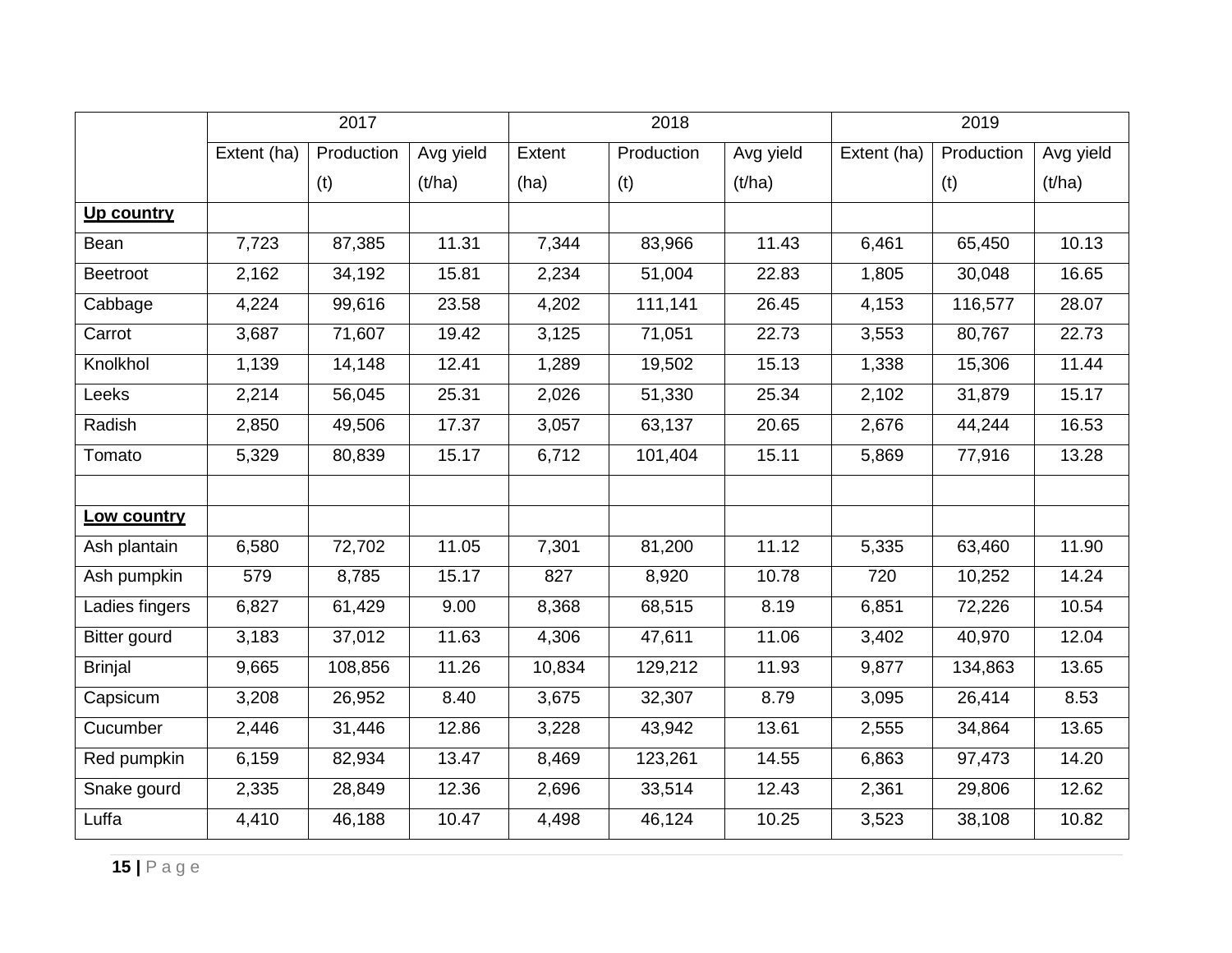Cultivation is mainly at smallholder and home garden level. However, in recent times crops such as mango, pineapple, passion fruit and banana have been grown at a commercial level, but growing technologies do not give farmers consistent and good yields. The table below gives a snapshot of some of the fruit crops and its quantities grown in Sri Lanka. (Source – DOA)

|               |        | 2017            |            |             | 2018          |            |        | 2019           |            |  |
|---------------|--------|-----------------|------------|-------------|---------------|------------|--------|----------------|------------|--|
|               | Extent | Production      | Production | Extent (ha) | Production    | Production | Extent | Production     | Production |  |
|               | (ha)   | $('000$ fruits) | (t)        |             | ('000 fruits) | (t)        | (ha)   | $(000$ fruits) | (t)        |  |
| <b>Banana</b> | 49,307 | 62,549          | 750,587    | 45,497      | 72,010        | 864,120    | 44,671 | 56,139         | 673,668    |  |
| Lime          | 10,798 | 247,655         | 12,383     | 10,094      | 316,260       | 15,813     | 10,238 | 334,546        | 16,727     |  |
| Mango         | 28,272 | 433,523         | 151,733    | 28,440      | 493,529       | 172,735    | 27,460 | 444,136        | 155,448    |  |
| Orange        | 6,891  | 46,990          | 7,048      | 6,840       | 56,788        | 8,518      | 6,742  | 59,213         | 8,882      |  |
| Papaw         | 6,975  | 57,479          | 86,219     | 6,271       | 48,521        | 72,782     | 6,178  | 52,562         | 78,843     |  |
| Passion       | 470    | 7,313           | 731        | 481         | 7,538         | 754        | 508    | 8,846          | 885        |  |
| fruit         |        |                 |            |             |               |            |        |                |            |  |
| Pineapple     | 4,783  | 42,229          | 52,786     | 5,543       | 34,651        | 43,314     | 4,665  | 35,834         | 44,793     |  |
| Rambutan      | 5,899  | 409,686         | 14,339     | 6,297       | 664,968       | 23,274     | 6,929  | 709,468        | 24,831     |  |
| Avocado       | 2,923  | 30,606          | 10,100     | 3,213       | 50,542        | 16,679     | 3,453  | 49,881         | 16,461     |  |

Fruit and vegetable production in Sri Lanka is affected due to adverse weather conditions with rainfall being the main source of irrigation. In addition, insufficient high yielding varieties and good agronomy practices affects yields and farmer incomes. Vegetable production in Sri Lanka has declined in the last few years, owing to pest attacks and uneven weather conditions. Armyworm infections, dry weather conditions and inadequacy in land used have led to the decline of crop yield in the country. Exceptions are for fruit crops such as pineapple, mango and papaya where some high yielding varieties have been introduced.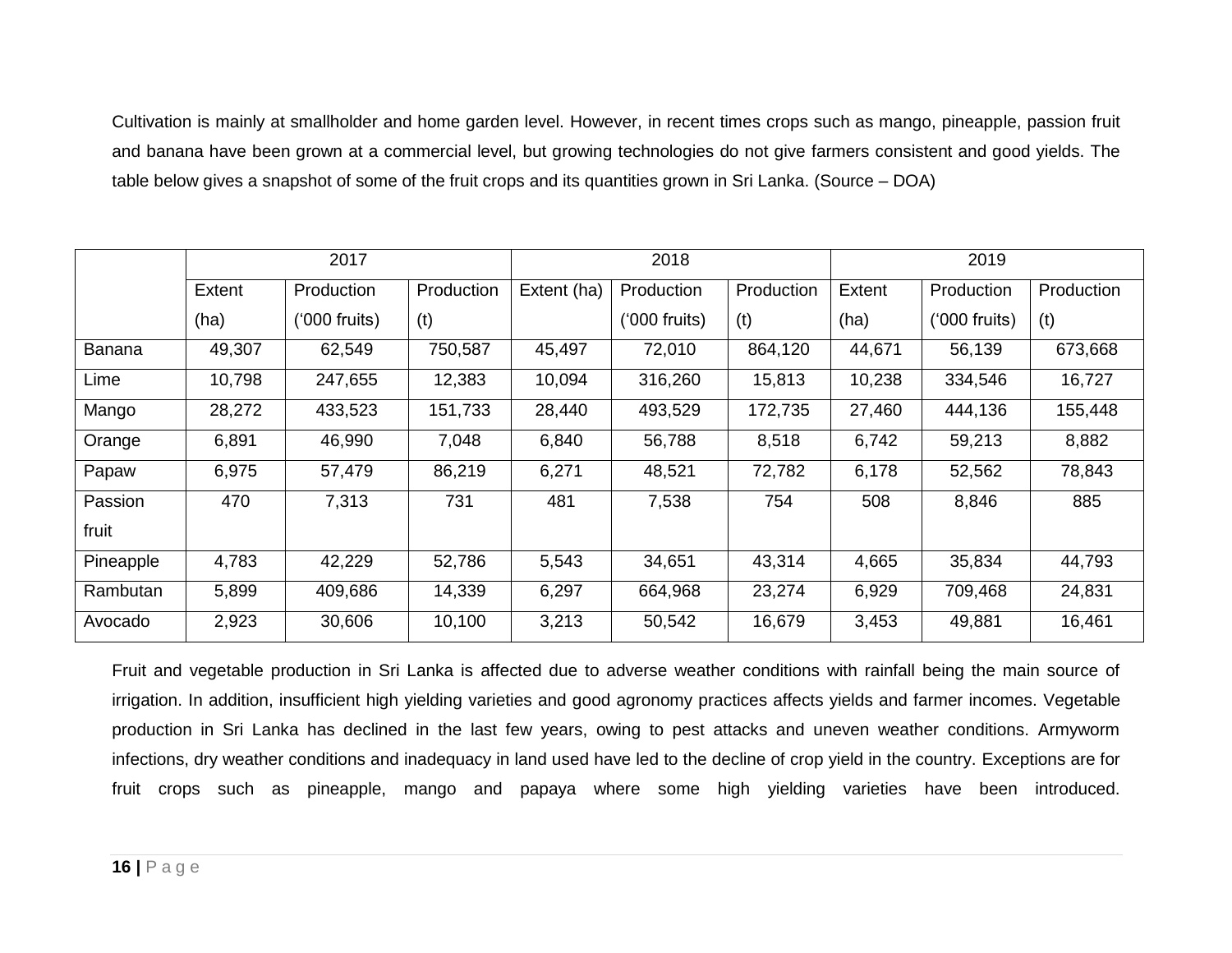Based on the demand for fruits and vegetables for domestic and export markets, potential exists for rapidly increasing yields. From the survey of Sri Lankan exporters of fruits and vegetables the demand for good quality fruit crops such mango, papaya, watermelon is expected to grow substantially. The main bottleneck is the local supply chain constraints mainly due to agronomy practices and inconsistent quality and quantities. Local demand for fruits and vegetables is also growing substantially and in recent times is fueled by demand for immunity boosting food caused by the global pandemic.

The scope exists for improving both yields and farmgate prices for the identified crops that have got demand in the domestic and export markets. Local marketeers such as supermarkets and exporters of fresh and processed fruits estimate that purchase volumes can be significantly increased from farmers if targeted farmgate prices can be obtained. For example, in recent times farmgate prices of pineapple have been around LKR 100/kg (0.42 EUR/kg) while desired farmgate prices are LKR 45-50/kg (EUR 0.19-0.21/kg). If farmers can improve yields and reduce units, significant volumes can be generated.

Currently several initiatives, including European Union funded projects technical assistance modernization programs are seeking to support the development of the horticulture sector. Local horticulture companies have commented that provision of new technologies as well as access to high quality planting materials is expected to significantly improve incomes for farmers and good returns for all stakeholders

Based on data released by the Department of Agriculture in terms of import and export of horticultural produce, the majority of imports with regards to quantity consists of apples, mandarin, orange, cauliflower while the major export items are banana, papaw, capsicum, bean and pumpkin. The tables below showcased the import and export performance data in the country. (Source – DOA)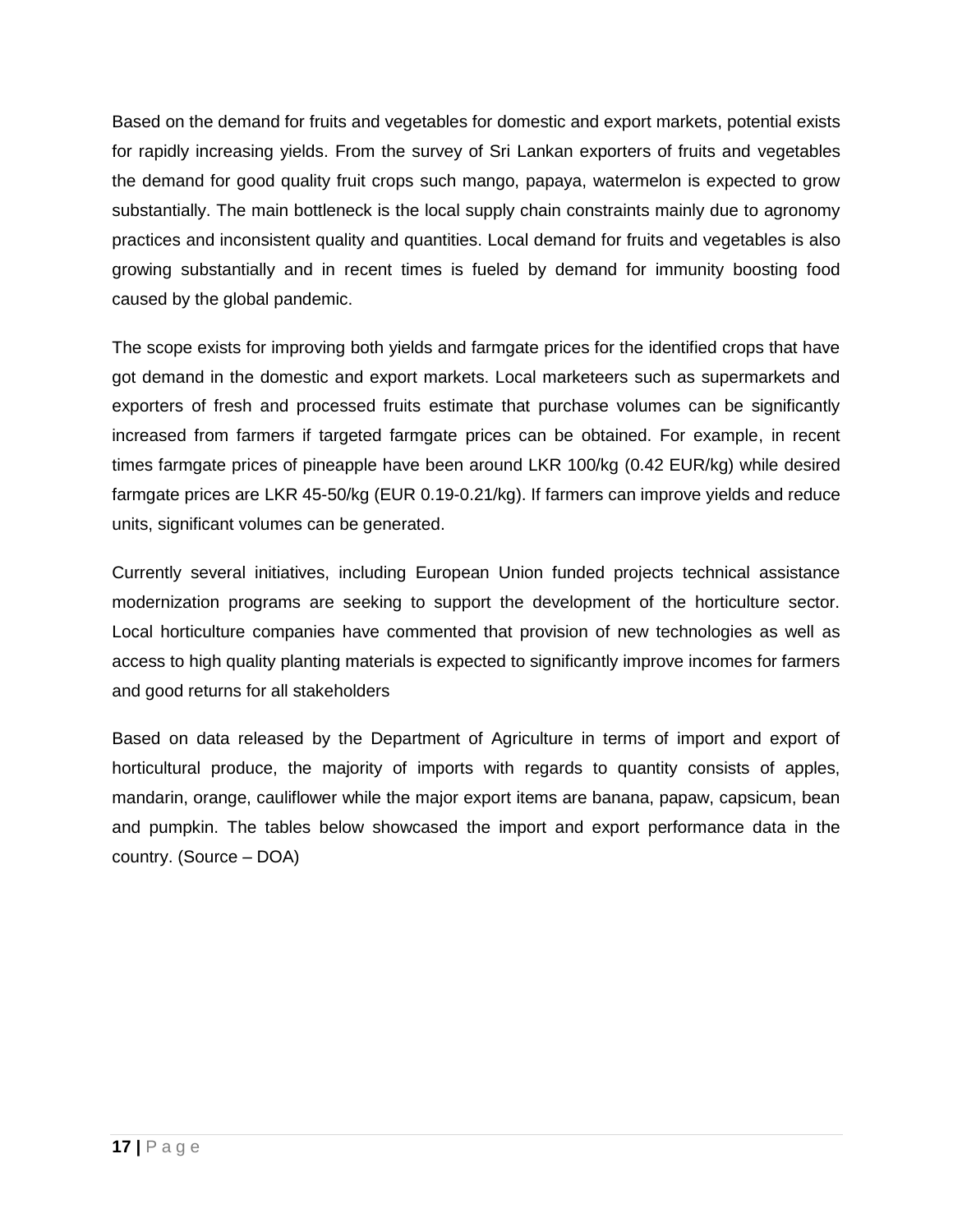# **Import performance of Fruits**

|              | 2017     |           |            |          | 2018      |            |          | 2019      |           |  |
|--------------|----------|-----------|------------|----------|-----------|------------|----------|-----------|-----------|--|
|              | Quantity | Value     | <b>CIF</b> | Quantity | Value     | <b>CIF</b> | Quantity | Value     | CIF value |  |
|              | (t)      | (Rs'000)  | value      | (t)      | (Rs'000)  | value      | (t)      | (Rs'000)  | (LKR/kg)  |  |
|              |          |           | (LKR/kg)   |          |           | (LKR/kg)   |          |           |           |  |
| Dates        | 645      | 82,864    | 128.54     | 306      | 33,679    | 110.15     | 556      | 96,227    | 172.96    |  |
| (fresh)      |          |           |            |          |           |            |          |           |           |  |
| <b>Dates</b> | 7,991    | 1,439,455 | 180.14     | 8,943    | 1,755,528 | 196.31     | 6,711    | 1,455,640 | 216.91    |  |
| (dried)      |          |           |            |          |           |            |          |           |           |  |
| Orange       | 8,686    | 958,118   | 110.31     | 8,356    | 939,628   | 112.45     | 7,773    | 949,217   | 122.12    |  |
| (fresh)      |          |           |            |          |           |            |          |           |           |  |
| Mandarin     | 6,041    | 331,048   | 54.80      | 10,961   | 603,704   | 55.08      | 9,384    | 547,953   | 58.39     |  |
| (fresh)      |          |           |            |          |           |            |          |           |           |  |
| Grapes       | 7,258    | 2,281,410 | 314.34     | 7,387    | 2,436,268 | 329.83     | 7,223    | 2,501,211 | 346.28    |  |
| (fresh)      |          |           |            |          |           |            |          |           |           |  |
| Grapes       | 2,429    | 484,936   | 199.65     | 2,644    | 755,509   | 285.79     | 2,629    | 787,596   | 299.54    |  |
| (dried)      |          |           |            |          |           |            |          |           |           |  |
| Apple        | 26,720   | 3,727,484 | 139.50     | 27,253   | 4,302,246 | 157.86     | 23,442   | 4,044,236 | 172.52    |  |
| Pears        | 377      | 51,497    | 136.75     | 355      | 50,802    | 142.97     | 534      | 96,134    | 180.05    |  |
| Cashew       | 2,270    | 750,079   | 330.48     | 2,534    | 917,657   | 362.08     | 528      | 140,471   | 266.00    |  |
| Strawberry   | 0.86     | 679       | 787.09     | 0.28     | 545       | 1,909.75   | 5        | 1,367     | 285.71    |  |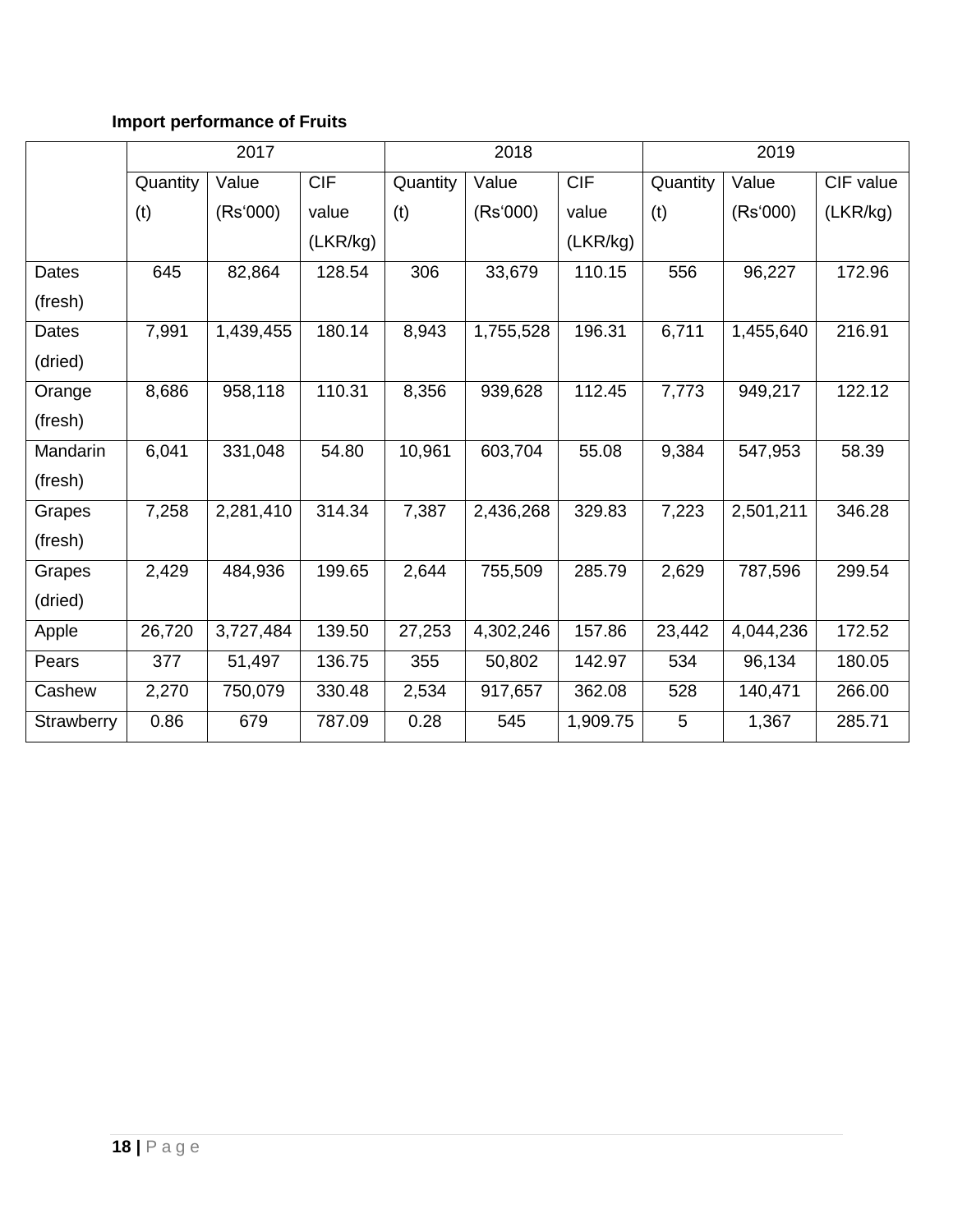# **Export Performance of Fruits**

|            |                | 2017      |            | 2018     |           |            | 2019     |           |            |
|------------|----------------|-----------|------------|----------|-----------|------------|----------|-----------|------------|
|            | Quantity       | Value     | <b>FOB</b> | Quantity | Value     | <b>FOB</b> | Quantity | Value     | <b>FOB</b> |
|            | (t)            | (Rs'000)  | value      | (t)      | (Rs'000)  | value      | (t)      | (Rs'000)  | value      |
|            |                |           | (LKR/kg)   |          |           | (LKR/kg)   |          |           | (LKR/kg)   |
| Cashew     | 60             | 144,458   | 2,426.51   | 72       | 134,534   | 1,878.74   | 56       | 126,962   | 2,250.13   |
| Banana     | 15,018         | 2,560,906 | 170.52     | 17,015   | 2,403,277 | 141.25     | 17,926   | 2,551,964 | 142.36     |
| (fresh)    |                |           |            |          |           |            |          |           |            |
| Pineapple  | 1,002          | 347,179   | 346.58     | 688      | 264,151   | 383.89     | 592      | 260,078   | 438.98     |
| (fresh)    |                |           |            |          |           |            |          |           |            |
| Pineapple  | 204            | 419,261   | 2,054.48   | 107      | 178,962   | 1,668.68   | 51       | 104,836   | 2,040.65   |
| (dried)    |                |           |            |          |           |            |          |           |            |
| Papaw      | 5,072          | 532,290   | 104.94     | 5,857    | 573,801   | 97.97      | 10,011   | 1,029,129 | 102.80     |
| Lemon      | 539            | 70,386    | 130.65     | 289      | 68,598    | 236.97     | 111      | 20,811    | 187.89     |
| (fresh)    |                |           |            |          |           |            |          |           |            |
| Lemon      | 59             | 28,295    | 475.85     | 135      | 52,316    | 388.80     | 31       | 11,467    | 368.08     |
| (dried)    |                |           |            |          |           |            |          |           |            |
| Mango      | 222            | 89,957    | 404.93     | 310      | 141,486   | 455.75     | 528      | 272,475   | 516.27     |
| (fresh)    |                |           |            |          |           |            |          |           |            |
| Mango      | $\overline{2}$ | 4,734     | 2,212.64   | $\,8\,$  | 13,611    | 1,708.37   | 46       | 102,695   | 2,209.25   |
| (dried)    |                |           |            |          |           |            |          |           |            |
| Avocado    | 31             | 9,508     | 305.34     | 40       | 16,543    | 416.07     | 108      | 44,139    | 409.47     |
| (fresh)    |                |           |            |          |           |            |          |           |            |
| Strawberry | 12             | 12,091    | 1,011.75   | 13       | 15,703    | 1,188.53   | $\,8\,$  | 8,069     | 1,000.89   |
| Mangosteen | $\overline{4}$ | 1,006     | 273.00     | 0.45     | 365       | 804.87     | 2        | 736       | 357.92     |
| (fresh)    |                |           |            |          |           |            |          |           |            |
| Watermelon | 104            | 16,775    | 161.88     | 44       | 8,544     | 193.30     | 230      | 28,977    | 125.86     |
| Guava      | 63             | 22,952    | 361.51     | 95       | 41,672    | 439.72     | 119      | 54,432    | 458.89     |
| (fresh)    |                |           |            |          |           |            |          |           |            |
| Guava      | $\overline{2}$ | 738       | 348.81     | 45       | 5,187     | 114.11     | 63       | 30,129    | 480.05     |
| (dried)    |                |           |            |          |           |            |          |           |            |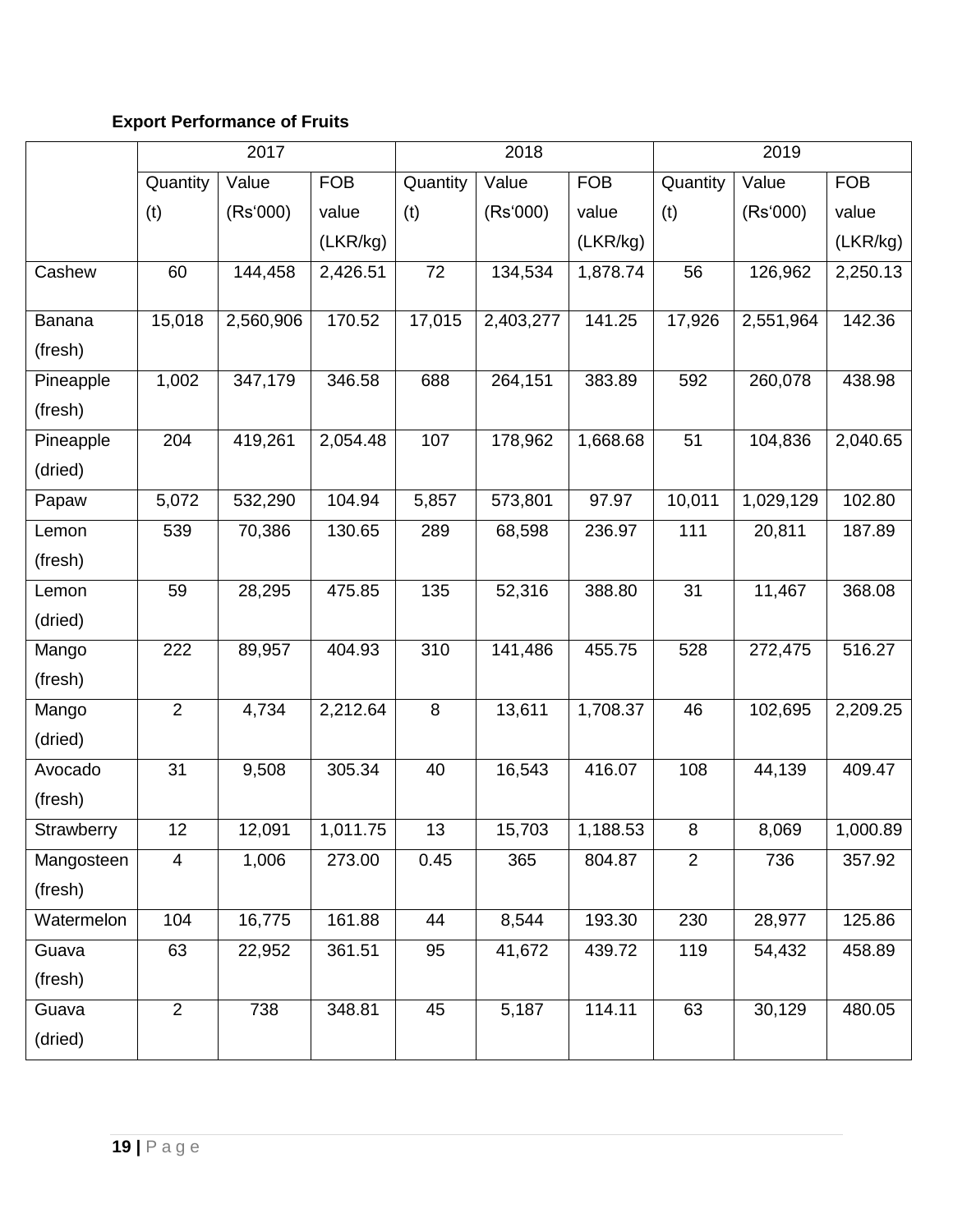# **Import Performance of Vegetables**

|             |                | 2017     |                          |                          | 2018           |            |                          | 2019     |            |  |
|-------------|----------------|----------|--------------------------|--------------------------|----------------|------------|--------------------------|----------|------------|--|
|             | Quantity       | Value    | <b>CIF</b>               | Quantity                 | Value          | <b>CIF</b> | Quantity                 | Value    | <b>CIF</b> |  |
|             | (t)            | (Rs'000) | value                    | (t)                      | (Rs'000)       | value      | (t)                      | (Rs'000) | value      |  |
|             |                |          | (LKR/kg)                 |                          |                | (LKR/kg)   |                          |          | (LKR/kg)   |  |
| Tomato      | $\overline{7}$ | 17,148   | 2,602.04                 | 5                        | 16,777         | 3,464.00   | $\overline{4}$           | 18,363   | 4162.90    |  |
|             |                |          |                          |                          |                |            |                          |          |            |  |
| Carrot      | 14             | 15,097   | 1,044.05                 | 124                      | 23,050         | 185.33     | 1                        | 1,919    | 1,721.52   |  |
| Capsicum    | 6              | 10,000   | 1,607.17                 | $\overline{\phantom{a}}$ |                |            | $\overline{\phantom{a}}$ |          |            |  |
| Cauliflower | 64             | 6,024    | 93.66                    | 89                       | 8,544          | 95.36      | 83                       | 8,601    | 103.37     |  |
| Cabbage     | 0.07           | 16       | 216.80                   | 0.05                     | $\overline{4}$ | 83.33      | $\mathbf 0$              | 6        | 42.55      |  |
| lettuce     |                |          |                          |                          |                |            |                          |          |            |  |
| Cucumber    | $\blacksquare$ | -        | $\overline{\phantom{a}}$ | 6                        | 9,964          | 1,692.79   | 3                        | 2,536    | 934.06     |  |
| Peas        | 0.04           | 101      | 2,713.53                 | 0.009                    | 8              | 887.78     | $\overline{0}$           | 74       | 804.23     |  |
| Bean        | 0.64           | 376      | 591.94                   | 1.1                      | 398            | 348.42     | 1                        | 282      | 551.37     |  |
| Asparagus   | 4              | 6,345    | 1,781.98                 | $\overline{\mathcal{A}}$ | 6,386          | 1,729.52   | 1                        | 2,751    | 2,447.78   |  |
| Mushroom    | 13             | 1,840    | 146.70                   | 0.5                      | 113            | 236.52     | $\mathbf 0$              | 10       | 49.55      |  |

# **Export Performance of Vegetables**

|             |                 | 2017              |                                 |                 | 2018              |                                 |                 | 2019              |                                 |  |
|-------------|-----------------|-------------------|---------------------------------|-----------------|-------------------|---------------------------------|-----------------|-------------------|---------------------------------|--|
|             | Quantity<br>(t) | Value<br>(Rs'000) | <b>FOB</b><br>value<br>(LKR/kg) | Quantity<br>(t) | Value<br>(Rs'000) | <b>FOB</b><br>value<br>(LKR/kg) | Quantity<br>(t) | Value<br>(Rs'000) | <b>FOB</b><br>value<br>(LKR/kg) |  |
| Tomato      | 63              | 30,362            | 478.72                          | 14              | 2,231             | 162.13                          | $\overline{2}$  | 396               | 237.50                          |  |
| Carrot      | 1               | 1,029             | 997.33                          | 102             | 5,370             | 52.41                           | 8               | 4,212             | 537.84                          |  |
| Capsicum    | 18              | 7,974             | 431.70                          | 82              | 31,977            | 389.72                          | 70              | 35,854            | 510.01                          |  |
| Cauliflower | 0.13            | 35                | 276.72                          | 0.69            | 391               | 567.43                          | $\mathbf 0$     | 198               | 406.53                          |  |
| Cucumber    | 8               | 2,124             | 271.39                          | 13              | 4,169             | 317.29                          | 11              | 3,537             | 329.93                          |  |
| Peas        | 0.21            | 130               | 627.78                          | 0.03            | 19                | 774.16                          | $\pmb{0}$       | 225               | 500.04                          |  |
| Bean        | 32              | 12,609            | 397.57                          | 141             | 71,818            | 508.54                          | 86              | 43,412            | 502.18                          |  |
| Leeks       | 2               | 563               | 305.37                          | 8               | 2,260             | 264.71                          | 6               | 2,702             | 420.02                          |  |
| Mushroom    | $\overline{2}$  | 2,149             | 990.55                          | 1               | 1,087             | 752.04                          | $\overline{2}$  | 1,626             | 719.11                          |  |
| Pumpkin     |                 |                   |                                 | 459             | 44,835            | 93.93                           | 873             | 65,229            | 74.73                           |  |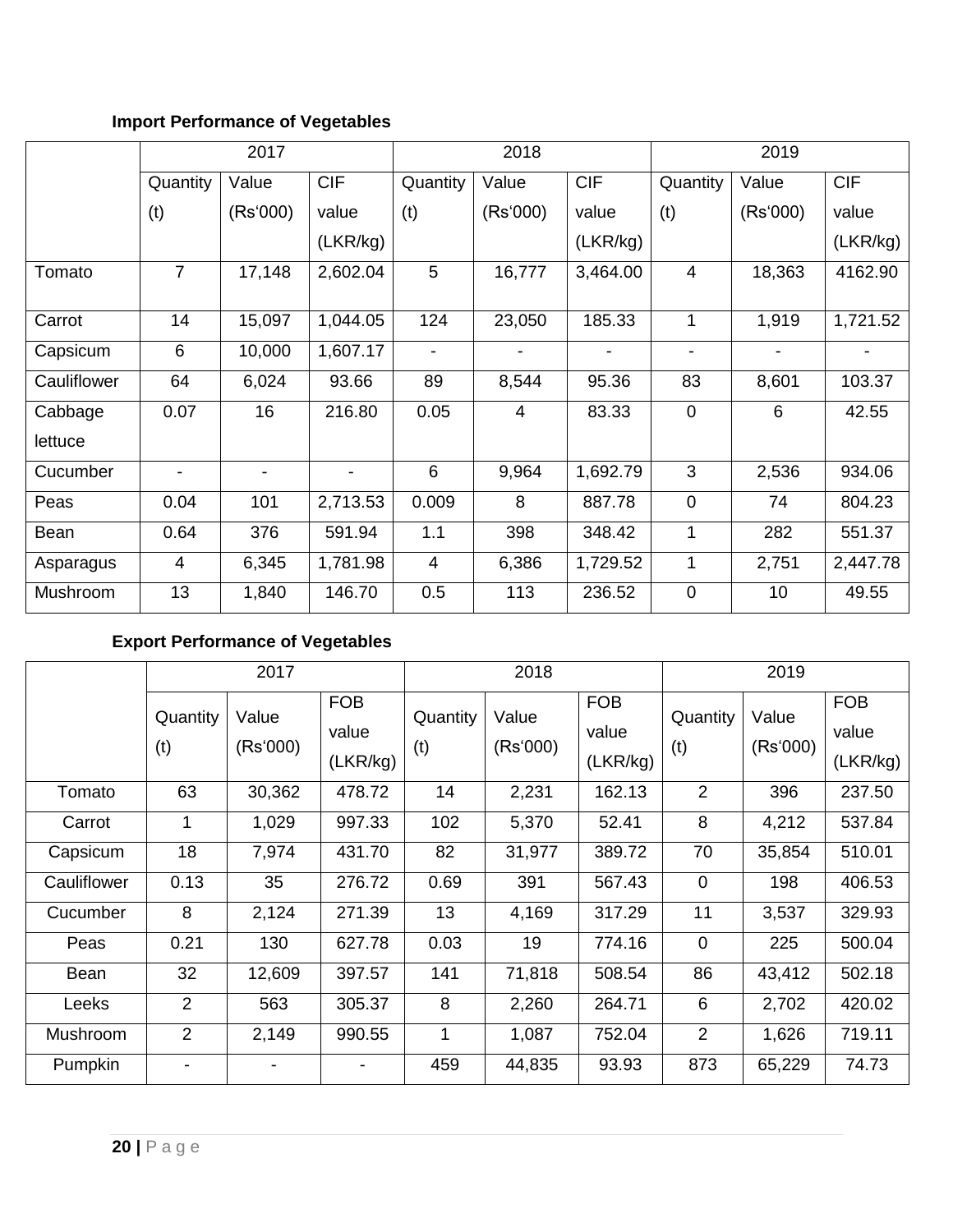### <span id="page-23-0"></span>**2.4 Challenges faced in the Horticultural Industry**

### <span id="page-23-1"></span>**2.4.1 Physical/regulatory (external) environment**

Sri Lanka faces a number of challenges with regards to regulatory hurdles in terms of bureaucratic barriers, import restrictions, phytosanitary/quarantine restrictions and inconsistent agricultural policies. As stipulated by respondents of the survey there are many bureaucratic barriers faced especially in seed importation and certification and fertilizers and plant nutrition products which are in the process of being streamlined. While modern growing systems such as greenhouse horticulture and protected agriculture are promoted, the regulatory environment has to be facilitated to encourage use of the required technologies. With the recent immediate ban on chemical fertilizers and crop protection products, government policies are being revamped to encourage imports of organic inputs and this has not yet been formalized at the time of writing.

Furthermore, due to the lack of adoption of global best practices by the Sri Lankan horticultural sector, the required systems are not in place with regards to safeguarding proprietary plant varieties (Eg: breeders' rights). Since Sri Lanka has not yet signed off on the UPOV (International Union for the Protection of New Varieties of Plants) convention, international seed companies are reluctant to bring the best varieties to Sri Lanka. Be that as it may, international players introducing new seed varieties to Sri Lanka also have to contend with the regulatory processes to obtain the necessary approvals prior to commercial introduction.

### <span id="page-23-2"></span>**2.4.2 Internal environment**

A major barrier for the development of the horticultural sector in Sri Lanka is the lack of development of knowledge of the farmers and the local implementation of global best practices. The lack of knowledge in terms of modern technological practices adopted in horticulture and the usage methods of high quality fertilizers and other crop protection inputs by the local farmer and smallholder horticultural companies are a significant hurdle that the Sri Lankan horticultural sector is yet to overcome. The survey conducted with farmers reveal that 72.9% of the respondents have expressed a need for a higher level of knowledge and technology to improve their yields and incomes. Although farmers seem to be generally aware of available solutions with regards to modern horticultural practices, they are reluctant to use such solutions due to their lack of knowledge on how to use such technologies as well as the perceived high cost of such technologies. Thus change management practices including agricultural extension work to educate farmers and smallholder companies are severely lacking in the country. A positive trend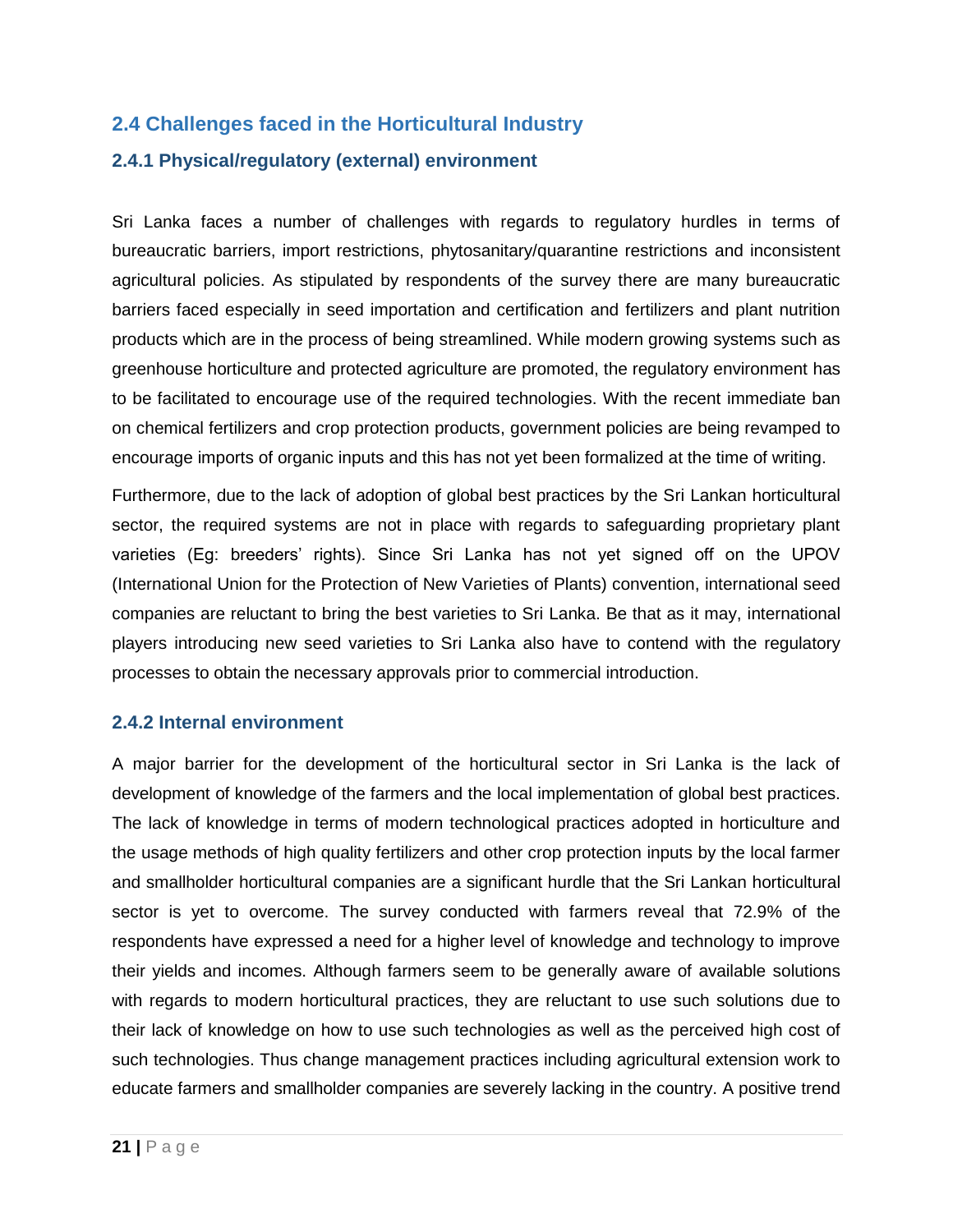is the increasing availability of agriculture apps both as online marketing and technology platforms. Increasingly, the use of agri tech solutions using digital technologies are promoted by government agencies as well as several local IT companies.

Access to markets for horticultural products is another major challenge faced by growers and processors in the horticulture sector. 70.5% of the survey responses received from the agri business sector and startup companies shows that there is a huge gap between market demand locally and globally and the supply of horticultural products available in Sri Lanka. Thus it is clear that the absence of market driven value chains for commercial horticultural crops is a serious constraint to development of the sector.

The poor state of post-harvest technologies including cold chain management and warehousing also affects the development of the horticultural sector.

# <span id="page-24-0"></span>**2.5 Recent Government Policies and Regulations Implemented in the Agriculture Sector**

- The standard corporate income tax rate for companies in Sri Lanka is 24%. However, a lower rate of 14% is applicable to those engaged in agro processing while income tax is exempted (0%) for those in agro farming.
- Value Added Tax (VAT) on import of agricultural tractors, agricultural machinery, agricultural seeds, agricultural plants have been exempted
- Sri Lanka has signed the Bilateral Investment Promotion and Protection Treaty and the Double Taxation Avoidance Treaty with Netherlands
- Based on the "Imports and Exports (Control) Regulations No.10 of 2021" temporary suspensions have been placed on the import of agricultural products (most vegetables and fruits)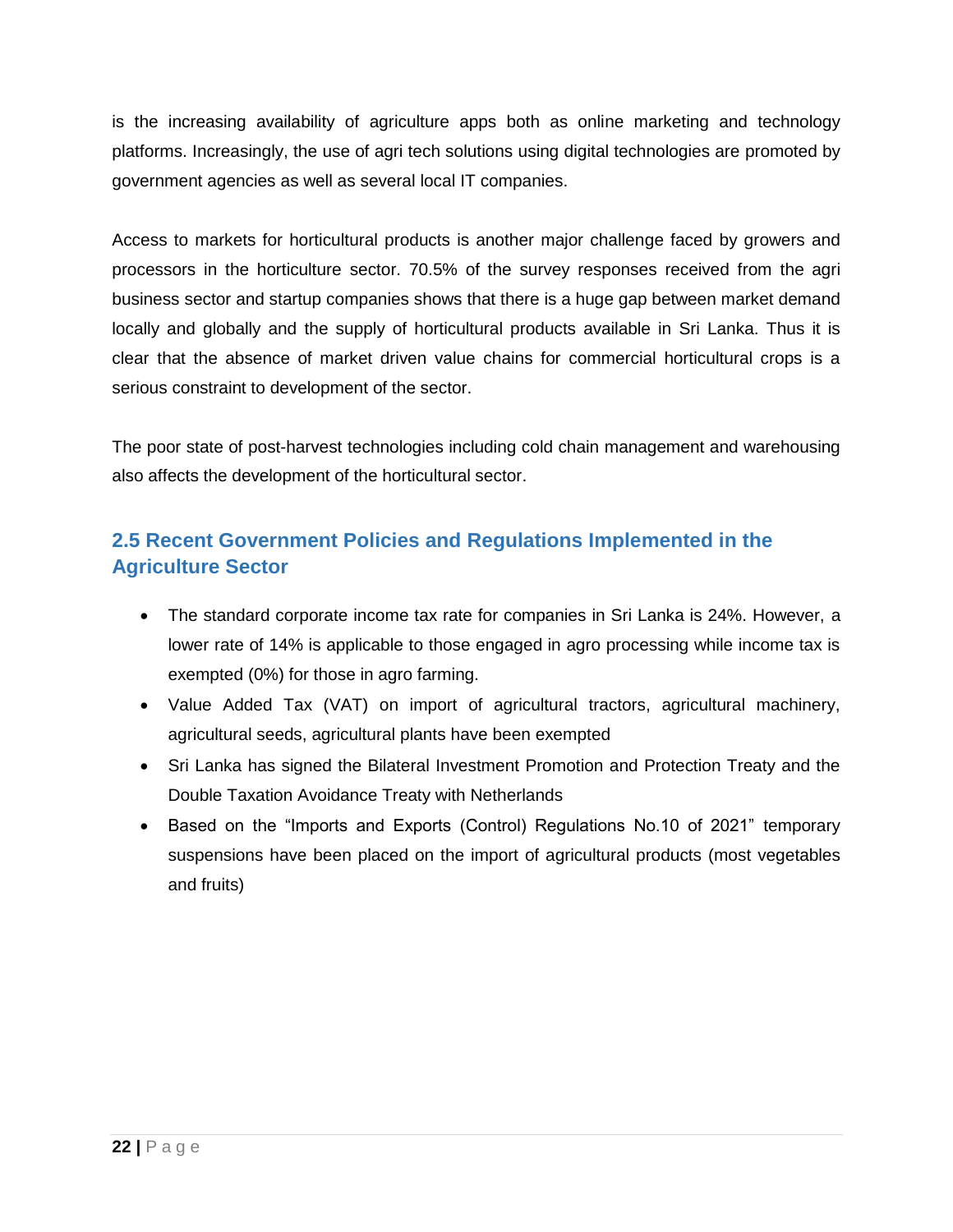## <span id="page-25-0"></span>**2.6 Financing Schemes Available**

- The World Bank Agriculture Sector Modernization Project has committed USD 125 million with the objective of increasing agriculture productivity, improving market access, and enhancing value addition of smallholder farmers and agribusinesses in the Sri Lanka. Recently a new agreement was signed between the European Union (EU) and the World Bank for a grant of EUR 25 million to support the modernization project
- In 2021 the EU provided a grant of EUR 10 million to help improve food safety, quality and promote organic agriculture. The components are to be implemented by Food and Agriculture Organization (FAO) and United Nations Industrial Development Organization (UNIDO) with implementing partner GIZ (Germany) to support the local organic market
- The International Fund for Agricultural Development (IFAD) commenced the Smallholder Agribusiness Partnership Program in 2017 and is set to end in 2023 with a total cost of USD 104 million where IFAD and other stakeholders have committed to finance the project. (being renegotiated for extension)
- In addition, other agencies such as USAID and the Market Development Facility supported the Australian government (MDF) also support the agriculture sector with grant funding and other interventions.
- Concessionary funding schemes are available from local banking partners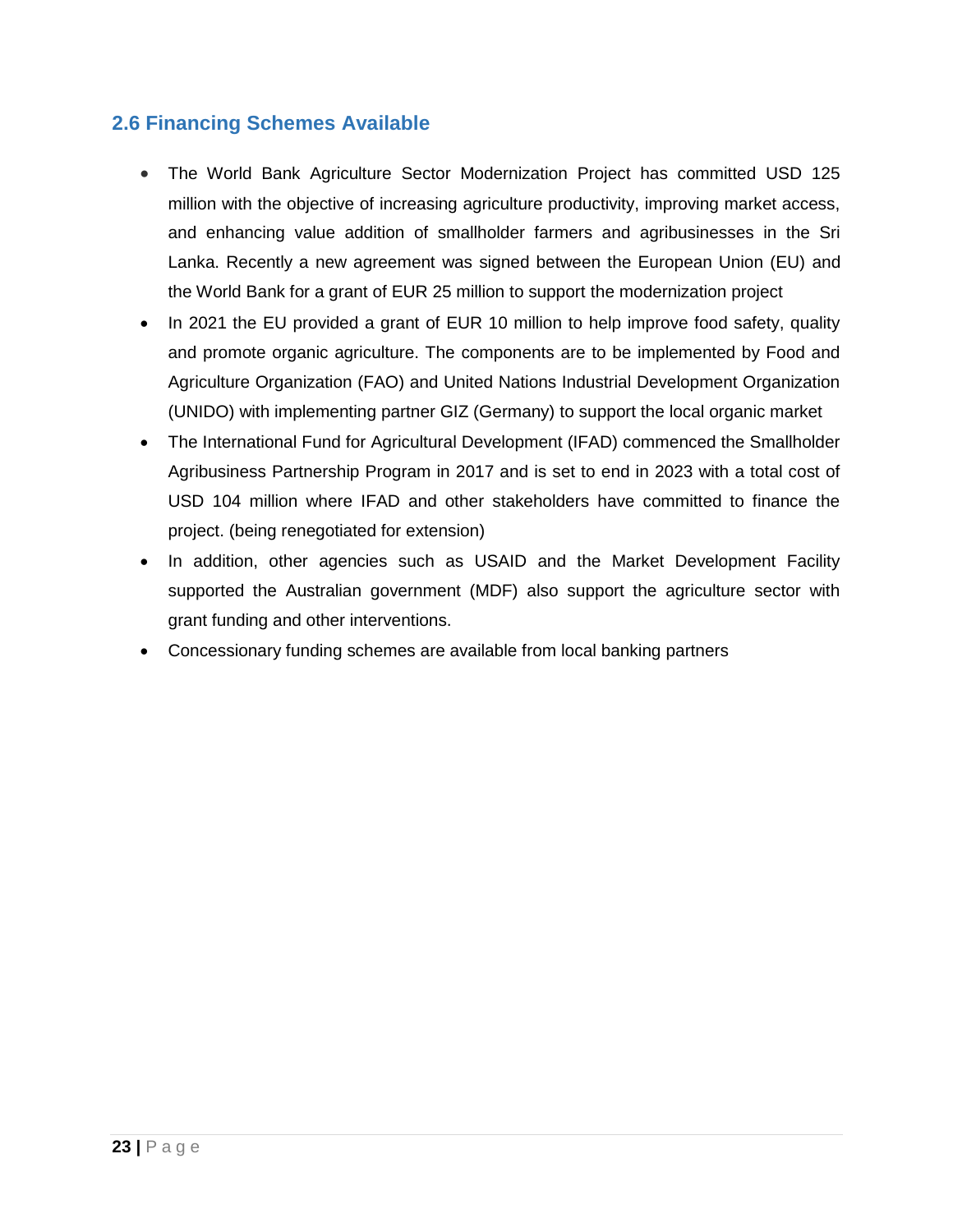# <span id="page-26-0"></span>**3.0 Potential Areas for Intervention and Recommendations**

Based on the study conducted with information obtained from key players in the Sri Lankan horticultural sector the following observations were made on the areas of how the Dutch companies could involve with the Sri Lankan horticulture sector in the long run. These recommendations are prioritized based on potential business engagements for the Dutch companies with the Sri Lankan horticulture sector.

### <span id="page-26-1"></span>**3.1 Provision of seeds and planting materials**

The Sri Lankan horticultural sector has traditionally depended on Open Pollinated (OP) varieties of seeds for the main fruit and vegetable crops cultivated in the country. However, the need and potential for improving yields based on the success with the main agricultural crop of rice was recognized by the government and other stakeholders from the 1970s onwards. Thus, hybrid varieties, particularly for vegetables began to be introduced initially by work done by the Department of Agriculture supported also by imports of selected hybrid varieties. The imports were done through local seed marketing companies who sourced, identified hybrid seed varieties mainly from Europe with Dutch companies providing the lead. At present there are a few Dutch seed companies who have established themselves in Sri Lanka. In addition, Indian and Japanese seed companies are also now present in the market. Based on farmer responses and views expressed by the seed importing companies, the use of hybrid seeds is expected to increase The following table showcases the contribution of hybrid seeds to the local vegetable market (Source: Seed and Planting Materials Association of Sri Lanka)

| Crop           | <b>Hybrid Seed Share</b> | Crop              | <b>Hybrid Seed</b><br>Share |
|----------------|--------------------------|-------------------|-----------------------------|
| <b>Beet</b>    | 25%                      | Ridgegourd        | 100%                        |
| Carrot         | 40%                      | Bittergourd       | 100%                        |
| Cabbage        | 100%                     |                   | 100%                        |
| Leek           | $0\%$                    | <b>Butternut</b>  | $0\%$                       |
| Kohlrabi       | 20%                      | Radish – long     | $0\%$                       |
| Radish - round | $0\%$                    | Okra              | 100%                        |
| Lettuce        | $0\%$                    | Eggplant $-$ long | 100%                        |
| Cauliflower    | 100%                     | Eggplant – round  | 100%                        |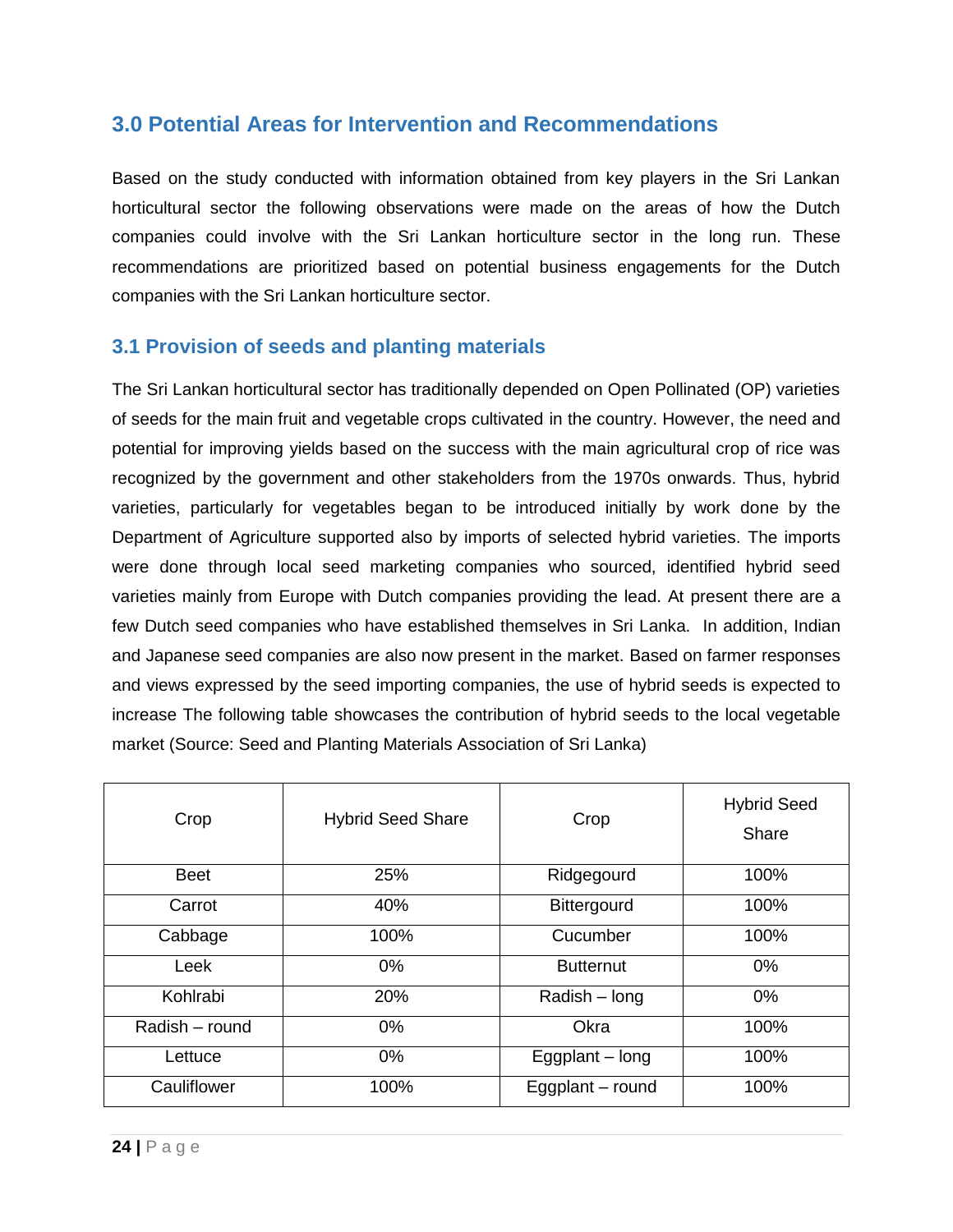| Capsicum             | 40%  | Snakegourd   | 0%    |
|----------------------|------|--------------|-------|
| Гоmato               | 100% | <b>Beans</b> | 0%    |
| <b>Green Chillie</b> | 100% | Long bean    | 0%    |
| Pumpkin              | 100% | Wing bean    | $0\%$ |

Hence a strong business case exists for aggressive marketing of hybrid vegetable seeds, providing improved yields and qualities for crops already using hybrid seeds. For those crops where hybrid seeds are not used or fully used Dutch companies have excellent opportunities to penetrate the market.

A key challenge however is to seek improvement to the statutory processes for approval for such hybrid varieties. Currently approval for any variety is only granted after two seasons of trials conducted by the Department of Agriculture and submission of documents including ISTA certificates. Key crops such as tomato, beans, cabbage, carrots, chillies, radish, brinjals among the vegetables and watermelon, papaya, pineapple, avocado, orange and lime among the fruits offer the highest potential in view of local demand and the need for improving yields and reducing cost of production. In addition to the above, seeds for lettuce varieties also are increasing in importance based in the cultivation extents in greenhouses. While seeds and planting materials of these varieties may not have breeding focus in tropical countries, the emergence of collaborating breeding work in countries such as India, Thailand and Vietnam offer interesting opportunities. Indian seed companies in partnership with European counterparts have developed well adapted varieties suitable for tropical countries. Good examples are specialty seeds such as cucumber, bell pepper, chillies which have been introduced to Sri Lanka via Indian partners of European seed companies. Hence, Dutch companies who already possess such adapted hybrid seeds or have such products in the pipeline have a strong case for introducing such varieties to Sri Lanka.

The success of a market entry strategy for hybrid seeds would be very dependent on market development work done collaboratively with local seed company representatives, farmers and agricultural extension workers.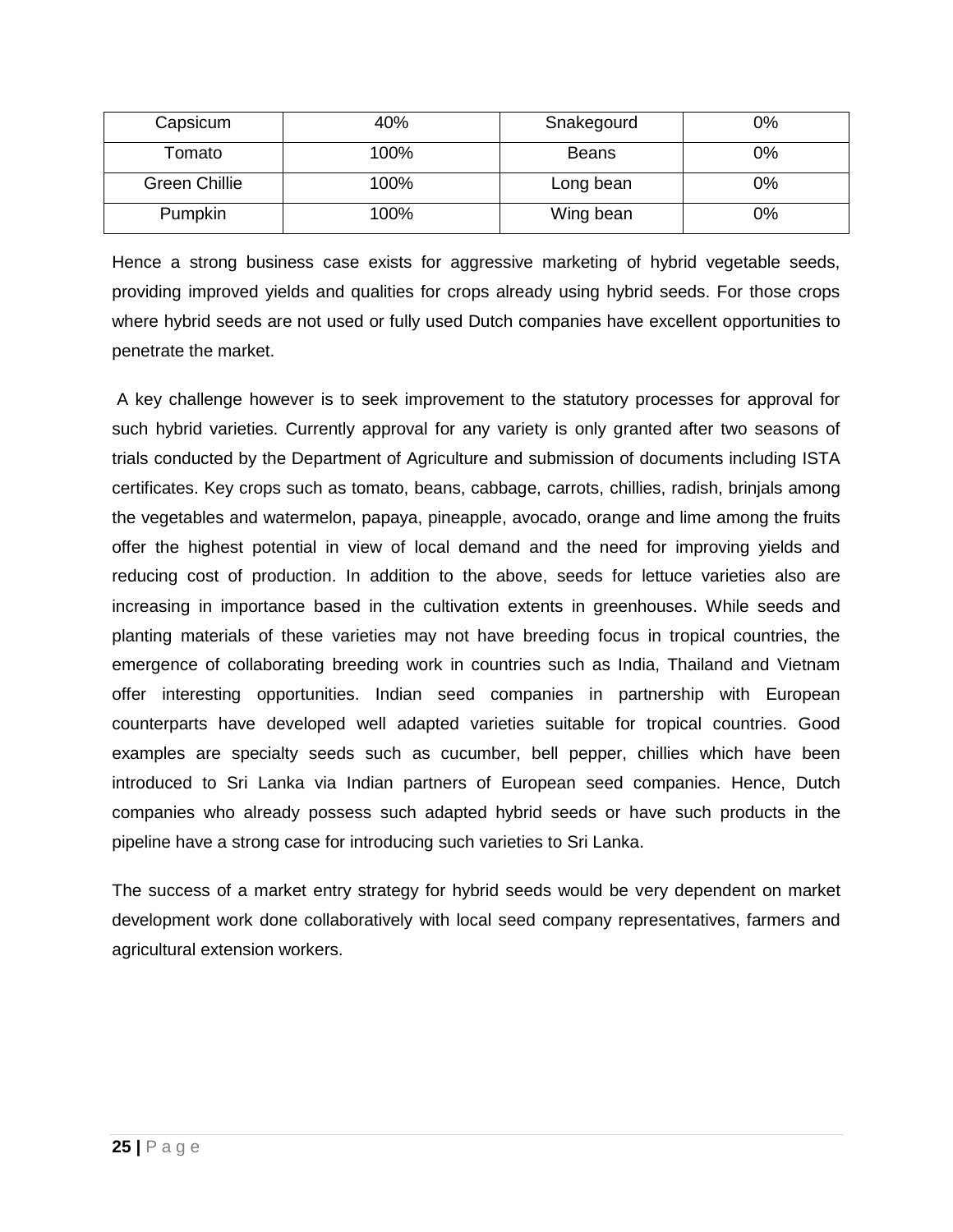### <span id="page-28-0"></span>**3.2 Promoting non-chemical plant nutrition and crop protection products**

Sri Lanka is taking a bold step to completely ban all chemical fertilizers and crop protection products whether for use in conventional agriculture or modern agriculture such as in greenhouses etc. As a result, huge opportunities present themselves for organic fertilizers and plant protection products. The Department of Agriculture has over the last two decades conducted research on the use of such organic products with varying results. However general conclusion is the balanced use of organic and inorganic products offer the best results given local conditions. Also some interest has been shown for use of botanicals and soil/plant pathogen based products but these are at an early stage. Hence, the scope exists for Dutch companies to trial such non-chemical products if these are available in their portfolio (those that have been developed and tested in tropical markets) or to conduct research on use of such organic products.

In addition to pests and diseases, weeds have posed a big threat for crop cultivation in Sri Lanka. Approximately 940 kilolitres and 140 tons of herbicide were imported by Sri Lanka in 2019 (DOA). Recent need for solutions is the emergence of invasive weed species (Eg: *Kalanduru Cyperus Rotundas* etc.) for which no effective solution has yet been found.

## <span id="page-28-1"></span>**3.3 Introducing Post Harvest Technology**

The post-harvest fruit crops losses in Sri Lanka are estimated at around 30% to 40%. It was reported by the Committee on Public Accounts (COPA) that 270,000 metric tons of fruits and vegetables are wasted annually emphasizing the importance of preserving fruit employing agrocold chain warehousing, canning and dehydration. Presently there are no major cold chain systems being operated on a commercial scale in the country for the use of farmers which has led to significant post-harvest losses. There is a need to maintain forward and backward collaboration with stakeholders and nucleus farms-contract farming modules in order to stimulate fruit production.

Furthermore, vegetable prices have increased due to seasonal price patterns, crop damages and insufficiencies in supply. Therefore, price vulnerabilities and supply issues will necessitate the needs of increasing the cold storage facilities, improve supply chain management, absorb current best practices and techniques such as crop cultivation, enhance post-harvest processes with the intent of leveraging efficiency in the vegetable industry.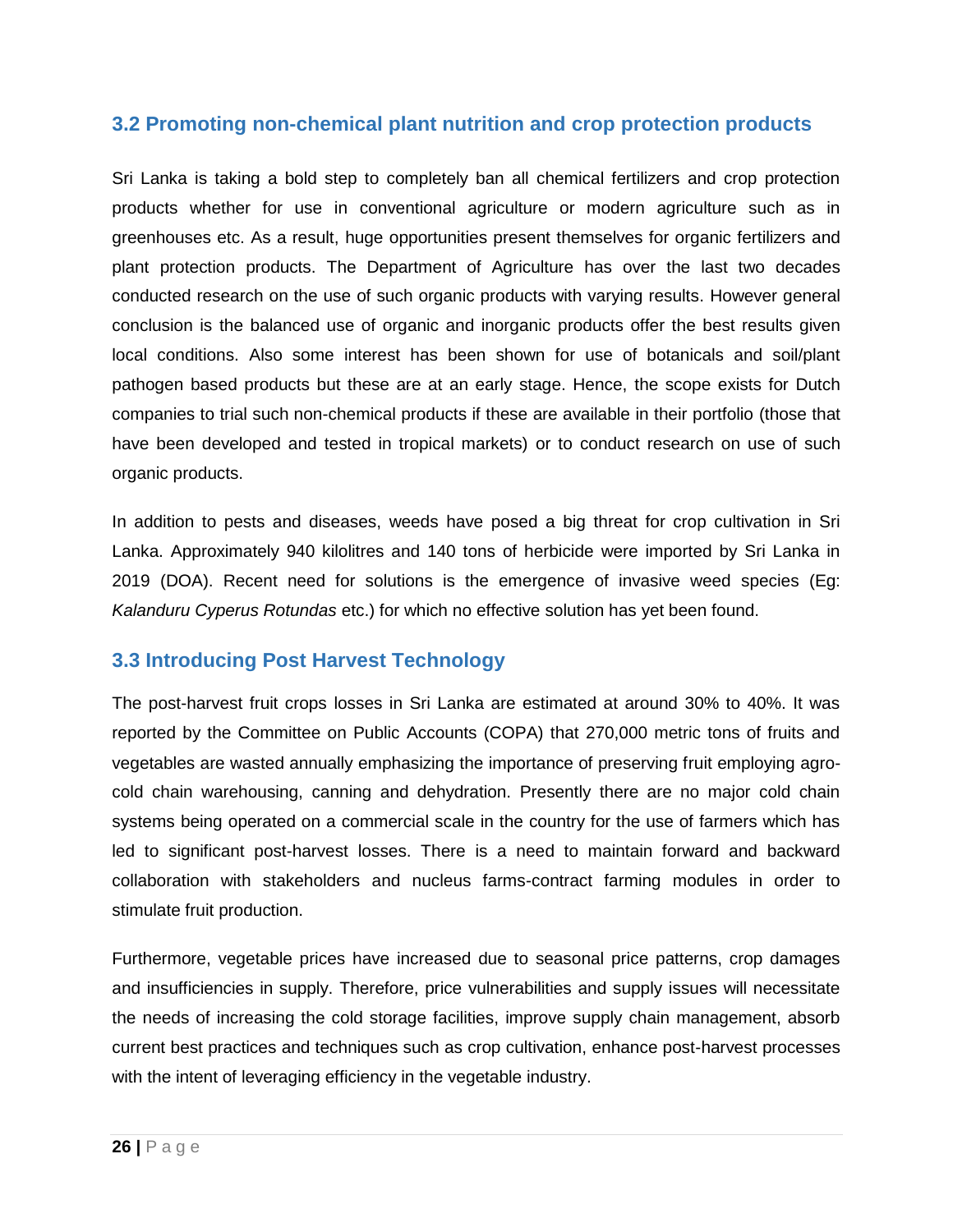Apart from common user cold storage facilities for farmers, opportunities exist for provision of cold rooms and cold chains for marketeers and processors of horticultural crops such as tomato, pumpkin, watermelon, brinjals, cabbage, bean, carrots and leeks. Key challenges in introducing post-harvest technology products would be the capital costs, financing instruments and cost-benefit analysis. Sri Lanka has seven major supermarket chains and growers and exporters handling fresh fruit and vegetable products and these are serviced through supply chain linked to growers, collecting centers and logistics intermediaries. Scope exists for improving the cold chain across these businesses.

## <span id="page-29-0"></span>**3.4 Development of Private Sector led Centers of Excellences**

Centers of Excellences should be developed spearheaded by joint private and public sector stakeholders with the involvement of Dutch counterparts who would be able to provide technical expertise to conduct research into new technologies to be used in the Sri Lankan horticultural industry at a wide scale. The Dutch partners would be able to lend their expertise to these Centers of Excellences to conduct much needed research and provision of appropriate technologies. Key technologies required are in the areas of seed and planting materials, nutrition management, growing systems, drip irrigation and water management, agro-cold chain warehousing, canning and dehydration and temperature controlled storage and warehousing. Centers of Excellence could also provide packaging and transport solutions. Dutch companies can showcase and present the various products and services they are able to offer for the local players with the objective of creating long lasting sustainable partnerships. The entry of Dutch seed companies, fertilizer companies, agri education service providers and modern equipment and technology providers would be greatly facilitated by the joint establishment of such Centers of Excellence.

Sri Lankan private sector companies have strong interest in developing market driven agricultural value chains and with the involvement of the local chambers of commerce and industry associations together with relevant government agencies, Dutch companies would find involvement in such centers of excellence as excellent entry points into the Sri Lankan horticulture sector. India provides an excellent example of how such centers of excellence have provided successful and sustainable entry of European horticulture companies. These are easily replicable in Sri Lanka. Two current initiatives by the World Bank and the European Union (Agriculture Sector Modernization Projects) are investing in such projects.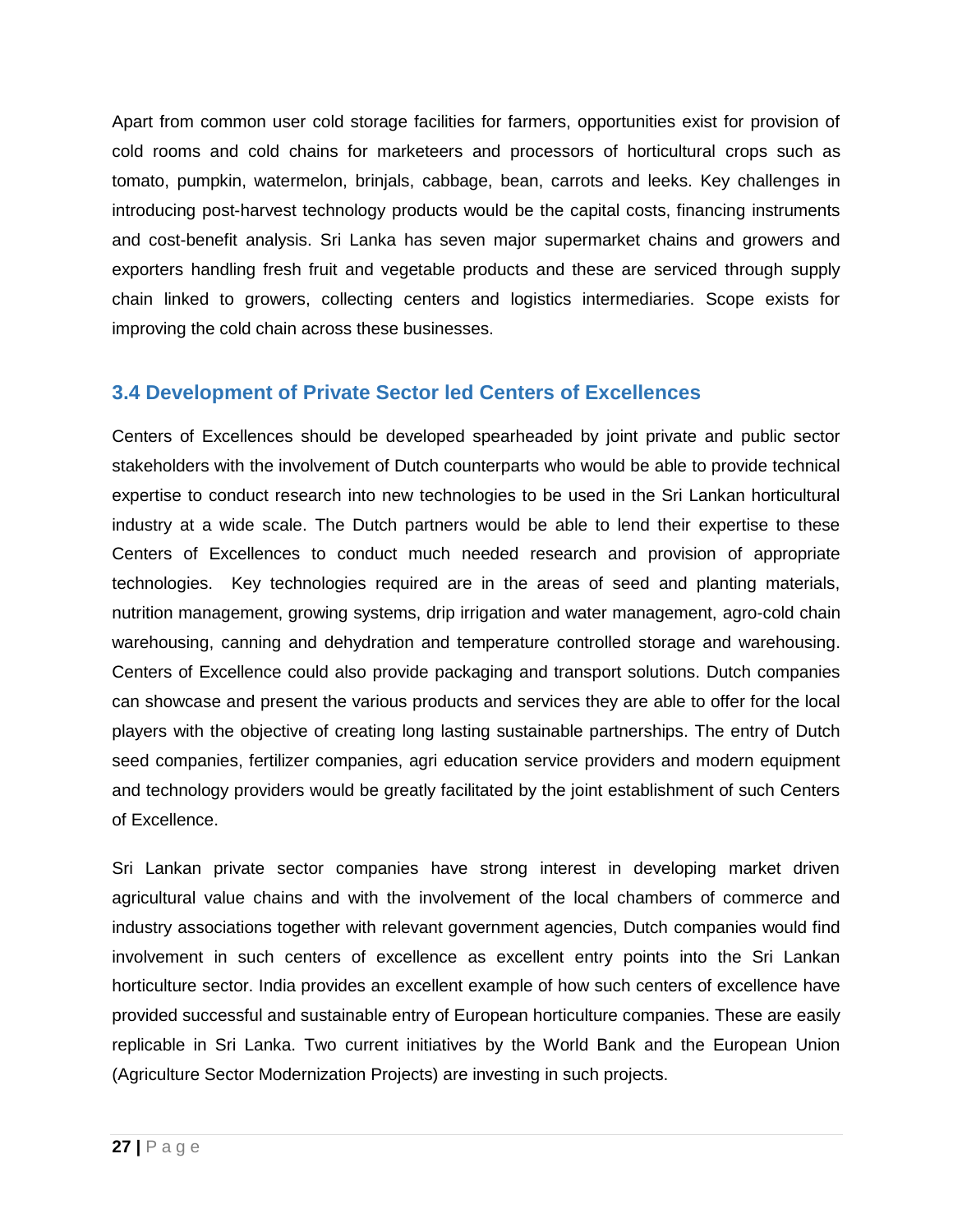### <span id="page-30-0"></span>**3.5 Private sector agricultural innovation centers**

The opportunity is present for interested Dutch companies who are targeting different elements in the value chain to come together and form the concept of an innovation hub. The innovation centers can be designed as public private partnerships with Dutch and Sri Lankan business chambers providing the required leadership. Key players in the Sri Lanka horticulture sector (largely comprising the private sector and small, medium enterprise sector) require training in agricultural innovation processes. Stakeholders can be brought into these innovation hubs as well, tying it up to the agri modernization project partly funded by the European Union. These innovation hubs will also provide the opportunity for the Dutch companies to present about the agricultural extension services and explain to the local players about the advantages of the technologies they are offering to the markets. Through these practices, the opportunities would arise to overcome the barrier of lack of usage knowledge of the modern horticultural solutions that are present in the market of which the smallholder farmers are generally aware of but lack in terms of practical application and ability to conduct cost-benefit analyses.

### <span id="page-30-1"></span>**3.6 Nucleus farms/contract farming models and required technologies**

The promotion of nucleus farms in a nucleus farm-contract farm model led by the private sector and supported by Dutch technologies is strongly recommended. Such nucleus farms would serve as the center of market driven agricultural value chains. The Chambers of Commerce in Sri Lanka and the Dutch Partnership in Business program (PIB) are recommended to be the drivers of this concept. Various local private sector companies have already set up model nucleus farms while several emerging investors in the Mahaweli areas are in the process of setting up nucleus farms for crops such as mango, papaya, ginger, turmeric etc. Such existing and planned initiatives in nucleus farms by Sri Lankan companies are very receptive to investment by Dutch investors as evinced by respondents to the survey of companies.

### <span id="page-30-2"></span>**3.7 Agricultural extension services/training via IT platforms**

Long distance training of farmers is required, including the use of IT in agriculture and agri entrepreneurial training. Based on the survey done with farmers as well as horticultural companies there is a clear need for agricultural extension services. These are best provided via appropriate digital intervention including use of smart phones and within a framework of agri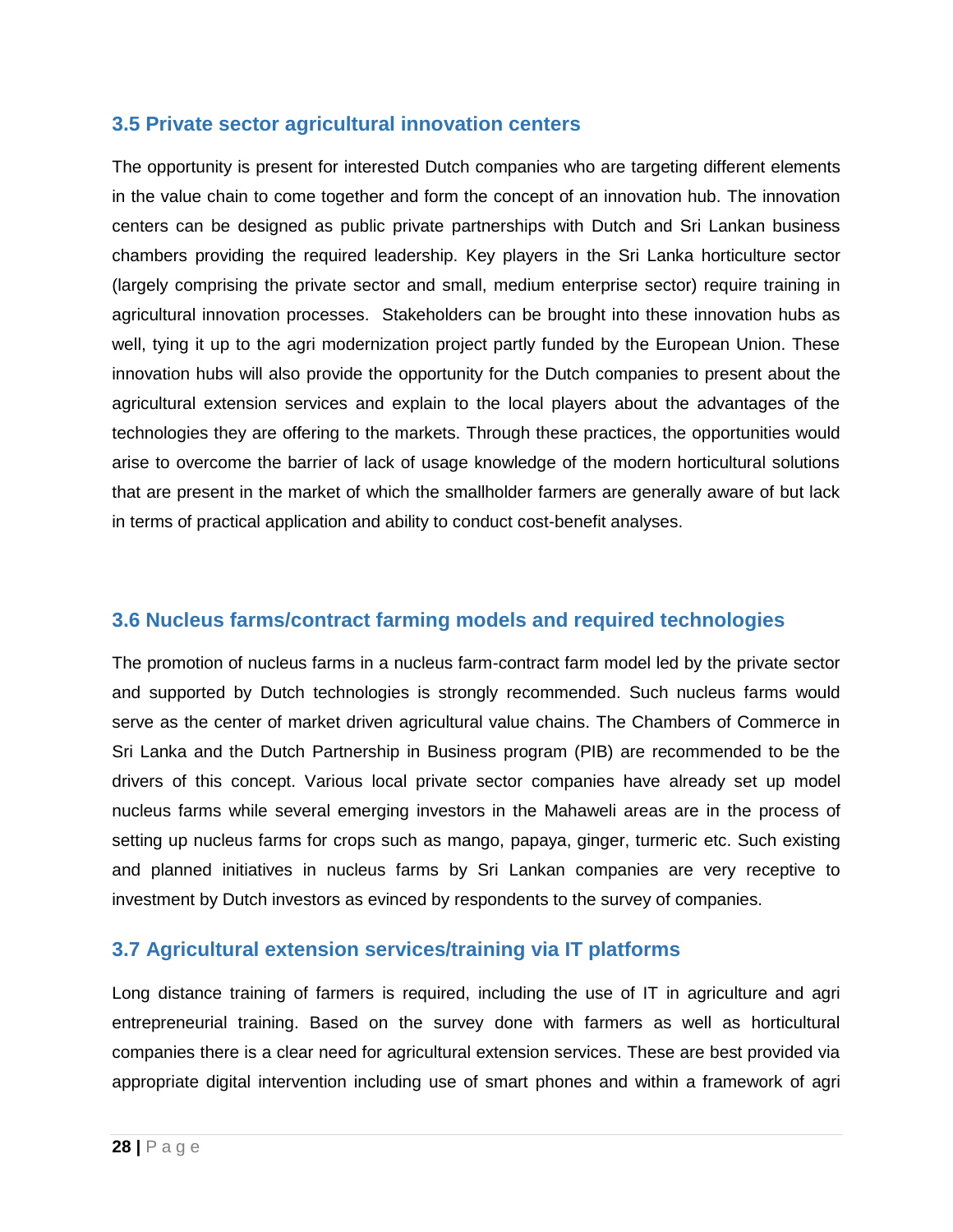enterprise resource planning (ERP) systems. There is also an emphasis on the need for the use of low cost and appropriate cold chain storages including solar based village level systems. In order to disseminate the required knowledge, training and village level systems, cohorts of farmer groups would need to be formed who would be able to receive the benefits as a single collective organization thus ensuring the effectiveness of the activities carried out.

In terms of technological knowhow, use of IT in farming activities and agri-entrepreneurship, the knowledge advancement of Sri Lankan farmers is quite low. The drawback and disadvantage faced by Sri Lankan farmers due to this lack of knowledge is clear in the fact that when compared to India and emerging agri economies such as Bangladesh, when cultivating horticultural crops (Eg: brinjals and ladies fingers), Sri Lanka is lagging behind in terms of yield (on average around 20-30% lower) of which the reasons can be traced back to factors such as poor cultivation material, insufficient modern agricultural practices, use of modern technologies and size of the farm holdings.

# <span id="page-31-0"></span>**3.8 Formal horticultural training**

Based on the survey findings the need is present to develop change agents/agents of transformation where farmers, agripreneurs and horticulturists need to be provided training in all aspects of agriculture/horticulture. Some Dutch institutions are ideally suited to provide such training. Furthermore, Dutch experts also have the opportunity to disseminate expert knowledge by conducting programs to students of vocational training schools and final year agriculture graduates of state universities who have well established agriculture departments that work closely with public and private sector companies.

Majority of education courses relating to agriculture is provided by the public sector through state universities. The Faculty of Agriculture and Plantation Management at the Wayamba University offers undergraduate and postgraduate courses on bio systems technology and plantation management. Other state universities such as the University of Peradeniya, University of Ruhuna, Eastern University, Rajarata University also provide undergraduate and postgraduate programs on agri business/agri resource management and technology, green technology, food science and technology, plant biology conservation and breeding, agricultural economics, crop production.

Increasingly, based on responses from organized growers, interesting gaps exist for provision of agri technology information and for collaborative research and development assignments. With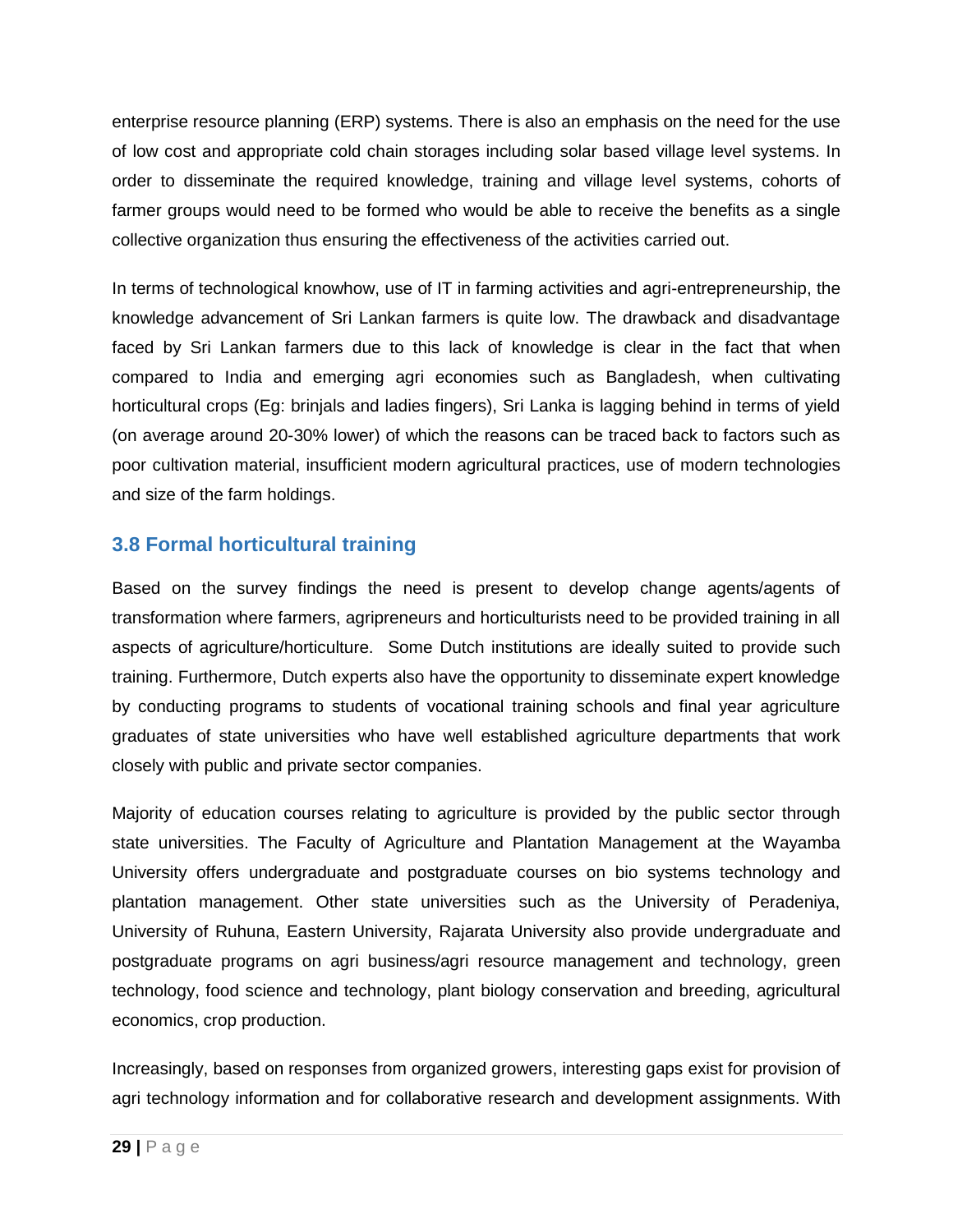renewed interest for investment in horticulture, current and potential investors require agri technology to build their businesses to commercially viable levels. Hence, Dutch institutions with a strong focus on modern agricultural education via assignments/consultancies or short courses have the potential to collaborate with local horticulture companies.

# <span id="page-32-0"></span>**3.9 Supporting development of selected import substitution horticultural crops**

The government of Sri Lanka is presently encouraging the cultivation of "16 soubhagya crops" – mostly import substitution crops such as maize, chillie, green gram, cowpea, black gram, soya bean, big onion, red onion, gingelly, potato, groundnut, finger millet, horse gram, turmeric, ginger and garlic where government has already banned imports of turmeric and ginger and in the future the rest of the 14 identified crops will be restricted or banned. Based on the survey results farmers, growers and horticultural crop processors see a strong need for agronomical and technological support for the commercial development of these crops. Thus we see an opportunity for Dutch companies to provide the required technologies and seeds/planting material through local agents to the Sri Lankan markets. Opportunities also exist for Dutch companies to partner or collaborate with local horticulture companies in jointly developing the required high quality seeds/planting materials and other inputs.

# <span id="page-32-1"></span>**3.10 Providing support for developing "non-traditional crops" and super foods that are trending in the local and global markets**

Sri Lanka has the potential to grow a wide range of crops due to its bio-diversity and many stakeholders have been experimenting on different crops. Based on the survey and discussion held with agripreneurs it is clear that the opportunities for the growing of non-traditional crops such as moringa, jack fruit, pumpkin, aloe vera, curry leaves, pandan leaves, rambutan, baby corn, asparagus etc. is existent. However, these stakeholders have been finding it difficult to develop the required growing systems and to generate the optimum yields/qualities because of a combination of factors such as the land size, lack of technology (water management and nutrition management systems) and inaccessibility to markets. The agripreneurs have also assessed these crops to provide economic returns. Thus the opportunity exists for Dutch companies to provide their expertise to overcome these barriers which can lead to immediate export of the surpluses to Europe, middle east and Asian countries at competitive prices. These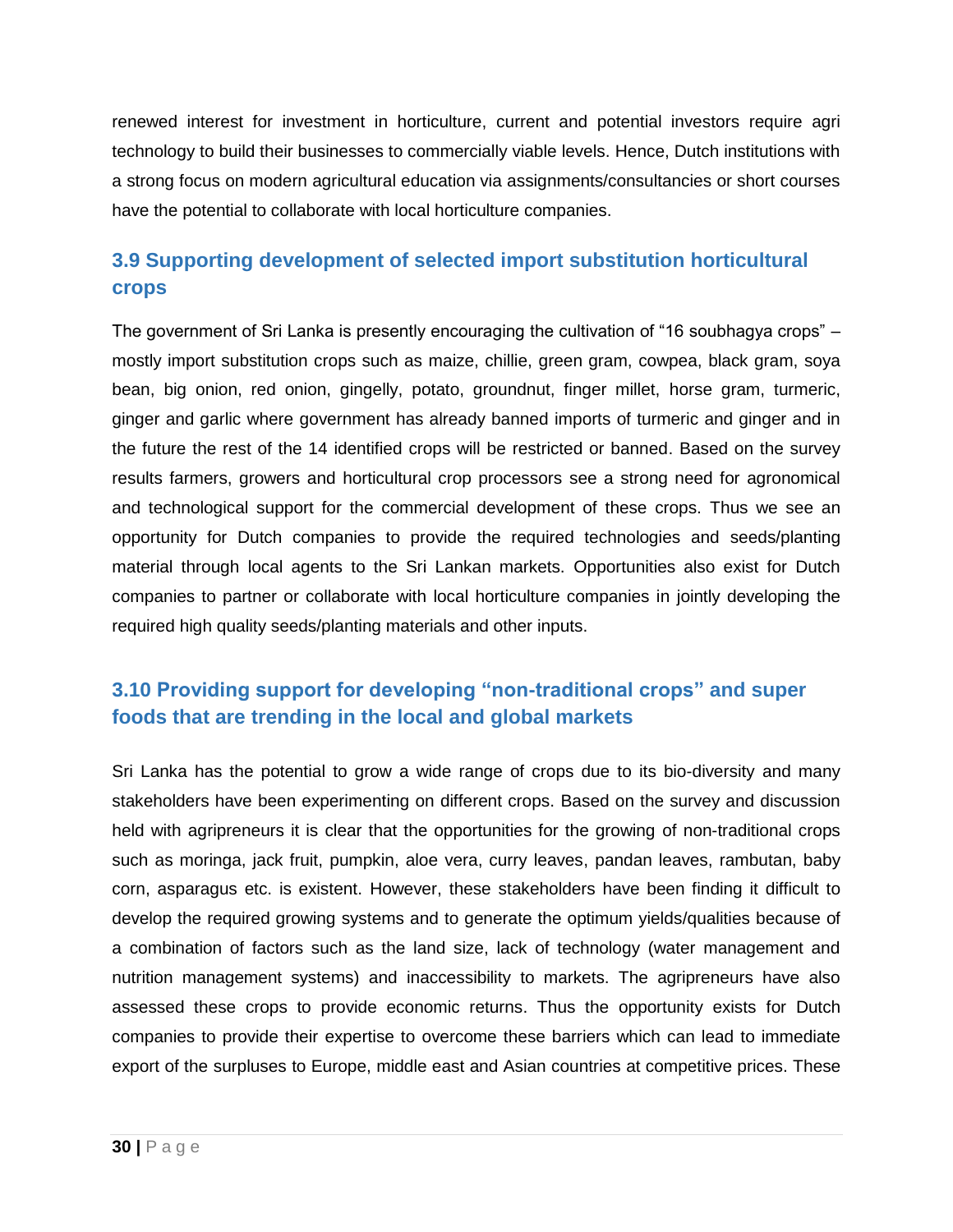crops also have a high potential for value addition which would lead to developing sustainable market driven horticultural value chains.

# <span id="page-33-0"></span>**3.11 Supporting the development of protected agriculture and related inputs**

There are a number of Sri Lankan companies who are carrying out greenhouse projects and there is a need for these companies to obtain high quality hybrid seeds and also knowledge on technologies relating to using crop specific delivery of fertilizers to the root system of the plants either through drip irrigation/ aeroponic and hydroponic systems. However as highlighted by the survey responses from the agri-tech startups and horticulture companies there is a major need and interest to promote semi-automatic and fully automatic greenhouse cultivation. The recommendations mentioned in 3.4 and 3.5 could be the way to achieve this. In the area of protected agriculture as well as net house cultivations, the use of products and technologies relating to spacing, trellising, staking and fencing etc. which may be available with Dutch companies could be marketed to Sri Lankan horticultural projects by highlighting yield improvements and economic advantages.

Sri Lankan startups and companies have expressed clear need to obtain technological advancements, relevant high quality seeds and growing techniques for their greenhouses and protected agriculture systems (indoor plant factories etc.) while there seems to be interest from the Dutch institutions as well to develop and provide required knowledge on the advancement of hybrid greenhouse models and manage cultivation in protected structures. Thus there is a clear business to business possibility present for the Dutch to engage with Sri Lankan parties in this space.

## <span id="page-33-1"></span>**3.12 Promoting biological pest control products and systems**

Along with the need present in greenhouse cultivation, the survey findings received from the local horticultural companies and Dutch companies reveal that the opportunities exist for biological pest control through use of beneficial insects, botanical extracts, microbial-based products, bio-stimulants, natural nutrition products and pest monitoring systems that are ideally suited to be implemented in closed and controlled cultivation environments.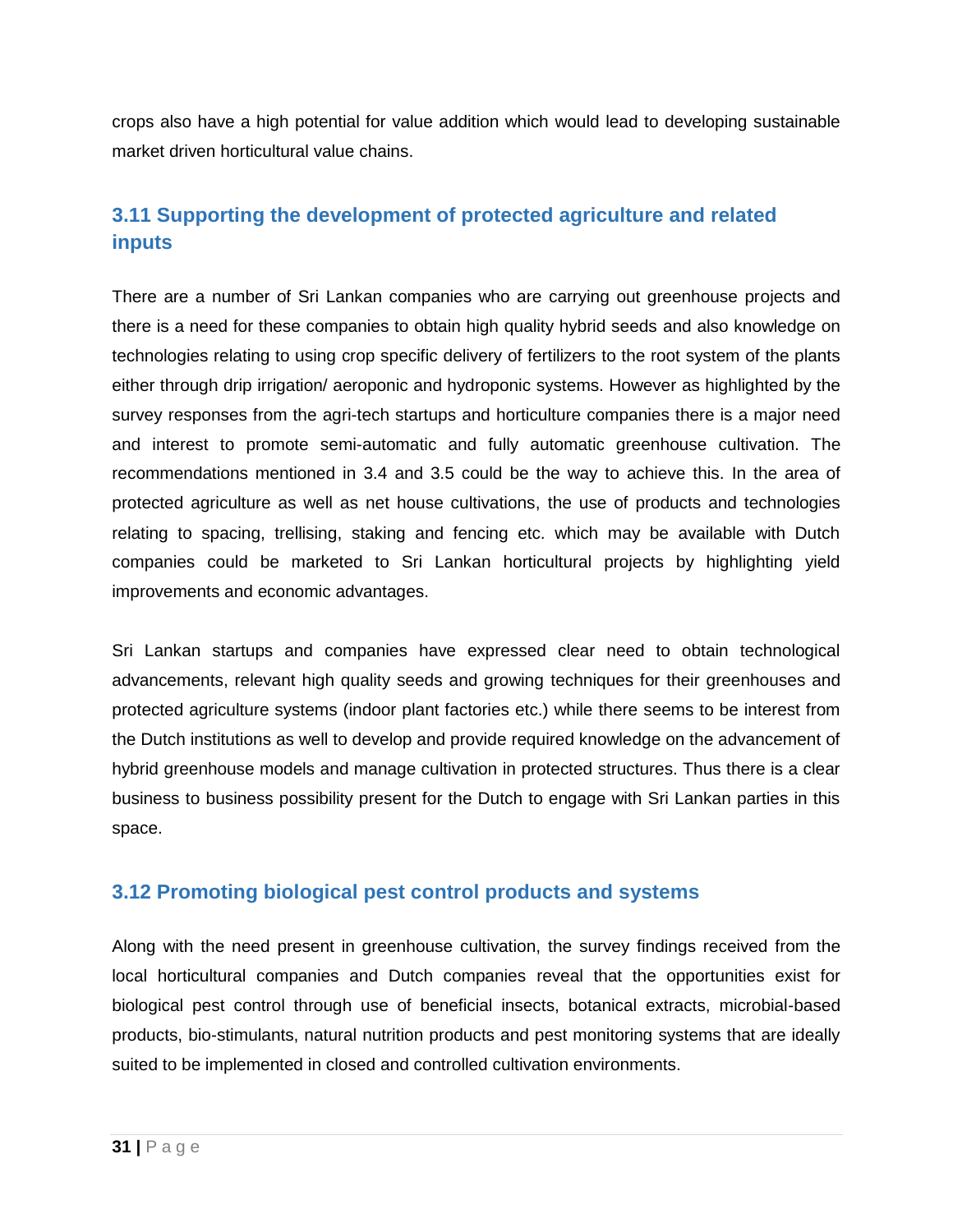# <span id="page-34-0"></span>**3.13 Opportunity for collaborative plant breeding for selected varieties of tropical crops**

Opportunities exists for Dutch seed companies/plant breeders to collaborate with Sri Lankan counterparts (in partnership with relevant government agencies) to produce selected varieties of high yielding tropical crops such as brinjals, okra, beans, tomatoes, bitter gourd, luffa and snake gourd etc. Sri Lankan farmers mostly grow OP varieties but 68.4% of farmers have expressed the desire to cultivate higher yielding varieties of such crops which would give them higher incomes.

Though long delayed Sri Lanka has set in motion the process for being a signatory to the UPOV convention. However, in addition Sri Lanka is setting up domestic legislation for protection of breeders and farmers' rights. This may take some time to realize.

# <span id="page-34-1"></span>**3.14 Targeting groups of farmer collective associations to provide required technology**

Fragmented nature of the land and relatively small farm size offers the opportunity for use of appropriate technology through consolidation of land. In providing various technologies relating to modern cultivation and post-harvest solutions such as cold chain storage it would make business sense to provide these solutions to identified farmer collective organizations who are connected with the private sector.

## <span id="page-34-2"></span>**3.15 Opportunities for soil management services**

Opportunities exist in using satellite, drone, sensor driven technologies identifying specific geographical and targeted farms, farmer landholdings for soil management via appropriate nutrition and other remediation measures. Since Sri Lanka is now in the early stages of using drone based technologies for mapping crop cultivation, fertilization and pest management, products and solutions for soil analysis and other diagnostic needs, provision of such products and services by Dutch companies offer interesting opportunities. With the recent focus on organic cultivation and the ban on chemical fertilizers and crop protection agents, attention has been drawn to the need for remediation of soils in different parts of Sri Lanka. Sri Lanka can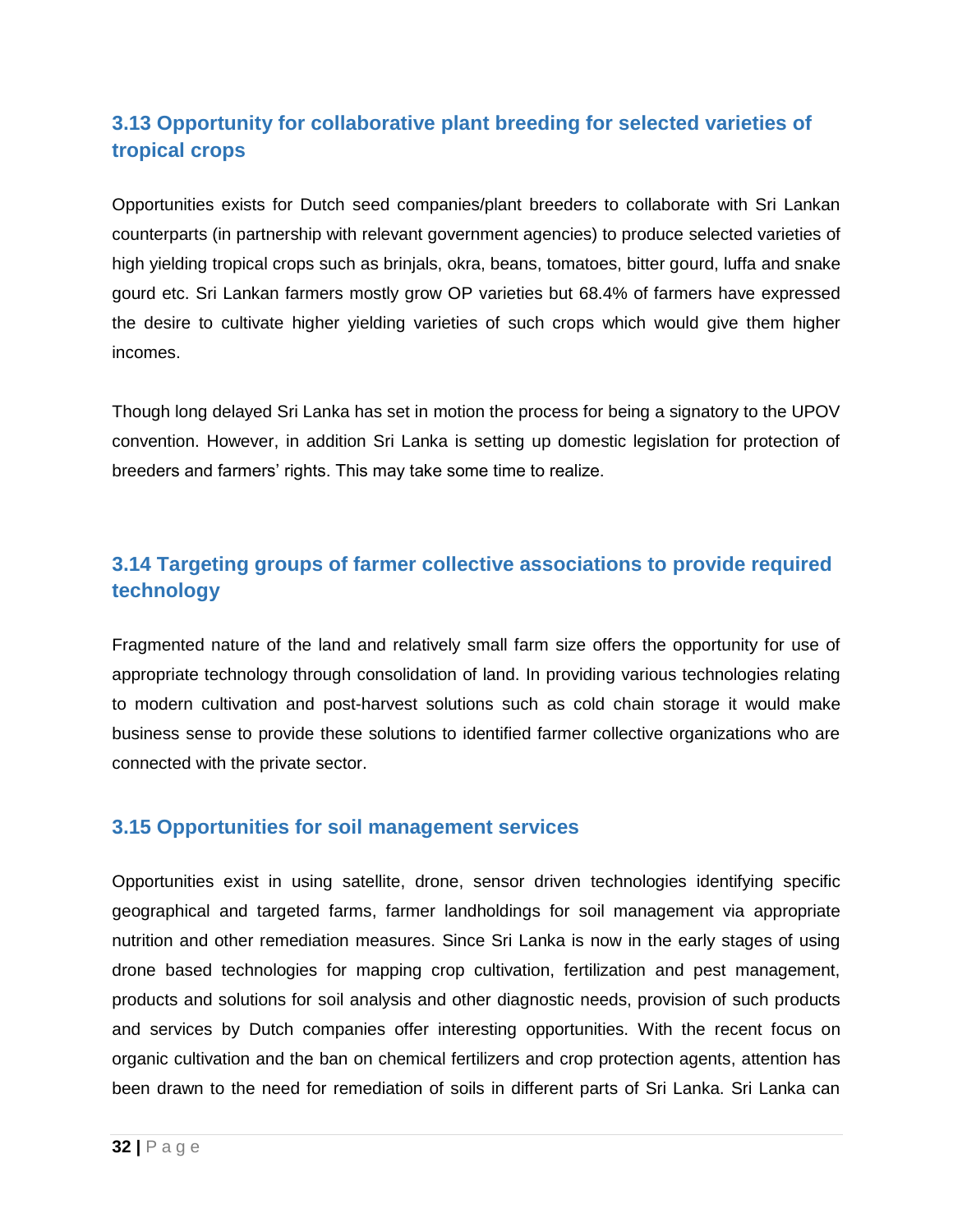benefit from Dutch technology and knowledge on soil remediation. For example, companies in the tea plantation sector have shown interest in soil remediation in the tea plantations and Dutch companies may have opportunities of providing products and consultancies. Tea plantations amongst the larger tea farmers and tea small holders (accounting to 70% of total tea plantations) require soil remediation and yield improvement solutions consequent to the ban on chemical fertilizer and crop protection products.

## <span id="page-35-0"></span>**3.16 Promoting cultivation of roses and floriculture**

Sri Lankan floriculture and foliage companies highlight the high demand for floral crops such as roses, anthurium, chrysanthemums, petunia, orchids, gerbera and foliage plants. Currently most productions are done via home gardening systems and potential exists in upscaling these into commercial cultivation systems. Sri Lankan companies have expressed the desire to look at joint JV partnerships with Dutch companies, especially to explore the possibility of exporting floricultural products such as chrysanthemums and lilies to the Netherlands. There has also been interest from certain companies to obtain planting material and technical knowhow to produce large scale rose farms in the country. These were views expressed by local horticulture companies in the survey.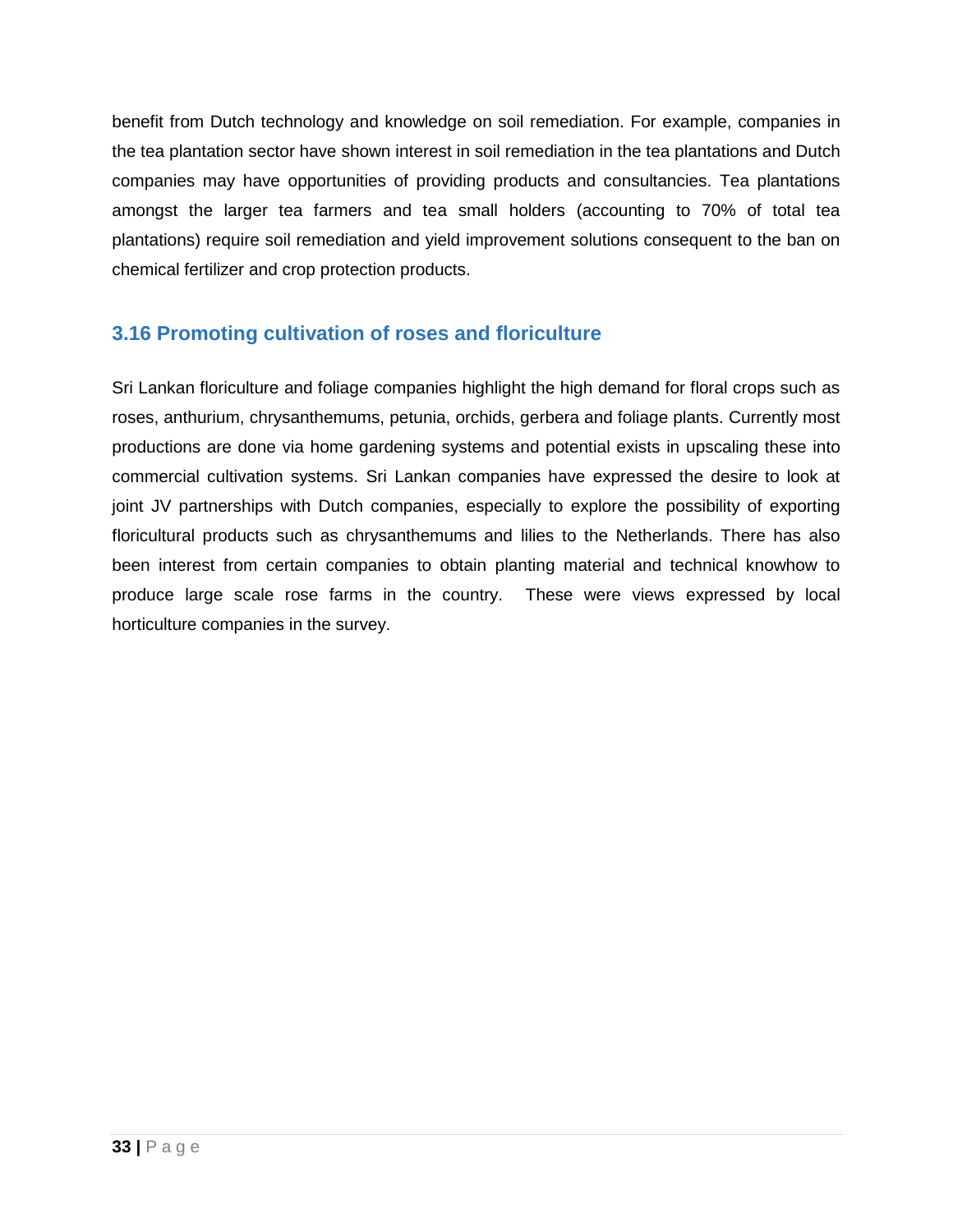# <span id="page-36-0"></span>**4.0 Conclusion**

The recommendations and points highlighted in this report are based on the information and feedback received from key players in the horticulture industry in Sri Lanka ranging from the requirements of the micro level farmers to the small and medium enterprises to the agri-tech startups and the high end agricultural companies of the country. Input was also obtained from selected Dutch companies involved in the horticulture space. It should be noted that for the long term development and improvement of the sector, attention should be given on women empowerment as well which is evident in the fact that 66% of the workforce participants identified through the study are women held households.

The points highlighted by the majority of the respondents of the survey stress on the factors of the improvement of technology and technical knowhow of farmers with the ultimate goal of leading to a long term improvement in yields of the horticultural crops in the country with preference to the introduction of new varieties which are also encouraged but face severe regulatory hurdles.

The recommendations mentioned are of practical value that can be implemented in an actionable manner in partnership with local horticultural sector players for the benefit of the industry. The very nature of the recommendations implies different timelines for their effective implementation.

Specifically, it is possible to prioritize the following areas for immediate entry or expansion by Dutch horticulture companies.

- 1) Seeds and planting materials specifically selected hybrid and high yielding varieties
- 2) Non chemical liquid and solid plant nutrition products
- 3) Post harvest technologies that would help reduce approximately 40% of the post-harvest crop losses in Sri Lanka
- 4) Greenhouse systems and protected agriculture inputs
- 5) Biological pest control products and systems
- 6) Provision of agri education and extension services
- 7) Provision of soil management services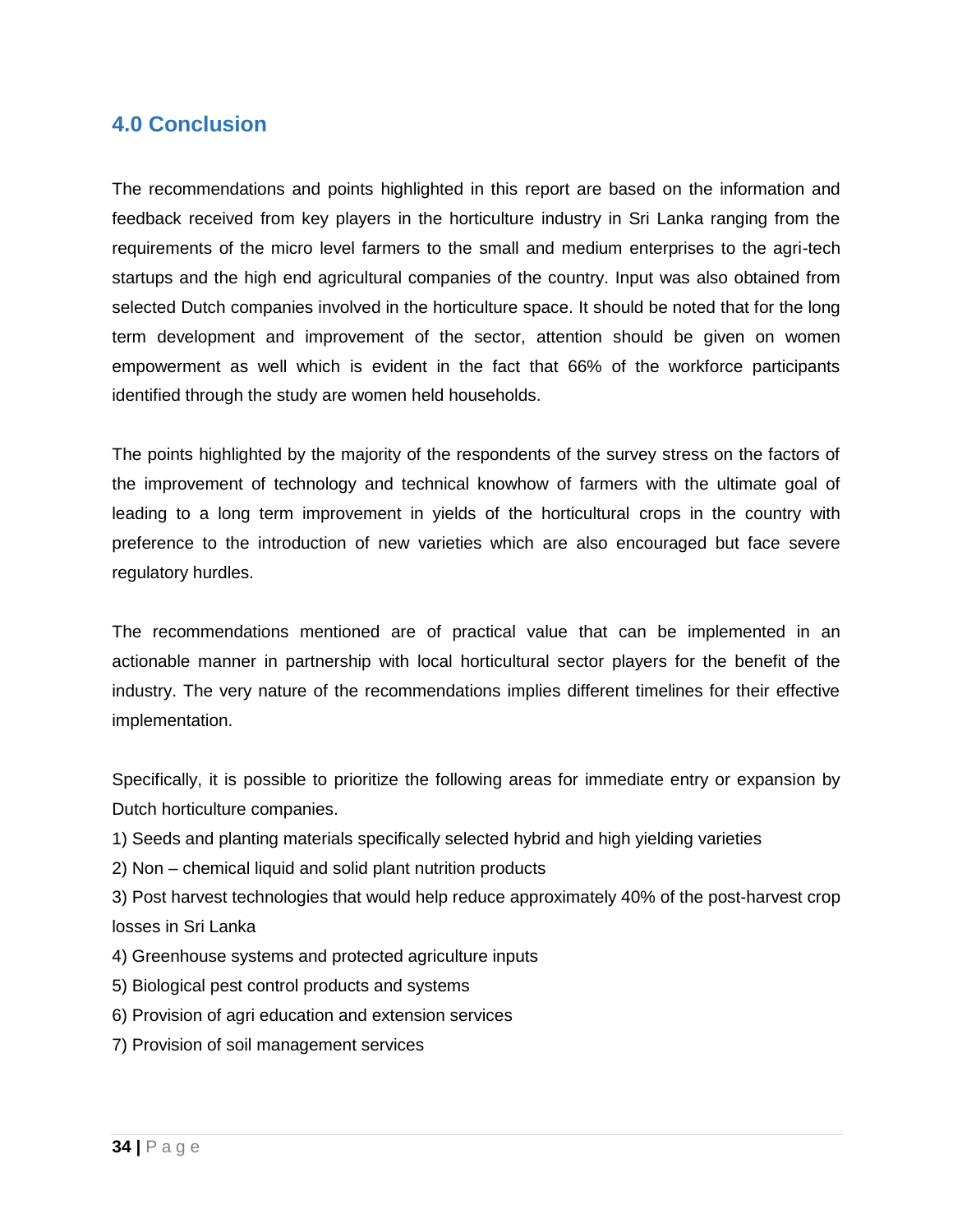In addition to the above the entry or growth strategies for Dutch companies to the Sri Lankan horticulture market could be via,

- 1) Agency representation
- 2) Direct investment in marketing
- 3) Licensing/ franchising
- 4) Value chain partnerships
- 5) Joint ventures
- 6) Foreign direct investment
- 7) Investment in stock market in listed agri/horticulture companies

The method of market entry would be based on a careful evaluation of the market potential and economic returns based on the products and services offered by the Dutch companies.

Furthermore, streamlining of the bureaucratic processes mentioned in the report have to be addressed as voiced by the survey respondents. The respondents have stressed on that factor that unless these development issues are addressed the individual players in the agri private sector in Sri Lanka will not be able to effectively engage with Dutch businesses. Hence, the case for consideration of promoting centers of excellence showcasing Dutch products, agri innovation centers and the development of nucleus farms/contract farming models. This report also highlights the need for intervention and support for Sri Lankan horticultural processors and marketers of value added products where partnerships with Dutch horticulture processors would result in win-win outcomes for all.

We are of the strong opinion if the recommendations mentioned are implemented, the horticultural sector in Sri Lanka can be developed in a responsible and sustainable manner for the benefit of all stakeholders including participating Dutch horticultural companies.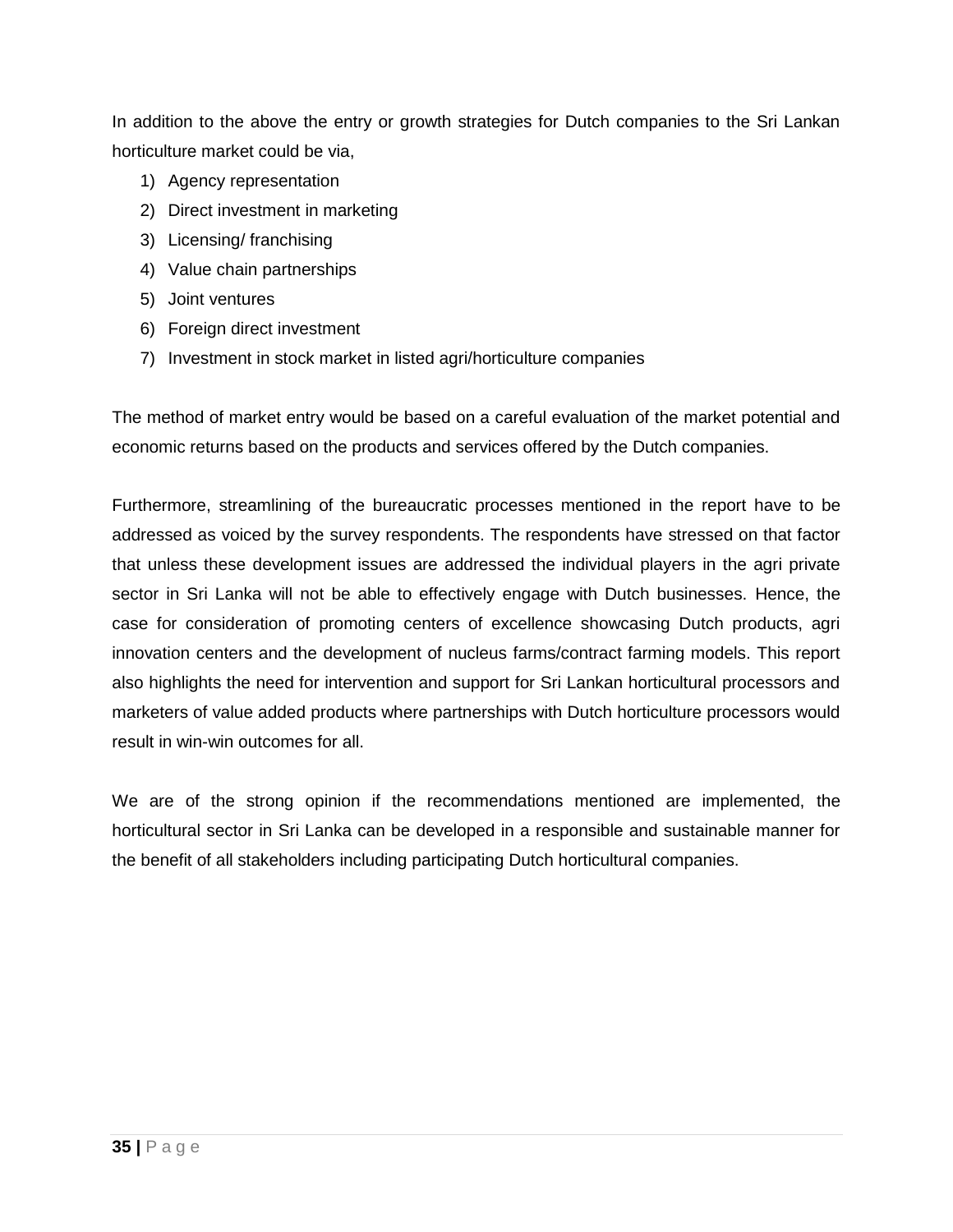# <span id="page-38-0"></span>**5.0 Annexure - Survey Methodology and Results**

#### **Objectives and conceptual framework of the survey**

The objective of the survey was to find out what are the potential areas Dutch private sector to collaborate with Sri Lankan horticultural sector. Design of the research is deductive, where the concept and hypothesis are built based on the possibilities of the Dutch private sector can engage with the Sri Lankan horticulture industry. Accordingly, the independent variables were conceptualized based on the TOR.

Five factors namely farming inputs, agricultural supply chain, solution for product quality improvement, consultation and market promotion and knowledge and technical know-how were expected to influence the international trade and marketing opportunities in the horticulture sector in Sri Lanka.

Accordingly, the following hypotheses were developed using the conceptual framework. Based on the core objective of the survey and the hypotheses, the most influential factors that contribute towards the potential areas Dutch private sector to collaborate with Sri Lankan horticultural sector.

"H 1 a" is considered as the Alternative hypothesis and "H 1 0" is the Null hypothesis. Alternative hypothesis is given below;

- H 1 Farming inputs impact and influence International trade and marketing opportunities in the horticulture sector in Sri Lanka.
- H 2 Agricultural supply chain impacts and influences International trade and marketing opportunities in the horticulture sector in Sri Lanka.
- H 3 Solutions for product quality improvement impacts and influences International trade and marketing opportunities in the horticulture sector in Sri Lanka.
- H 4 Consultation and market promotion impacts and influences International trade and marketing opportunities in the horticulture sector in Sri Lanka.
- H 5 Knowledge and technical know-how impacts and influences International trade and marketing opportunities in the horticulture sector in Sri Lanka.

A bivariate analysis was used to determine the relationship between the independent and dependent variables, and the p value of the test was used in [hypothesis testing](https://www.statisticshowto.com/probability-and-statistics/hypothesis-testing/) to assist in [supporting or rejecting the null hypothesis.](https://www.statisticshowto.com/support-or-reject-null-hypothesis/) The p value is the evidence against a null [hypothesis.](https://www.statisticshowto.com/probability-and-statistics/null-hypothesis/) The smaller the p-value, the stronger the evidence that the null hypothesis should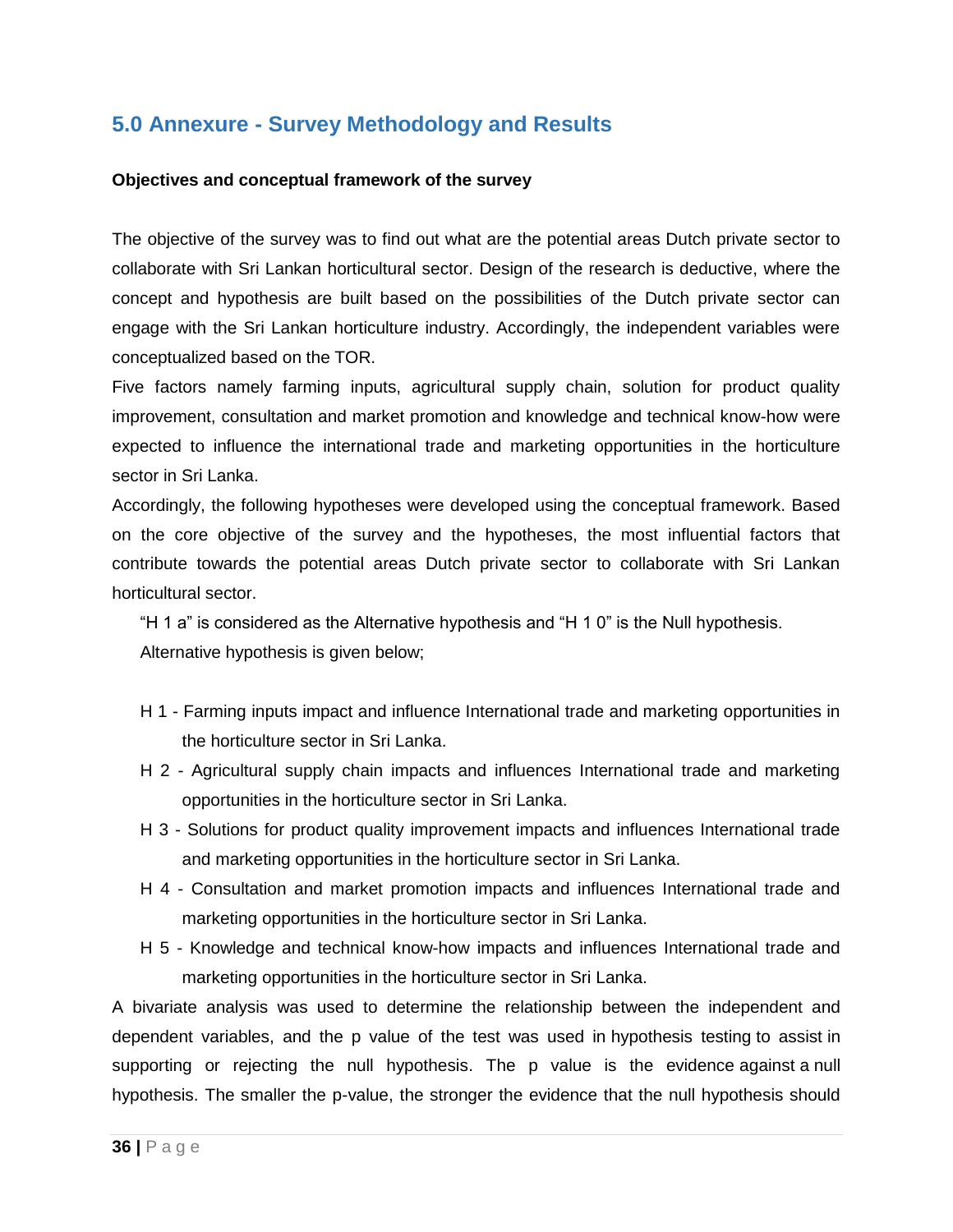be rejected. The below are indicators that are used to determine the significance of the relationship of the dependent and independent variables (and leads to the rejection of the null hypothesis)

- If  $p > .10$  "not significant",
- If p ≤ .10 "marginally significant"
- If p ≤ .05 "significant"
- If  $p \leq .01$  "highly significant."

**Figure 1 –** Conceptual Framework for the survey



**Factors that have contributed to the International trade and marketing opportunities**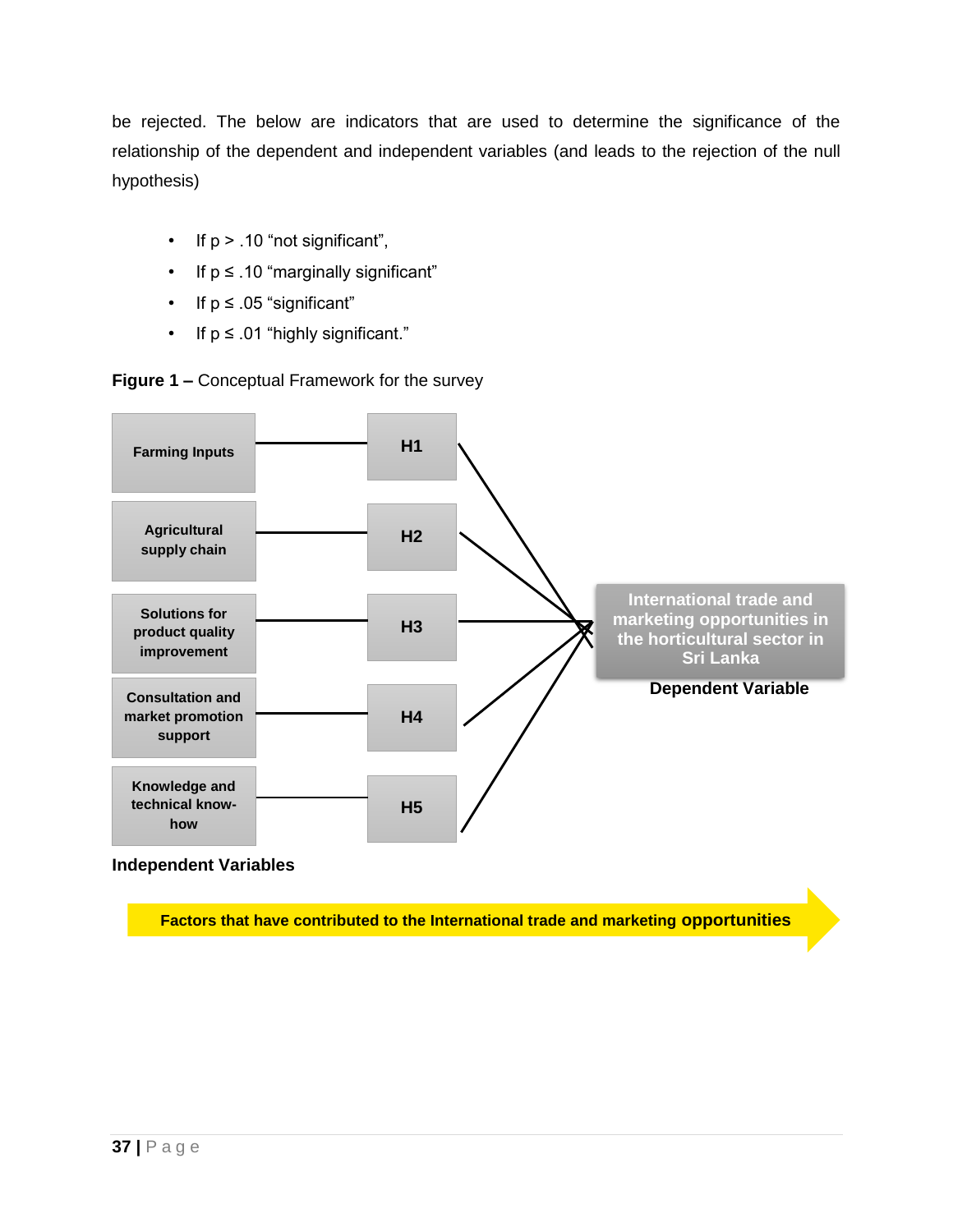#### **Sampling Design**

#### **Population**

The population is defined as the members and famer groups of Sri Lanka Agripreneurs' Forum, Sri Lanka Fruits and Vegetables Exporters' Association, Horticulture producers from databases of the Department of Agriculture and Farmer Organizations, Regional Offices of the Ministry of Mahaweli Development, Department of Export Agriculture and Horticulture products exporters from the Sri Lanka Export Development Board, the farmers and representatives who directly contribute for the horticulture sector.

#### **Sample Size**

Size of the sample is derived as per the sampling table of Krejcie & Morgan (Year 1970), based on 95% confidence level and 5% confidence interval.

#### **Sampling Technique and Data collection**

The sample was selected through probability sampling, in which the Stratified Sampling technique was used in the study where the population is divided into subsections (groups) based on the obtained population. The stratified sampling technique minimizes the sample section biasness and nullifies sampling error since it is a probability sampling technique.

| <b>Horticulture</b> | <b>Members (companies) and Farmer groups</b>       | <b>Population</b> | (N) | $=$ |
|---------------------|----------------------------------------------------|-------------------|-----|-----|
| Industry of         |                                                    | 160,893           |     |     |
| Sri Lanka           | Sri Lanka Agripreneurs' Forum                      | $N = 260$         |     |     |
|                     | Fruits and Vegetables Exporters'                   | $N = 43$          |     |     |
|                     | Horticulture producers from databases of the       | $N = 40,000$      |     |     |
|                     | Agriculture<br>Farmer<br>Department<br>of<br>and   |                   |     |     |
|                     | Organizations                                      |                   |     |     |
|                     | Regional Offices of the Ministry of Mahaweli       | $N = 120,000$     |     |     |
|                     | Development.                                       |                   |     |     |
|                     | Department of Export Agriculture                   | $N = 380$         |     |     |
|                     | Horticulture products exporters from the Sri Lanka | $N = 210$         |     |     |
|                     | Export Development Board.                          |                   |     |     |
|                     | Total Sample = 383                                 |                   |     |     |

|  |  |  | Table 1 - Strata based sample |  |  |
|--|--|--|-------------------------------|--|--|
|--|--|--|-------------------------------|--|--|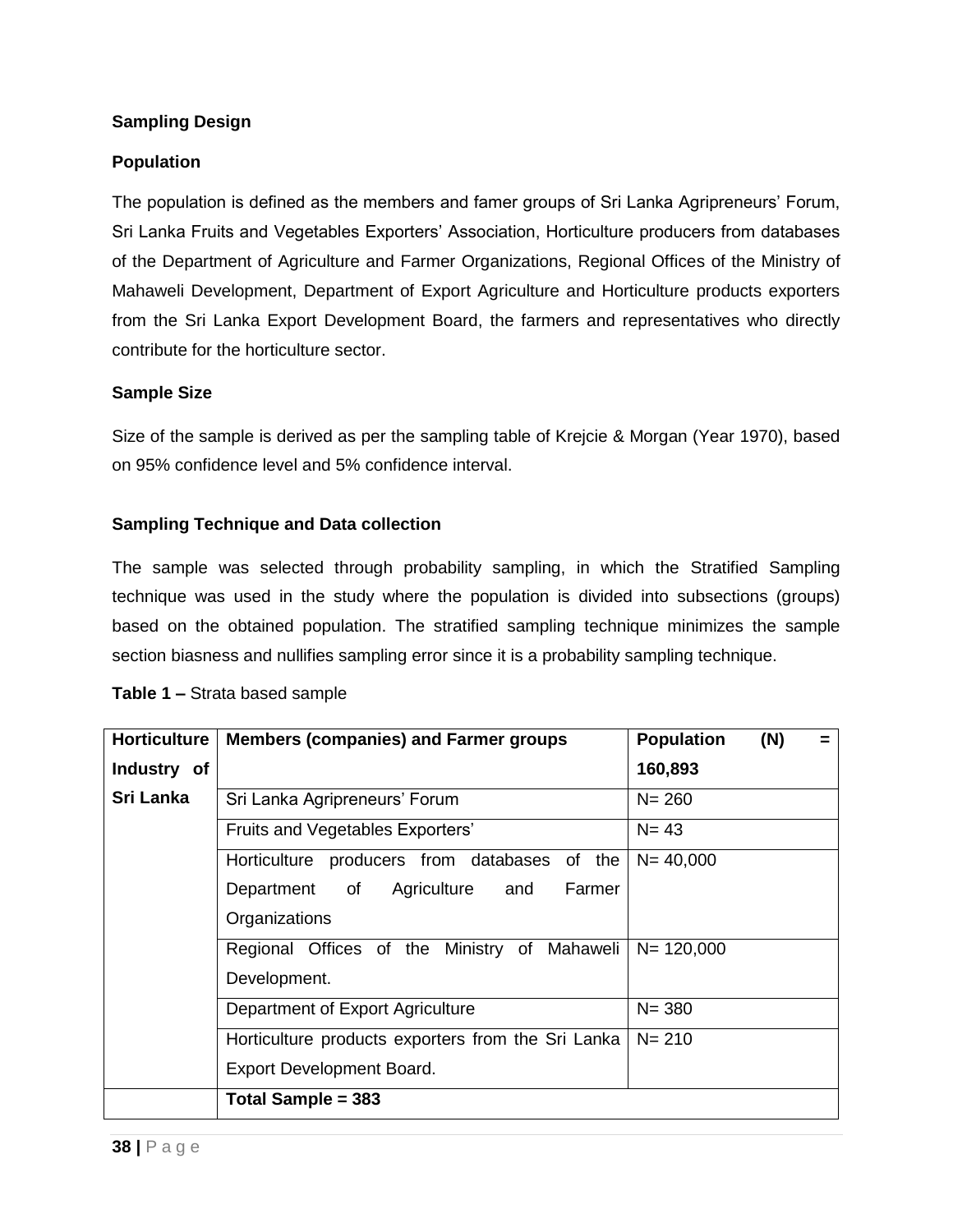This quantitative research study uses both primary and secondary data for the analysis. Primary data is collected by means of a structured questionnaire covering international trade and marketing opportunities in the horticultural sector in Sri Lanka. Furthermore, data used to denote the trends and opportunities in the horticulture industry were assessed through conducting verbal interviews with respective parties.

Curated interviews were carried out with 3 representatives each from the following target groups;

- I. Large scale corporates involved in horticulture production drawn from the databases of the Sri Lanka Agripreneurs' Forum and Sri Lanka Fruits and Vegetables Exporters' Association.
- II. Officials from the Department of Agriculture
- III. Importers and providers of inputs such as machinery, equipment, planting materials and seeds etc.
- IV. Selected farmer organizations
- V. Providers of nutrition products such as fertilizers
- VI. Providers of technology for horticulture products such as irrigation systems, greenhouses etc.
- VII. Providers of agriculture extension services
- VIII. Representatives from the Sri Lanka Food Processors' Association
- IX. Agri startups

Furthermore, structured questionnaires were also provided to certain selected Dutch companies and institutions (Hollandoor, Rijk Zwaan, East West Seed, Oxfam, Koppert, Solidaridad) in order to obtain input on the various areas in which they would like to engage with the Sri Lanka horticulture sector.

### **Structure of the Questionnaire**

The structure of the questionnaire comprises of three subsections.

The first subsection assesses the demographic information of the respondents which covers the respondents age, gender and experience. The second subsection is designed to understand the current status of the farmers and companies while the third subsection consist of five point Likert scale which was used as a nominal scale to ascertain responses.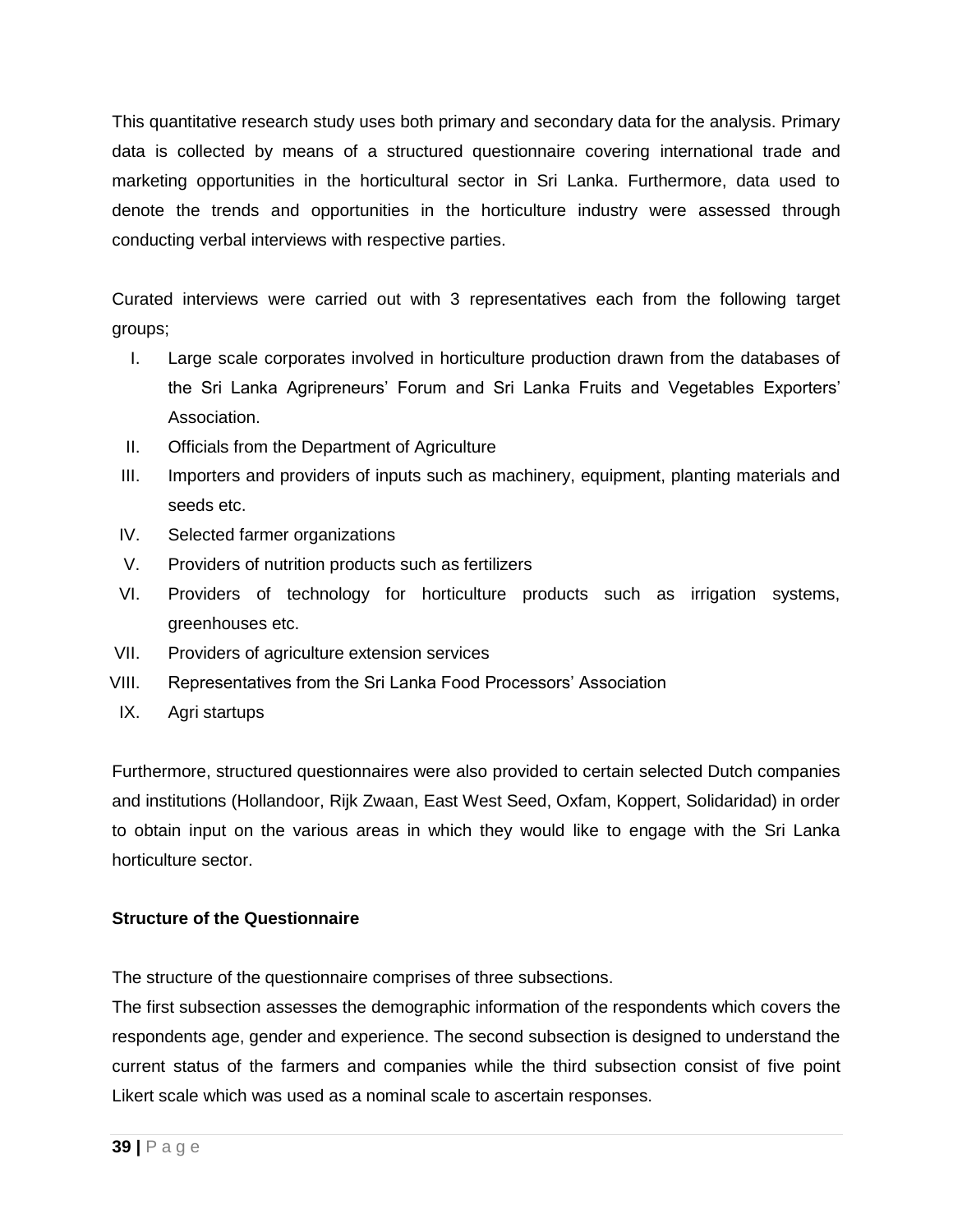#### **Method of Data Analysis**

The "P-value" (sig value) test was used to determine if the relationship exists. If the relationship exists, the "R-value" test was used to determine the strength of the relationship. Data processing and analysis was conducted with the assistance of the Statistical Package for the Social Sciences (SPSS).

#### **Data Presentation and Analysis**

#### **Survey Response**

383 questionnaires were distributed among the companies and farmer groups of the horticulture sector and 74.21% were completely answered to the given questionnaire.

**Table 2 –** Survey Response

| <b>Distributed</b> | <b>Responded</b> | <b>Effective</b> | <b>Effective</b> |  |
|--------------------|------------------|------------------|------------------|--|
|                    |                  |                  | Response rate    |  |
| 383                | 310              | 285              | 74.21%           |  |

#### **Reliability Measurement of the data collection instrument**

Internal consistency was measured using Cronbach alpha value for each variable. Reliability testing was conducted to verify, whether the questionnaire was reliable for further analysis. A Cronbach alpha value within 0.8 and 0.9 for a construct is termed as 'good' whilst an alpha value above 0.9 is termed 'excellent'. The Cronbach's Alpha value for the developed total questionnaire was 0.862, and hence the questionnaire was considered reliable for further analysis.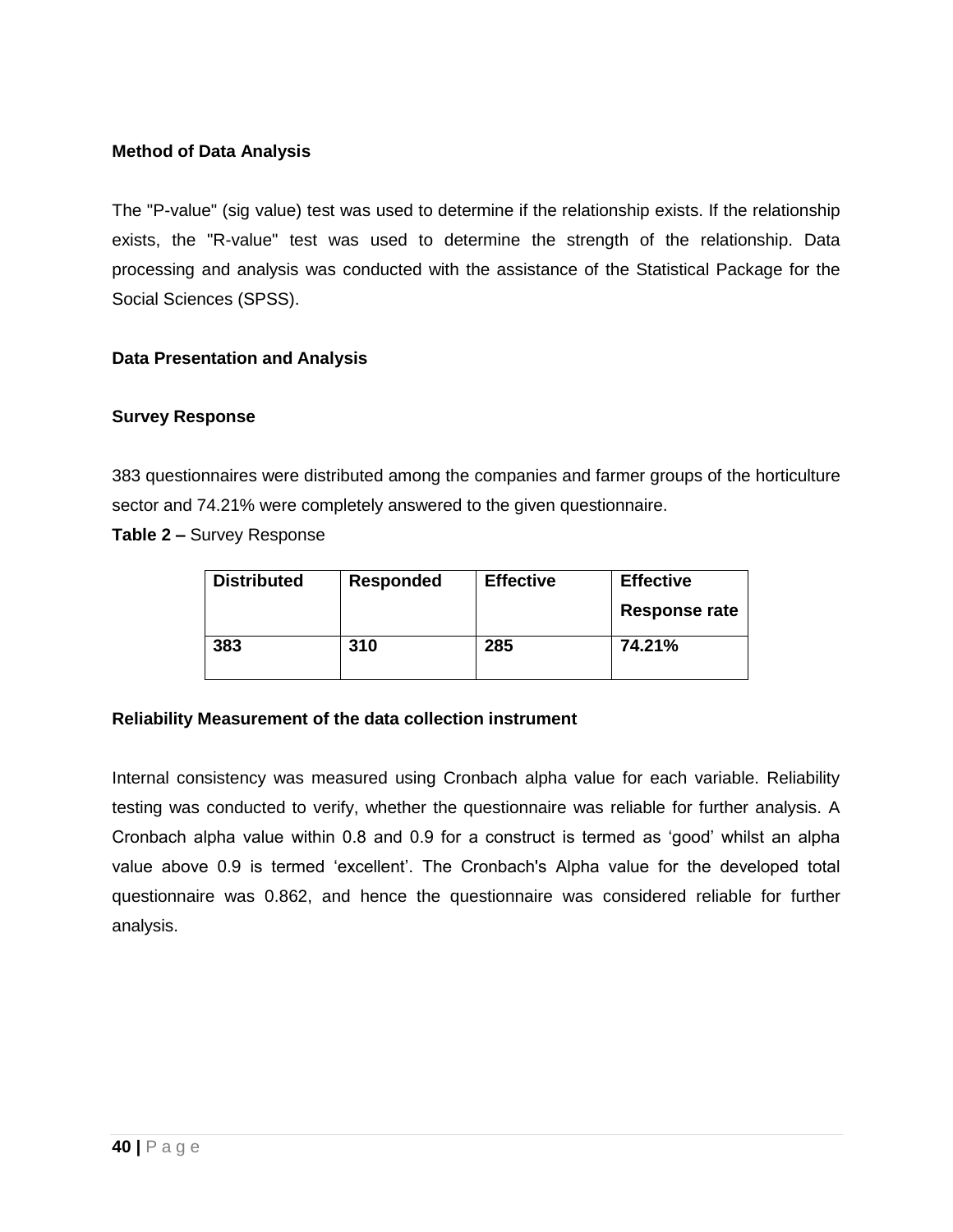### **Table 3 –** Reliability Statistics

| <b>Variable</b>                               | <b>Actual</b><br>test | <b>Strength</b><br><b>of</b> | <b>of</b><br><b>No</b> |
|-----------------------------------------------|-----------------------|------------------------------|------------------------|
|                                               | Cronbach's            | <b>Association</b>           | <b>Items</b>           |
|                                               | Alpha                 |                              |                        |
| <b>Farming Inputs</b>                         | .896                  | Good                         | $\overline{4}$         |
| Agricultural supply chain                     | .894                  | Good                         | $\overline{4}$         |
| <b>Solutions</b><br>for<br>product<br>quality | .869                  | Good                         | $\overline{4}$         |
| improvement                                   |                       |                              |                        |
| Consultation and market promotion             | .894                  | Good                         | 3                      |
| Knowledge and technical know-how              | .902                  | Excellent                    | 3                      |
| International<br>marketing<br>trade<br>and    | .872                  | Good                         | 3                      |
| opportunities in the horticultural sector     |                       |                              |                        |
| in Sri Lanka                                  |                       |                              |                        |
| <b>Total</b>                                  | .866                  | Good                         | 21                     |

#### **Sample Representation**

#### Farmer groups

66% of the respondents were females, while males' respondents were 34%. The majority of the farmers and members who responded belonged to the age group of 46-60 years, which is 42.8% and 38.6% represented the age group of 31-45 years. A significant majority of 86% that responded to the questionnaire having to above 10 years of agricultural experience, while other farmers who were having less than 10 years of agricultural experience collectively contributed only 14%.

Most of the customers that were randomly selected had passed the G.C.E. O/L examination (Ordinary Level exam) and G.C.E. A/L examination (Advance level exam). This represented 90.2% of the total sample. The educational level of 9.8% of the respondents were below O/L's.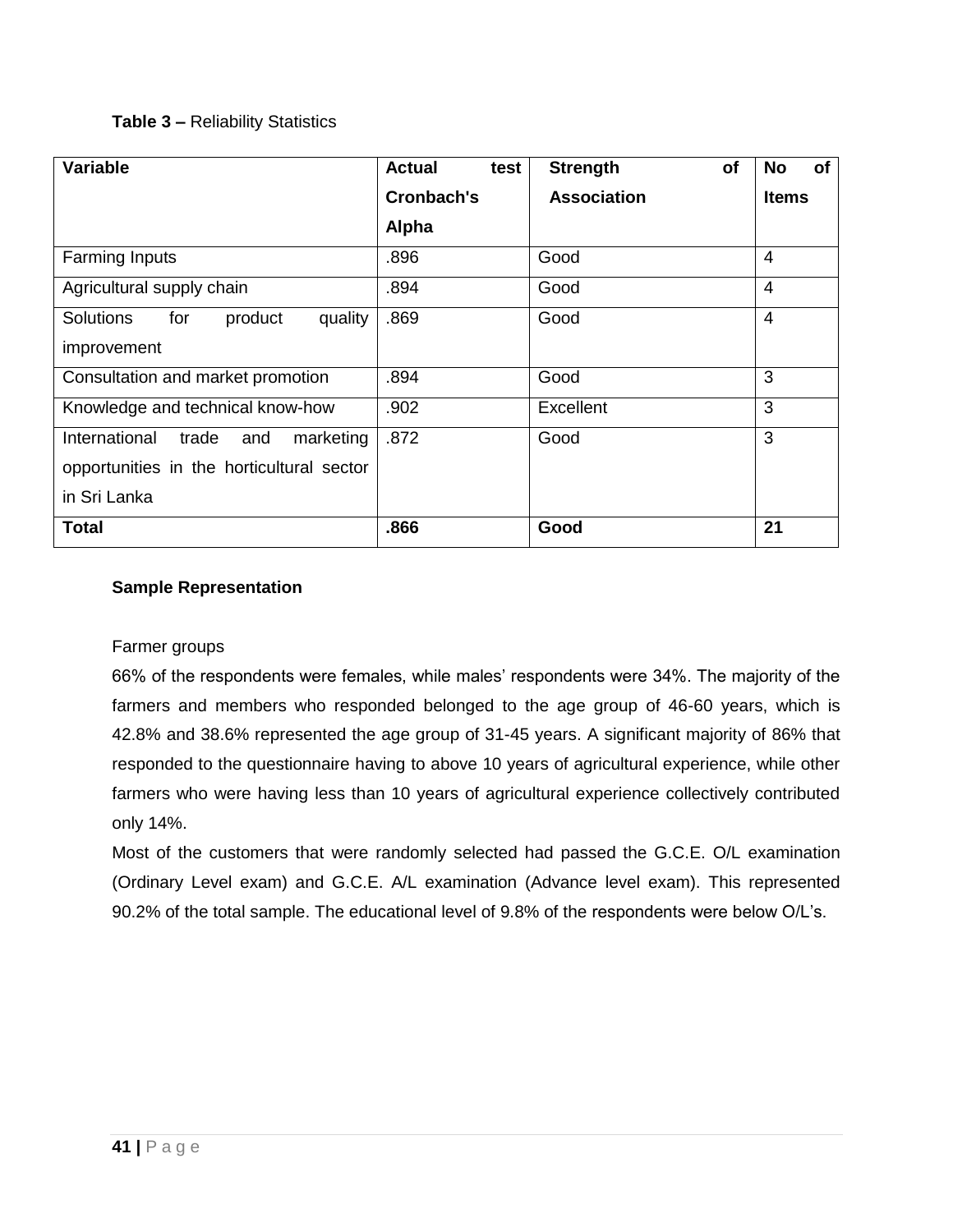

86%

 $1-5 = 6-10$  Above 10Years

### **Figure 2 –** Characteristics of the sample respondents

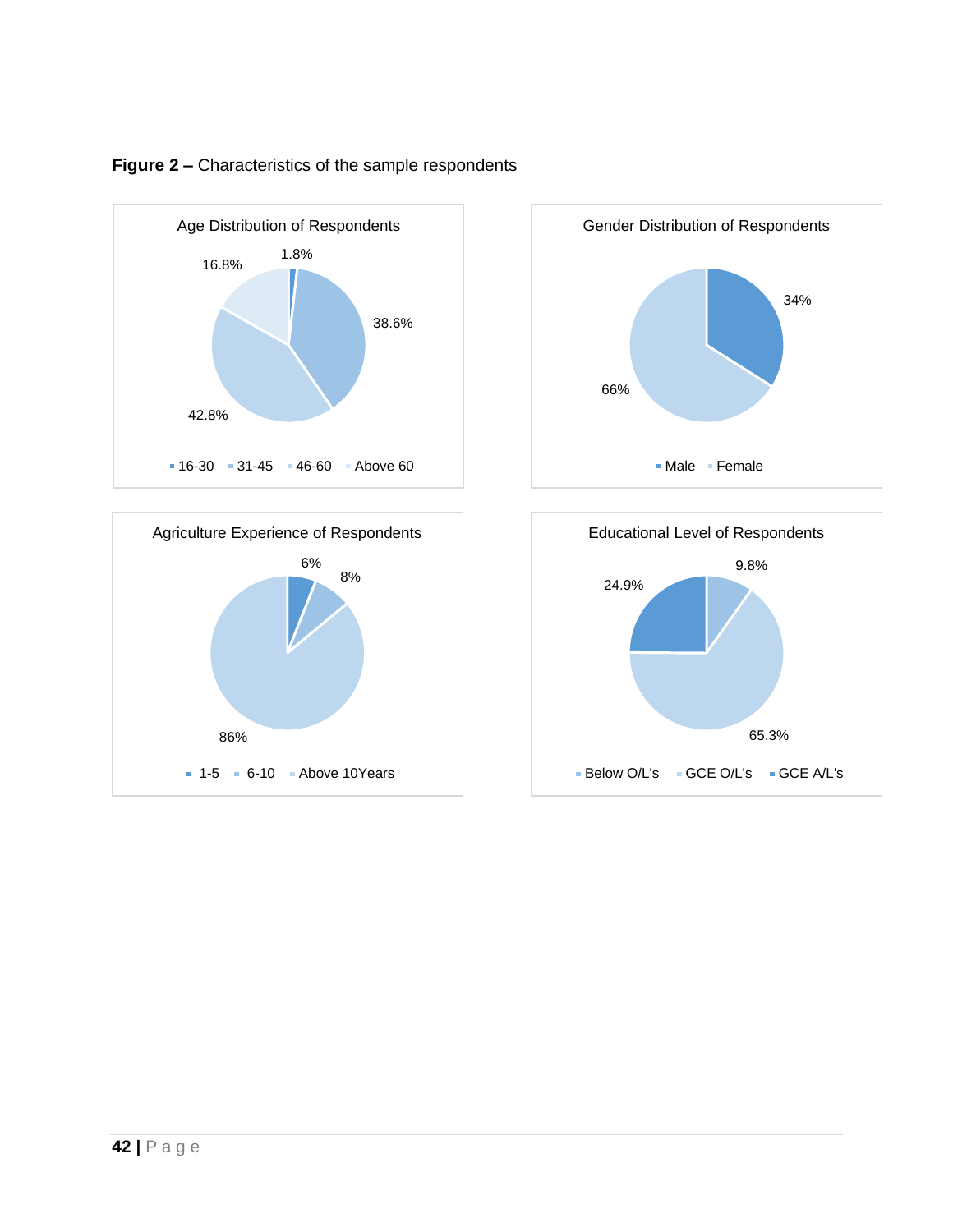#### **Bivariate analysis of the variables**

A bivariate analysis was required to assess whether there was impact to the dependent variable (International trade and marketing opportunities in the horticulture sector in Sri Lanka) from each individual independent variable considered for the study.

Pearson Product Moment Correlation Coefficient (r) was used to test hypothesis which consequently provides conclusive evidence on the nature of the relationship. The two tailed method was used to assess the correlation since the alternative hypothesis was non-directional. This test checks whether there is a relationship between independent and dependent variable. The p value of the test is used in hypothesis testing to assist in supporting or rejecting the null hypothesis.

## **Testing the Relationship between Farming inputs and International trade and marketing opportunities in the horticulture sector in Sri Lanka.**

The hypothesis defined to test the impact of Farming inputs on International trade and marketing opportunities in the horticulture sector in Sri Lanka is given below.

- *H 1 0 - Farming inputs does not have an impact on International trade and marketing opportunities in the horticulture sector in Sri Lanka.*
- *H 1 a - Farming inputs have an impact on International trade and marketing opportunities in the horticulture sector in Sri Lanka.*

**Table 4 –** Correlation between Farming Inputs and International trade and marketing opportunities

| <b>Correlations</b>                                         |                            |                       |                         |
|-------------------------------------------------------------|----------------------------|-----------------------|-------------------------|
|                                                             |                            |                       | International trade and |
|                                                             |                            |                       | marketing               |
|                                                             |                            | <b>Farming Inputs</b> | opportunities           |
| <b>Farming Inputs</b>                                       | <b>Pearson Correlation</b> | 1                     | .128                    |
|                                                             | Sig. (2-tailed)            |                       | .031                    |
|                                                             | N                          | 285                   | 285                     |
| International<br>trade                                      | and Pearson Correlation    | .128                  | 1                       |
| marketing opportunities                                     | Sig. (2-tailed)            | .031                  |                         |
|                                                             | N                          | 285                   | 285                     |
| *. Correlation is significant at the 0.05 level (2-tailed). |                            |                       |                         |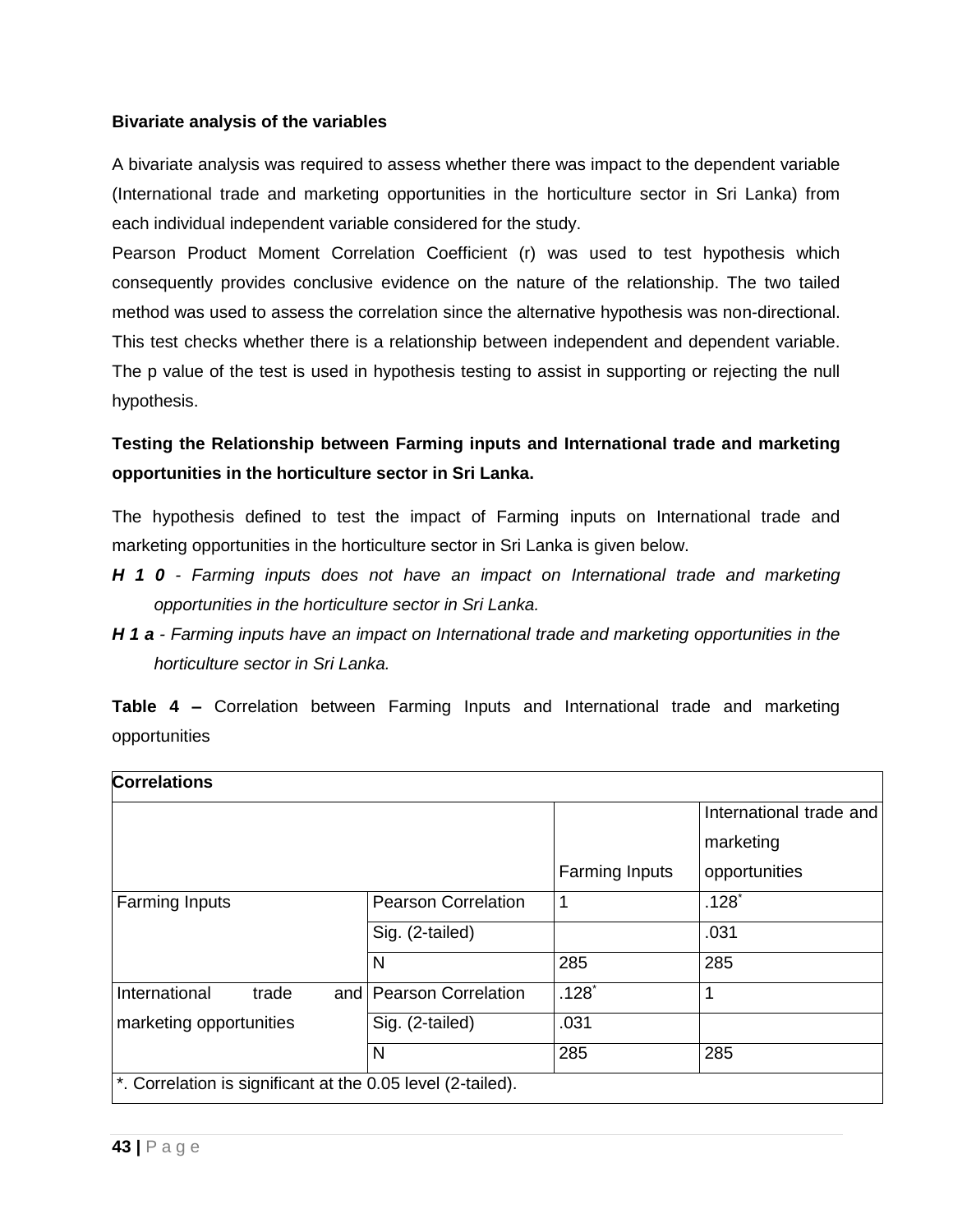According to table 4, the correlation test returned a p-value of 0.031 which is less than 0.05 (p<0.05). Hence, the alternative hypothesis can be proven (*H 1 a)*. The Pearson correlation value is 0.128. Thus, it is statistically evident that there is a positive relationship between Farming Inputs and International trade and marketing opportunities in the horticulture sector in Sri Lanka.

# **Testing the Relationship between Agricultural supply chain and International trade and marketing opportunities in the horticulture sector in Sri Lanka.**

The hypothesis defined to test the impact of Agricultural supply chain on International trade and marketing opportunities in the horticulture sector in Sri Lanka is given below.

- *H 2 0 - Agricultural supply chain does not have an impact on International trade and marketing opportunities in the horticulture sector in Sri Lanka.*
- *H 2 a - Agricultural supply chain has an impact on International trade and marketing opportunities in the horticulture sector in Sri Lanka.*

**Table 5 –** Correlation between Agricultural supply chain and International trade and marketing opportunities.

| <b>Correlations</b>                                          |                            |                         |                     |
|--------------------------------------------------------------|----------------------------|-------------------------|---------------------|
|                                                              |                            |                         | International trade |
|                                                              |                            | Agricultural supply and | marketing           |
|                                                              |                            | chain                   | opportunities       |
| Agricultural supply chain                                    | <b>Pearson Correlation</b> | 1                       | $.188**$            |
|                                                              | Sig. (2-tailed)            |                         | .001                |
|                                                              | N                          | 285                     | 285                 |
| International<br>trade                                       | and   Pearson Correlation  | $.188**$                |                     |
| marketing opportunities                                      | Sig. (2-tailed)            | .001                    |                     |
|                                                              | N                          | 285                     | 285                 |
| **. Correlation is significant at the 0.01 level (2-tailed). |                            |                         |                     |

According to table 5, the correlation test returns a p-value of 0.001 which is less than 0.05 (p < 0.05), and hence the alternative hypothesis can be proven (*H 2 a)*. The Pearson correlation value is 0.188. Hence, it is statistically evident that there is a positive relationship between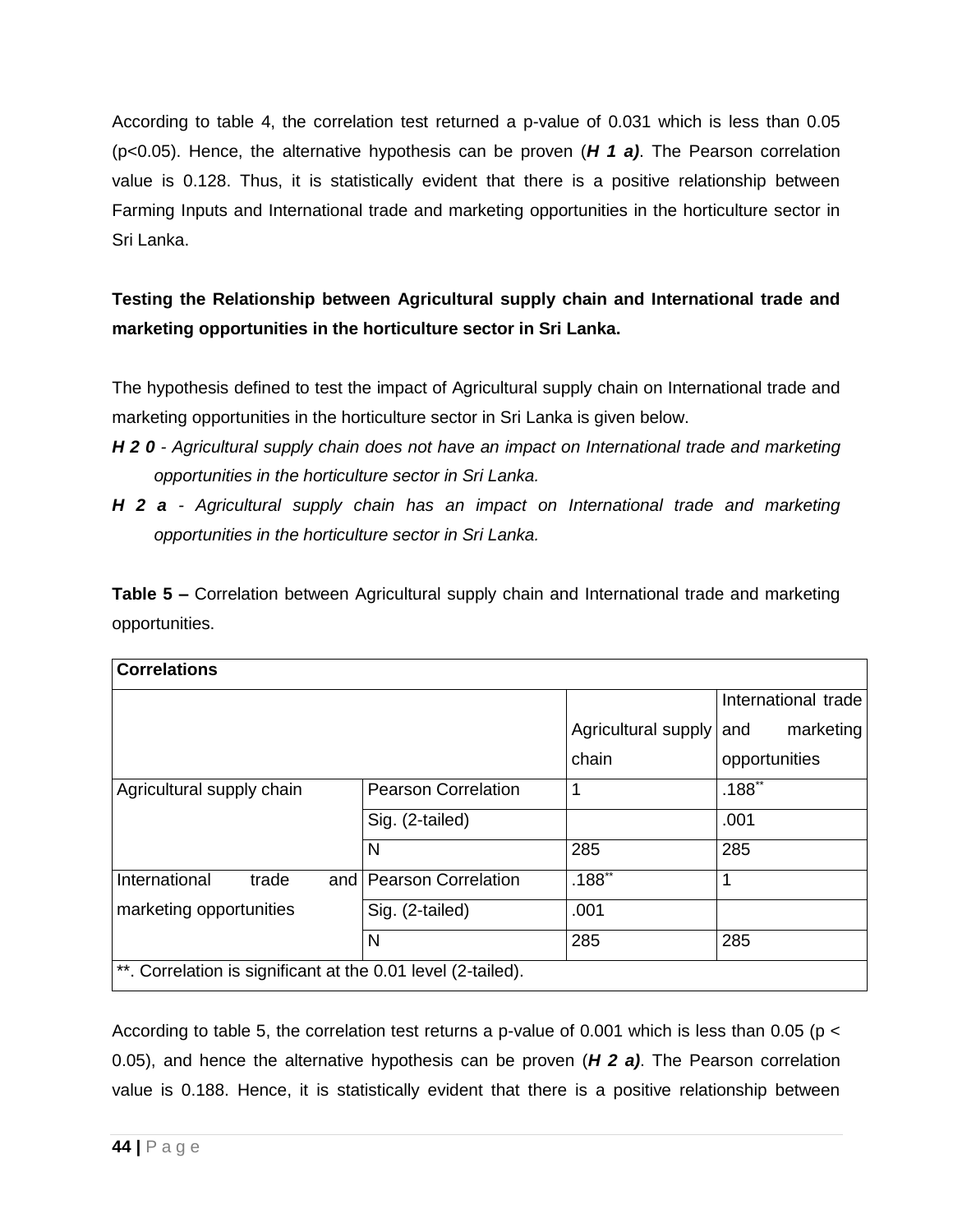Agricultural supply chain and International trade and marketing opportunities in the horticulture sector in Sri Lanka.

# **Testing the Relationship between Solutions for product quality improvement and International trade and marketing opportunities in the horticulture sector in Sri Lanka.**

The hypothesis defined to test the impact of Solutions for product quality improvement on International trade and marketing opportunities in the horticulture sector in Sri Lanka is given below.

- *H 3 0 - Solutions for product quality improvement does not have an impact on International trade and marketing opportunities in the horticulture sector in Sri Lanka.*
- *H 3 a - Solutions for product quality improvement have an impact on International trade and marketing opportunities in the horticulture sector in Sri Lanka.*

**Table 6 –** Correlation between Solutions for product quality improvement and International trade and marketing opportunities in the horticulture sector in Sri Lanka.

| <b>Correlations</b>                                          |                               |                         |                     |  |
|--------------------------------------------------------------|-------------------------------|-------------------------|---------------------|--|
|                                                              |                               | <b>Solutions</b><br>for | International trade |  |
|                                                              |                               | quality<br>product      | marketing<br>and    |  |
|                                                              |                               | improvement             | opportunities       |  |
| Solutions for<br>product                                     | quality   Pearson Correlation | 1                       | $.159$ **           |  |
| improvement                                                  | Sig. (2-tailed)               |                         | .007                |  |
|                                                              | N                             | 285                     | 285                 |  |
| International<br>trade                                       | and   Pearson Correlation     | $.159$ **               | 1                   |  |
| marketing opportunities                                      | Sig. (2-tailed)               | .007                    |                     |  |
|                                                              | N                             | 285                     | 285                 |  |
| **. Correlation is significant at the 0.01 level (2-tailed). |                               |                         |                     |  |

According to table 6, the correlation test returns a p-value of 0.007 which is less than 0.05 (p  $\lt$ 0.05), and hence the alternative hypothesis can be proven (*H 3 a)*. The Pearson correlation value is 0.159. Hence, it is statistically evident that there is a positive relationship between Solutions for product quality improvement and International trade and marketing opportunities in the horticulture sector in Sri Lanka.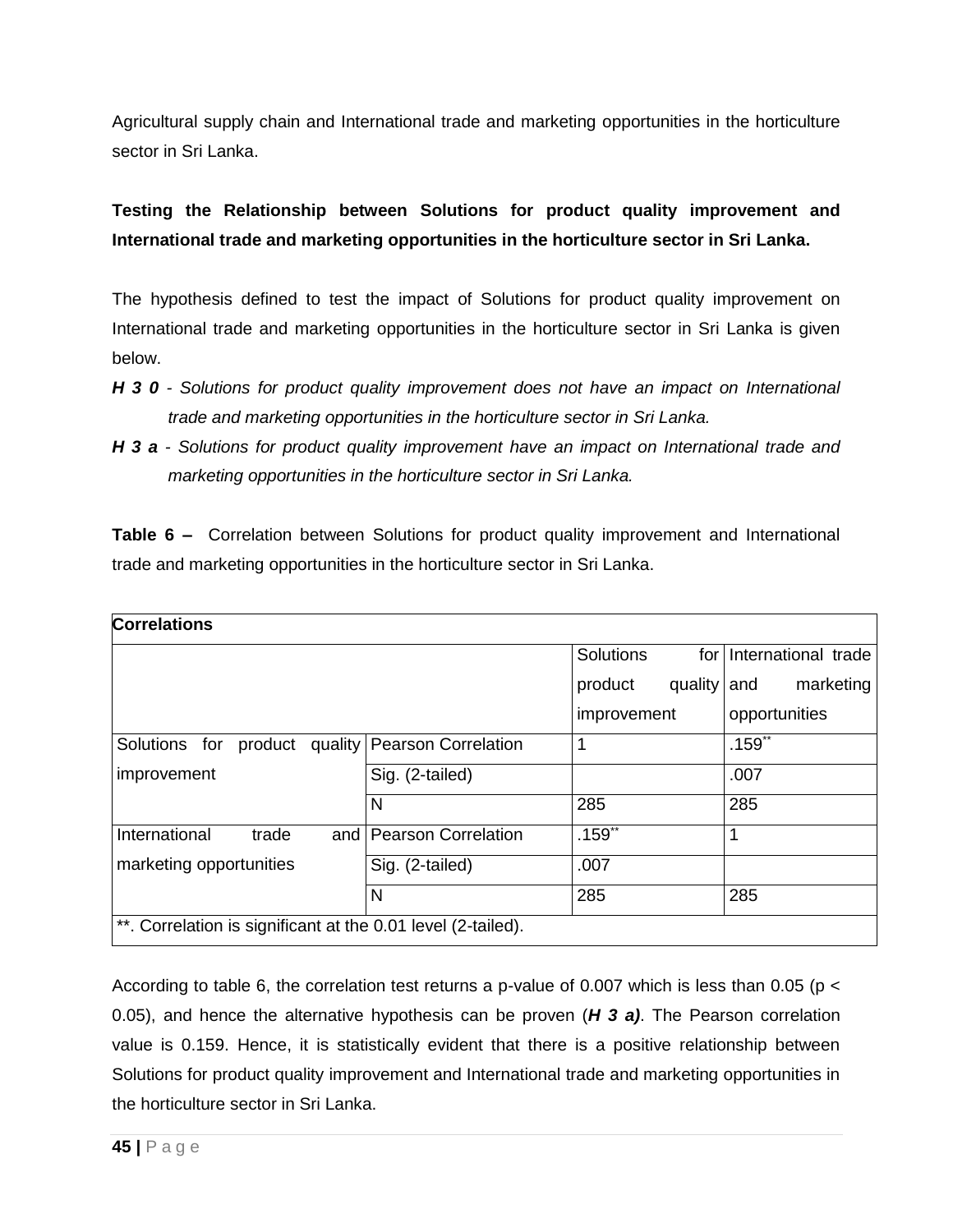**Testing the Relationship between Consultation and market promotion and International trade and marketing opportunities in the horticulture sector in Sri Lanka.**

The hypothesis defined to test the impact of Consultation and market promotion on International trade and marketing opportunities in the horticulture sector in Sri Lanka is given below.

- *H 4 0 - Consultation and market promotion does not have an International trade and marketing opportunities in the horticulture sector in Sri Lanka*
- *H 4 a - Consultation and market promotion have an International trade and marketing opportunities in the horticulture sector in Sri Lanka*

**Table 7 –** Correlation between Consultation and market promotion and International trade and marketing opportunities in the horticulture sector in Sri Lanka.

| <b>Correlations</b>                                          |                              |                  |                      |
|--------------------------------------------------------------|------------------------------|------------------|----------------------|
|                                                              |                              |                  | International trade  |
|                                                              |                              | Consultation     | marketing<br>and and |
|                                                              |                              | market promotion | opportunities        |
| Consultation<br>and                                          | market   Pearson Correlation | 1                | $.221$ **            |
| promotion                                                    | Sig. (2-tailed)              |                  | .000                 |
|                                                              | N                            | 285              | 285                  |
| International<br>trade                                       | and   Pearson Correlation    | $.221$ **        | 1                    |
| marketing opportunities                                      | Sig. (2-tailed)              | .000             |                      |
|                                                              | N                            | 285              | 285                  |
| **. Correlation is significant at the 0.01 level (2-tailed). |                              |                  |                      |

According to table 7, the correlation test returns a p-value of 0.000, which is less than 0.05 (p < 0.05), and hence the alternative hypothesis can be proven (*H 4 a)*. The Pearson correlation value is 0.221. Therefore, it is statistically evident that there is a positive relationship between the Consultation and market promotion and International trade and marketing opportunities in the horticulture sector in Sri Lanka.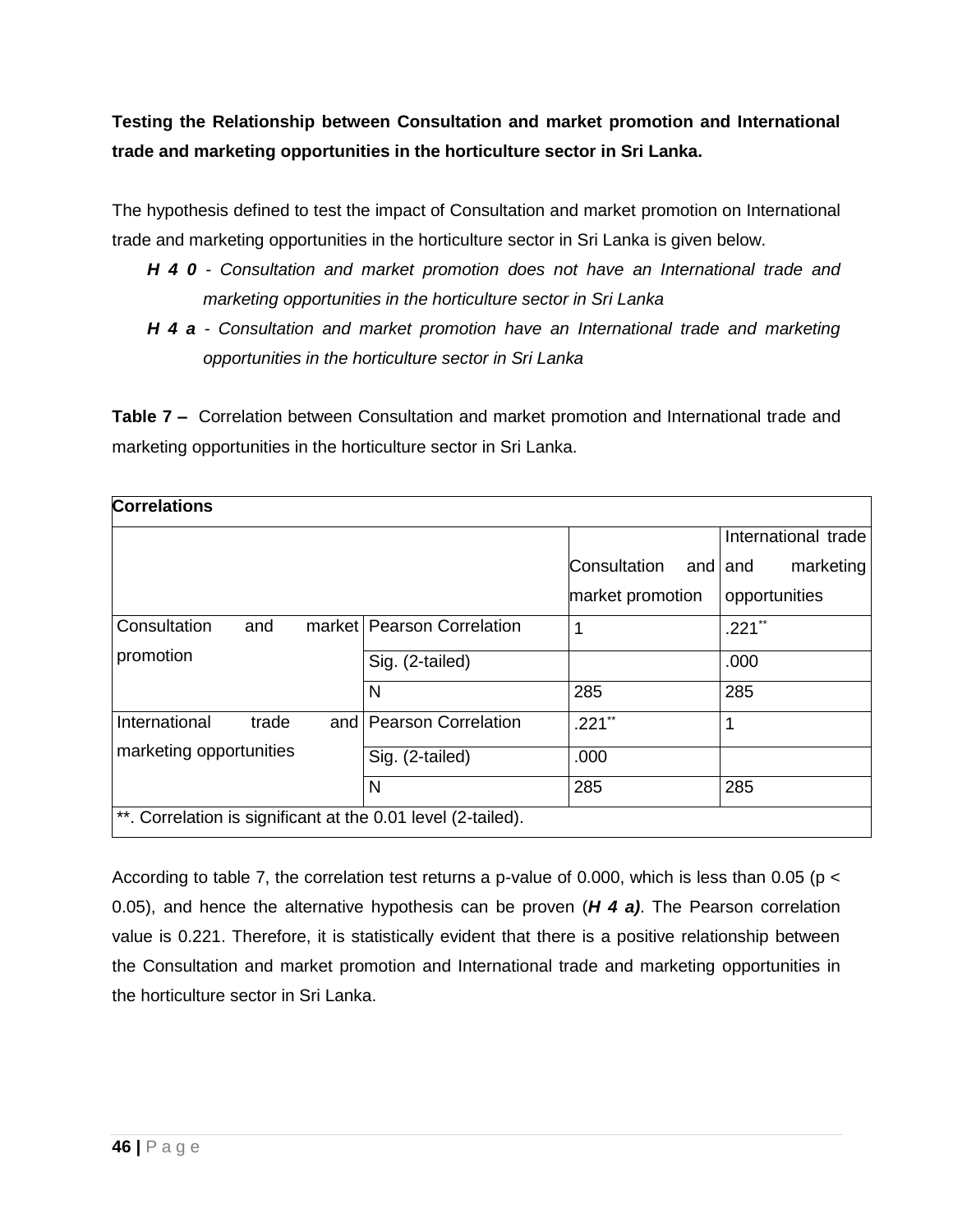**Testing the Relationship between Knowledge and technical know-how and International trade and marketing opportunities in the horticulture sector in Sri Lanka.**

The hypothesis defined to test the impact of Knowledge and technical know-how on International trade and marketing opportunities in the horticulture sector in Sri Lanka is given below.

- *H 5 0 - Knowledge and technical know-how does not have an International trade and marketing opportunities in the horticulture sector in Sri Lanka*
- *H 5 a - Knowledge and technical know-how have an International trade and marketing opportunities in the horticulture sector in Sri Lanka*

**Table 8 –** Correlation between Knowledge and technical know-how and International trade and marketing opportunities in the horticulture sector in Sri Lanka.

| <b>Correlations</b>                                          |                           |           |           |                         |           |
|--------------------------------------------------------------|---------------------------|-----------|-----------|-------------------------|-----------|
|                                                              |                           | Knowledge |           | and International trade |           |
|                                                              |                           | technical | know-land |                         | marketing |
|                                                              |                           | how       |           | opportunities           |           |
| Knowledge and technical know-   Pearson Correlation          |                           |           |           | $.275**$                |           |
| how                                                          | Sig. (2-tailed)           |           |           | .000                    |           |
|                                                              | N                         | 285       |           | 285                     |           |
| International<br>trade                                       | and   Pearson Correlation | $.275$ ** |           | 1                       |           |
| marketing opportunities                                      | Sig. (2-tailed)           | .000      |           |                         |           |
|                                                              | N                         | 285       |           | 285                     |           |
| **. Correlation is significant at the 0.01 level (2-tailed). |                           |           |           |                         |           |

According to Table 7, the correlation test returns a p-value of 0.000 which is less than 0.01 (p < 0.01) and hence the alternative hypothesis can be proven (*H 5 a)*. The Pearson correlation value is 0.275. Hence, it is statistically evident that there is a positive relationship between the Knowledge and technical know-how and International trade and marketing opportunities in the horticulture sector in Sri Lanka.